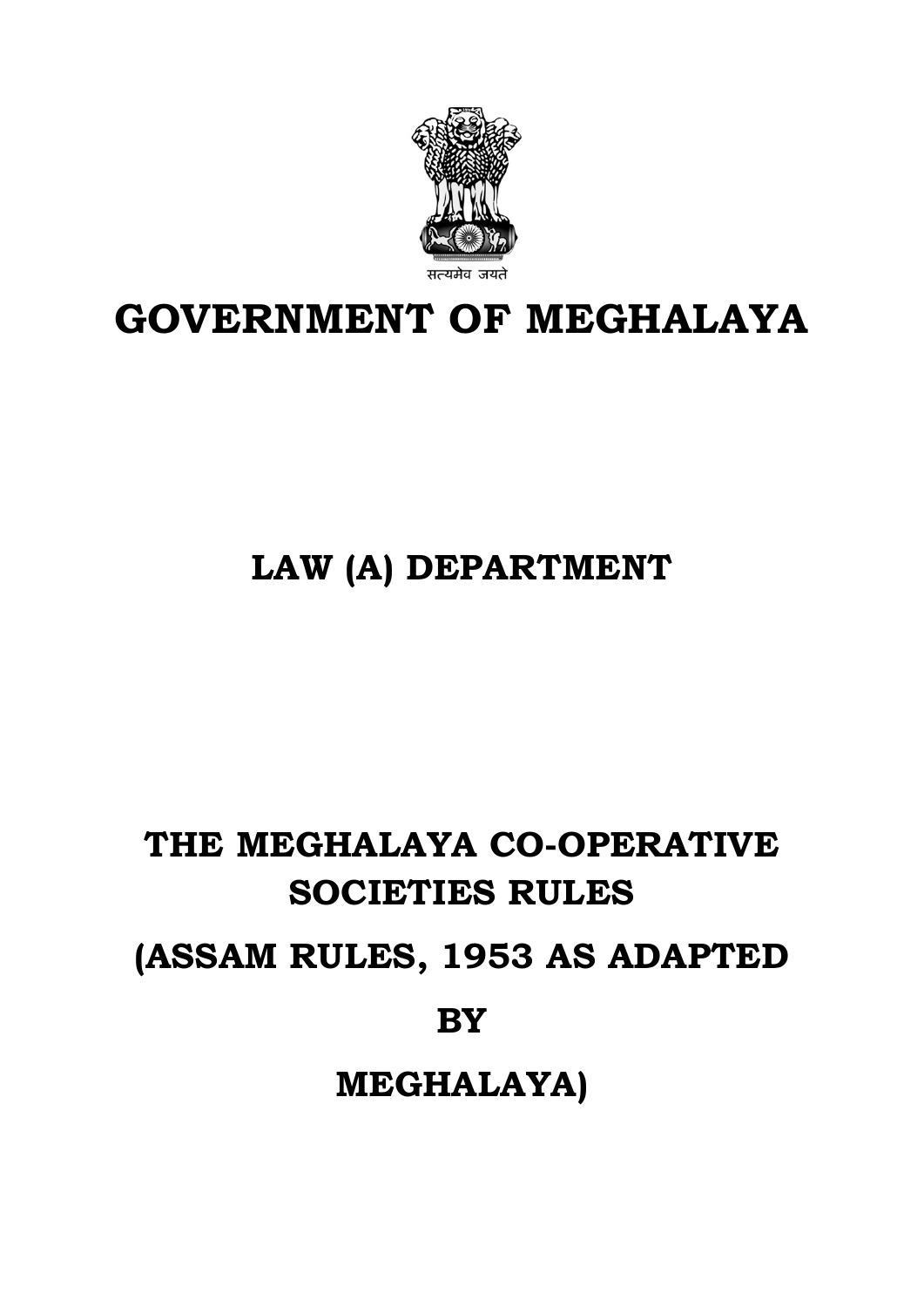#### **THE MEGHALAYA CO-OPERATIVE SOCIETIES RULES (ASSAM RULES, 1953 AS ADAPTED BY MEGHALAYA)**

#### **CHAPTER I**

#### **Preliminary**

Serial No. of Rules

- 1. Short title and extent.
- 2. Definitions.

#### CHAPTER II **Registration of societies**

- 3. Restriction on acquisition of shares in society.
- 4. Charge of liability.
- 5. Application for registration.
- 6. Conditions of registration of a society and refusal to register.
- 7. Restriction and limit of Membership.
- 8. Provisions in the bye-laws of society.
- 9. Amendment of bye-laws.
- 10. Mode of Amendment of bye-laws.
- 11. Amendment of bye-laws at the direction of the Registrar.
- 12. Amendment of bye-laws at the suggestion of affiliating society.
- 13. Adaptation of rules of procedure.
- 14. Non-official helpers.

#### CHAPTER III

#### **Rights and Liabilities of members of registered societies**

- 15. Exercise of rights of membership.
- 16. Disqualification for voting.
- 17. Promotion of unlimited liability society and member of all other societies, seeking loan to furnish information as to financial position.
- 18. The manner of recalling a loan not utilised for the purpose for which advanced.
- 19. Restrictions on transfer of shares or interest.
- 20. Nomination of transferee.
- 21. Procedure for calculating the value of shares or interest of ceased members.
- 22. Manner of determining value of land.

#### CHAPTER IV **Management**

- 23. Chairman of General Meeting.
- 24. Quorum of meeting of General Assembly.
- 25. Voting in meeting of General Assembly.
- 26. Records of meetings.
- 27. Election and retirement of Directors in a Primary Society other than nonagricultural credit society.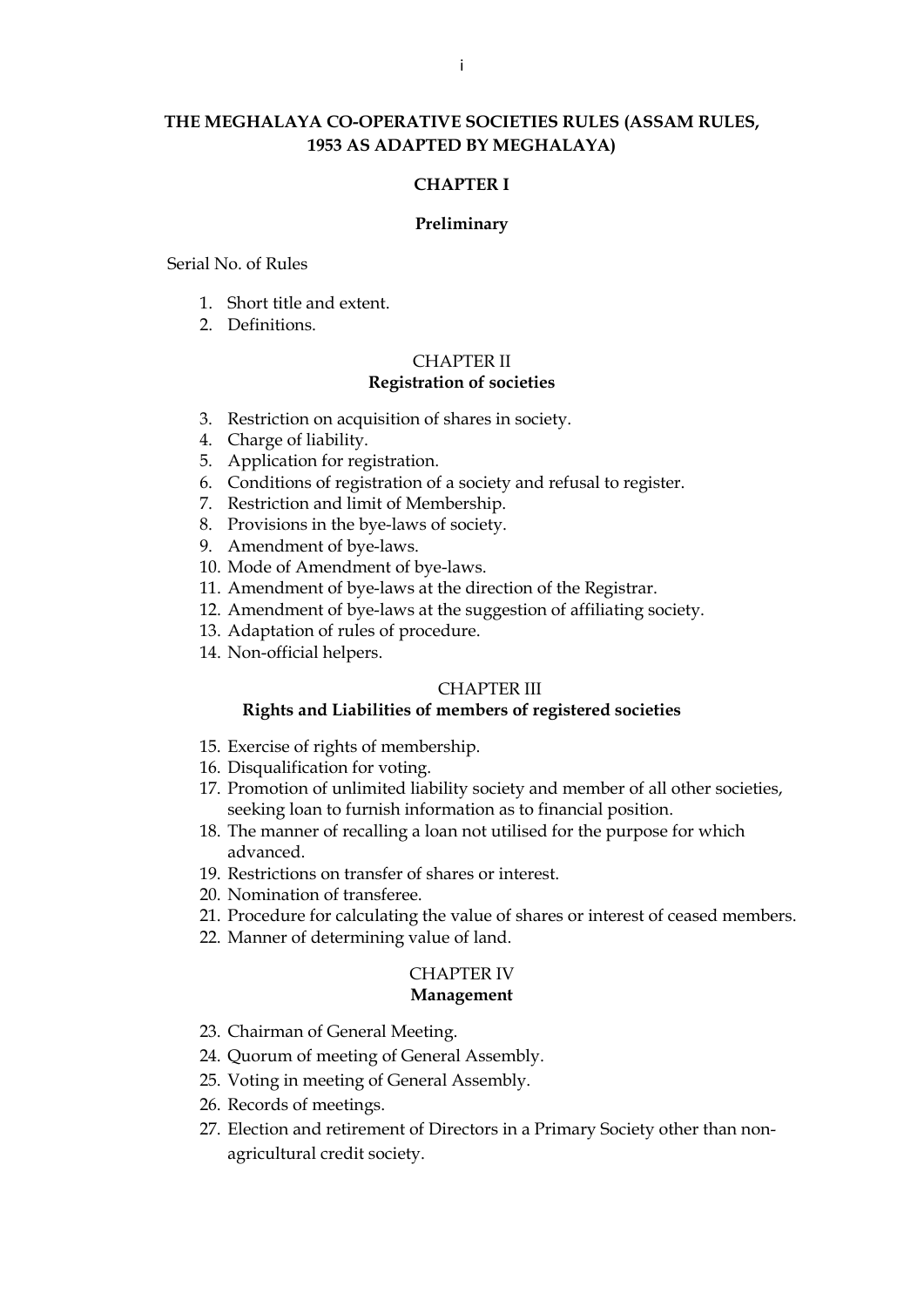- 28. Election and retirement of Directors in Non-agricultural Credit Societies.
- 29. Appointment of Directors by the Registrar.
- 30. Qualification of members of Administrative Council and Managing Committee.
- 31. Disqualification for membership of Administrative Council and Managing Body.
- 32. Ceasation of membership of Administrative Council and Managing Body.
- 33. Removal, expulsion, etc., of the Secretary, Treasurer, Directors and other office bearers.
- 34. Procedure of convening meetings of the Administrative Council and the Managing Body.
- 35. Power of the Administrative Council and Managing Body.
- 36. Duties of the Administrative Council and the Managing Body.
- 37. Deputation of the Government servant to manage the affairs of a Cooperative Society.
- 38. Duties of Executive Officer.
- 39. Procedure in case of difference of opinion.
- 40. Executive officer Cost of his service, withdrawal, etc.
- 41. Suspension of supervision of an Administrative Council, a Managing or any other body.
- 42. Appointment of person or persons to manage the affairs of a Society.

#### CHAPTER V

#### **Duties of registered Society**

- 43. Documents to be kept open to inspection.
- 44. Right of members of Co-operative Society with unlimited liability to see accounts.
- 45. Fees for inspection of documents, bye-laws, etc.
- 46. Fees for certified copies of documents.
- 47. Borrowing limit.
- 48. Restriction on borrowings of society with unlimited liability.
- 49. Restriction on borrowings of limited liability society.
- 50. Restrictions on borrowings by societies (I) fixed deposits.
- 51. Provision for fluid resources or liquid covers.
- 52. Registrar's power to permit a decrease in the proportion of fluid resources, etc.
- 53. Restriction on issue of loans.
- 54. Maximum and normal credit to members.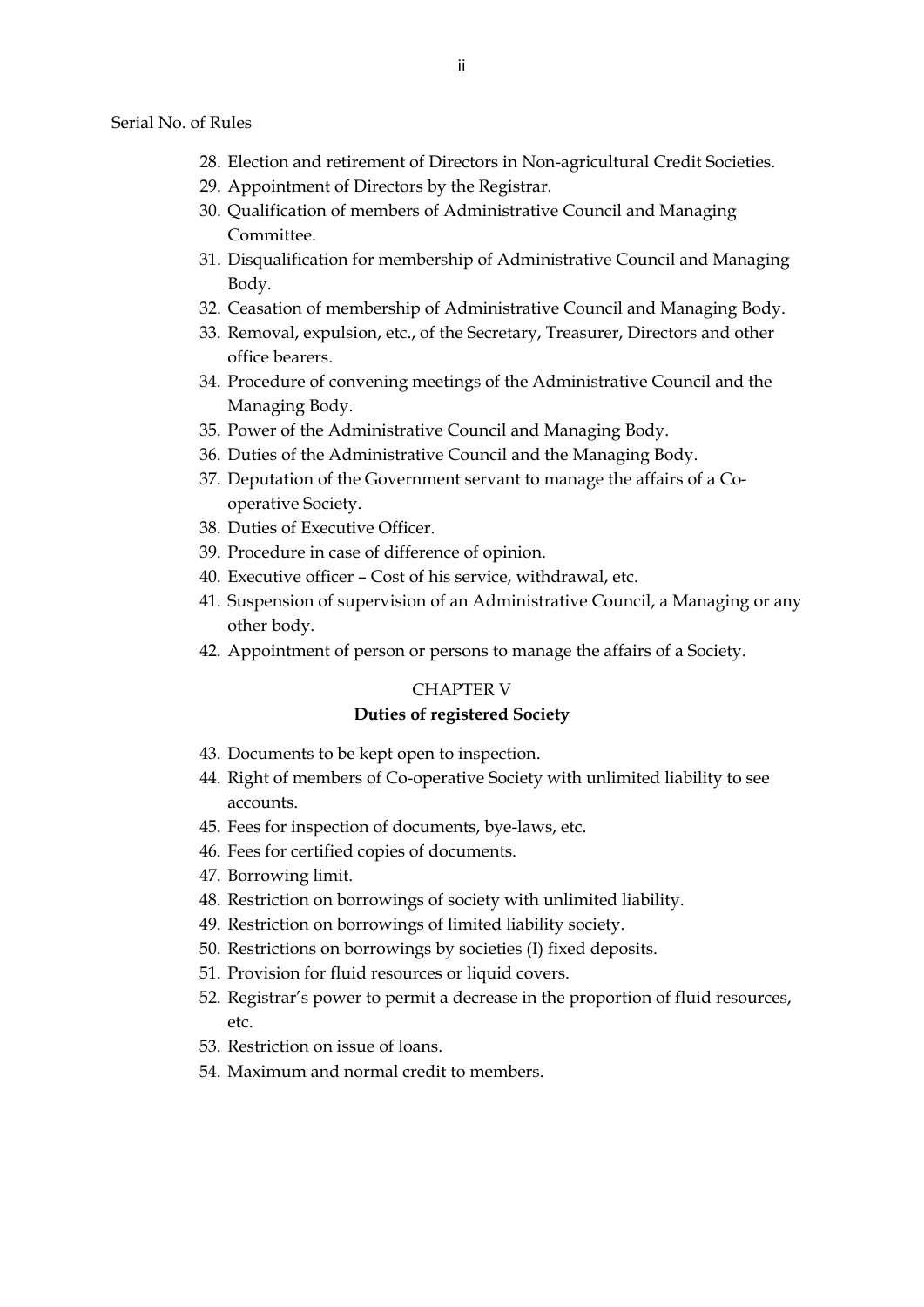#### CHAPTER VI

#### **Property and Funds of registered society**

Serial No. of Rules

- 55. Investment of Funds.
- 56. Reserve Fund and its object.
- 57. Creation of reserve fund in a society.
- 58. Use of reserve fund in the business of a society.
- 59. Contribution to charitable purposes
- 60. Charitable purposes.
- 61. Distribution of Net profits.
- 62. Patronage dividend or rebate.
- 63. Payment of bonus or remuneration.
- 64. Provision for bad and doubtful debts.
- 65. Provision for Building fund.
- 66. Payment of interest on share capital.

#### CHAPTER VII

#### **Audit**

- 67. Explanation of bad or doubtful asset.
- 68. Writing off of bad debts.
- 69. Date of audit of Co-operative Society.
- 70. Procedure of audit.
- 71. Procedure of audit.
- 72. Form of Audit statements.
- 73. Audit fee.
- 74. Collection and assessment of audit fees.
- 75. Chief Auditor.
- 76. Employment of staff for audit.
- 77. Audit classification.
- 78. Audit of societies under liquidation.

#### CHAPTER VIII

#### **Inquiry and Inspection**

- 79. Procedure of inquiry under Section 60 and inspection under Section 61.
- 80. Inspection of affiliated societies by members of the paid staff of financing bank

#### CHAPTER IX

#### **Settlement of disputes.**

- 81. Reference of dispute.
- 82. Disputes and appointment of arbitrators.
- 83. Person qualified to be appointed as arbitrator.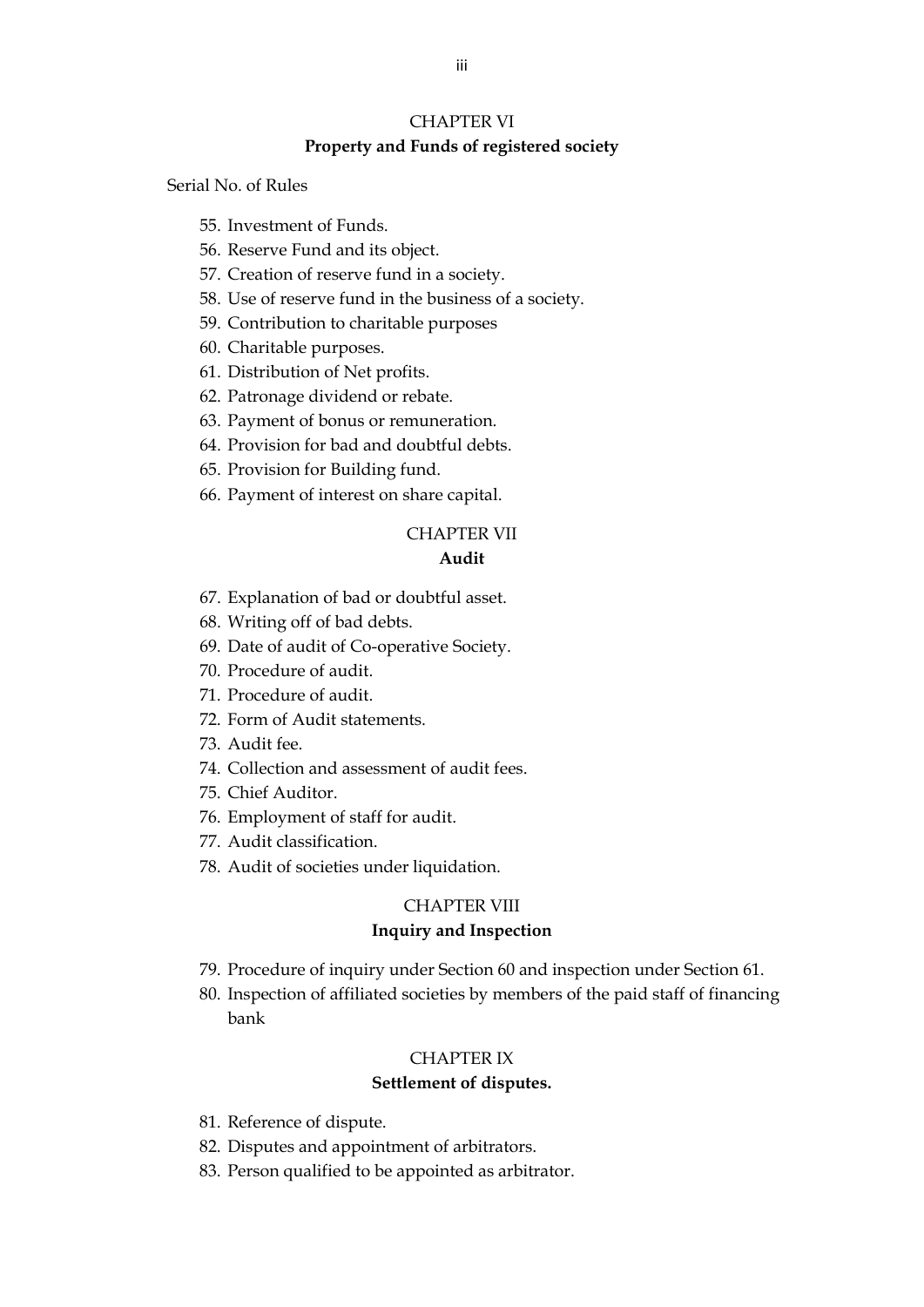Serial No. of Rules

- 84. Payment of remuneration to arbitrators.
- 85. Payment of expenses of disputes referred to the Registrar.
- 86. Reference of a dispute.
- 87. Fee for filing a dispute.
- 88. Procedure for disposal of dispute.
- 89. Decision or Award.
- 90. Withdrawal of a reference by the Registrar.
- 91. Execution of decision or award.
- 92. Disposal of Records.
- 93. Certified copy.
- 94. Procedure for conditional attachment of property.

#### CHAPTER X

#### **Dissolution of Society**

- 95. Obligatory cancellation of registration.
- 96. Remuneration of liquidators.
- 97. Procedure of taking over charge and preparation of final balance-sheet.
- 98. Issue of summons, notice, etc., by a liquidator.
- 99. Distribution of assets, and priority of claims.
- 100. Termination of liquidation proceedings obligatory on the Registrar in certain cases.
- 101. Disposal of the records of liquidation proceedings.

#### CHAPTER XI

#### **Recovery of sums due and enforcement of obligations**

- 102. Charge and surcharge.
- 103. Gross negligence.
- 104. Penalty.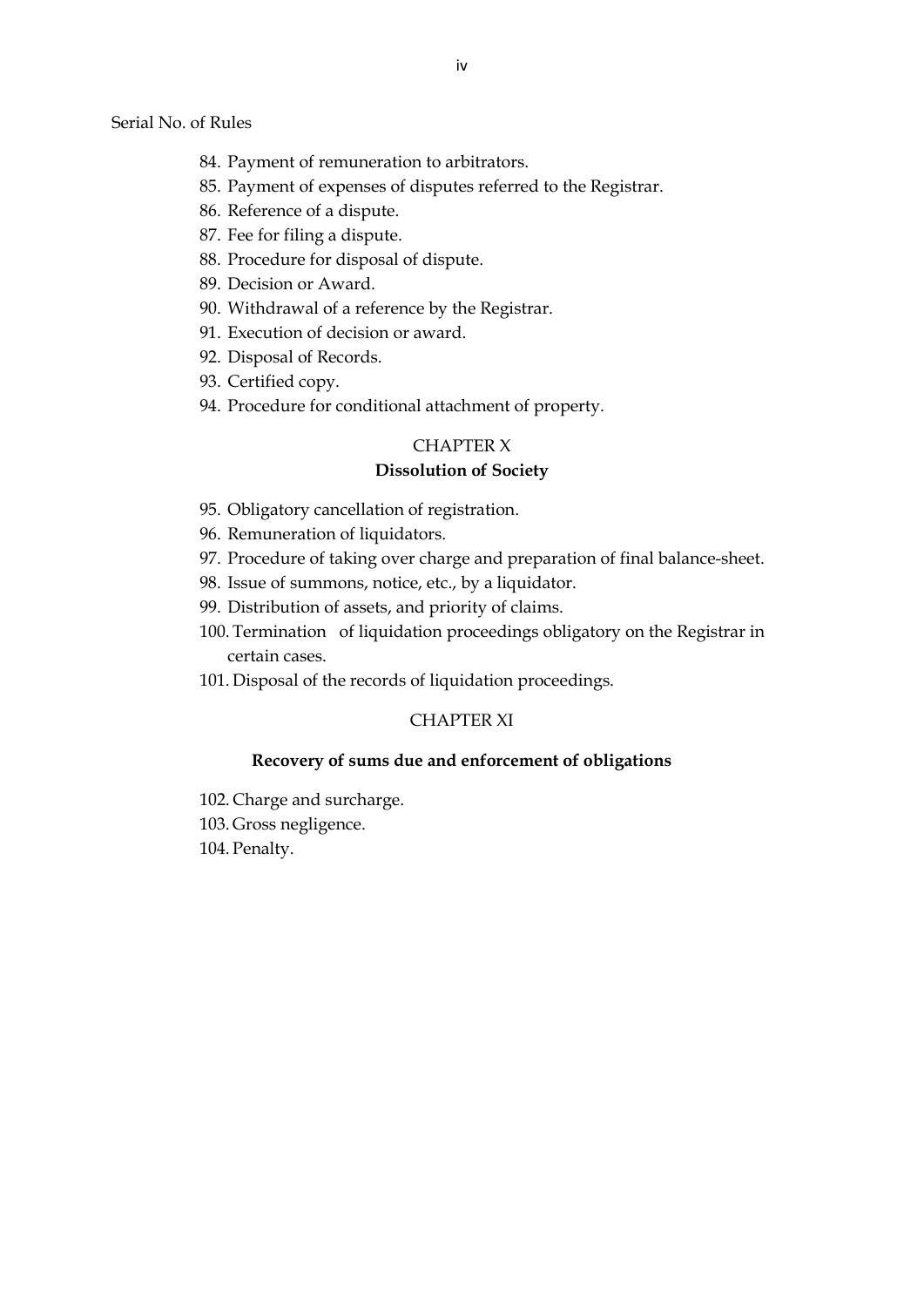#### **THE MEGHALAYA CO-OPERATIVE SOCIETIES RULES**

\*[The Assam Co-operative Societies Rules, 1953 made by this Governor of Assam and published *vide* Notification No. CG 38/50/253, dated 4th February, 1953:-

"The 4th February, 1953

**No.CG.38/50/253.-** In exercise of the powers conferred by Section 100 of the Assam Cooperative Societies Act, 1949 (Act 1 of 1950), the Governor or Assam is pleased to make the following rules in order to carry out the purposes of the said Act in the State of Assam.

2. The rules framed under the Co-operative Societies Act II of 1912 and adapted under Notification No. 963 L.S.G. (A), dated the 18th April, 1941 are hereby reminded.

> A.M. Dam, Secy, to the Govt. of Assam, Co-operative Deptt."]

# **THE MEGHALAYA CO-OPERATIVE SOCIETIES RULES, (ASSAM RULES, 1953 AS ADAPTED BY MEGHALAYA)**

#### CHAPTER I

#### **Preliminary**

**1. Short title.-** These rules may be called the Meghalaya Co-operative Societies Rules.

**2. Definitions:-** In these Rules, unless there is anything repugnant in the subject or context:-

- (a) "Act" shall mean the Meghalaya Co-operative Societies' Act, (Assam Act 1 of 1950 as adapted by Meghalaya.
- (b) Words and expressions used in these rules shall be the meanings respectively assigned to them in the Act;
- (c) "Section" means the schedule of the Act;
- (d) "Schedule" means the schedule of forms appended to these rules;
- (e) "Society" means a registered Co-operative Society registered or deemed to have been registered under the Act and includes a Society formed after amalgamation of such two or more Societies or by division of such an existing Society; a registered Co-operative Society may also be called a "Co-operative";
- (f) "Director" means a member of an administrative Council, managing committee or any managing body of a Society as the case may be vested with the powers of its management;

<sup>\*</sup> Adapted by Meghalaya by the Meghalaya Adaptation of Laws Order (No.3), 1973 published *vide* Notification No. LL.8/72/63, dated 30<sup>th</sup> May 1973 under Section 79 of the North-Eastern Areas (Reorganisation) Act, 1971 (Central Act 81 0f 1971.)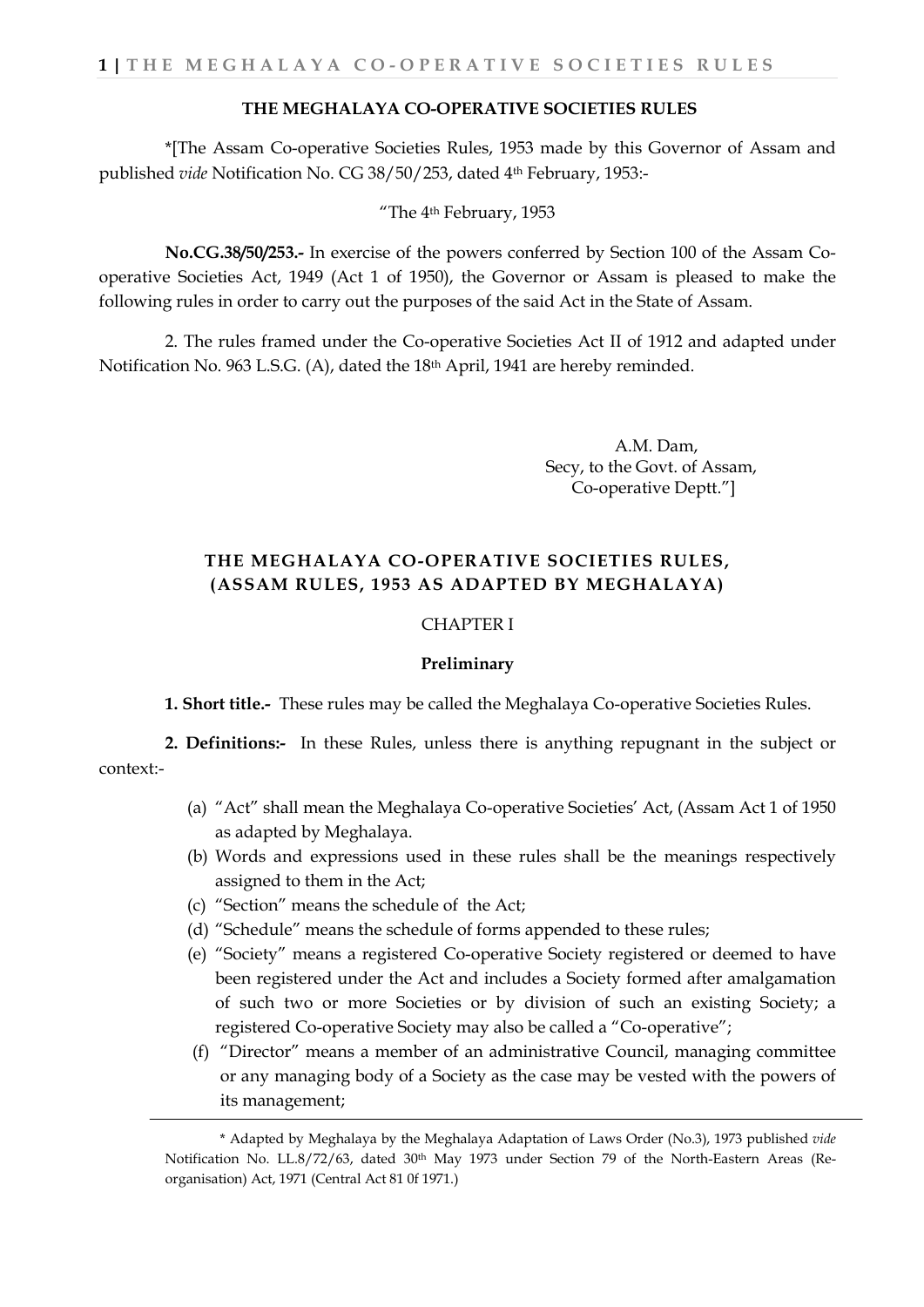- (g) "Borrowed Capital" means the total of loans, deposits and other borrowings of a Co-operative Society;
- (h) "Owned Capital" means the total of paid up share capital and accumulated reserve and other funds created out of profits of a Co-operative Society;
- (i) "Working Capital" means the total capital of a Co-operative Society consisting of borrowed capital and owned capital.

#### CHAPTER II

3. **Restriction on acquisition of shares in Society. -** Where the liability of members is limited by shares, no member other than a registered Society shall –

- (a) hold more than such portion of the share capital of the Society, subject to a maximum of one-fourth, as may prescribed by the bye-laws of the Society, or
- (b) have or claim any interest in the share of the Society exceeding five thousand rupees, provided that if the Society is a Housing Society or a wholesale Society for procurement and distribution of any article or any special type of Society, a member may have or claim and interest in the shares of the Society not exceeding Res. 25,000. In such cases, the Registrar will decide whether the maximum limit of share allowed to an individual member should be Rs.25,000 or less and his decision shall be final.

4. **Change of liability.-** (1) When a registered Society resolves to change its form of liability, it shall convene a special meeting of the General Assembly for the purpose and shall adopt proposals for such amendment of its bye-laws as may be consequential and necessary for the safe conducts of its business and submit an application in the manner as provided in the rule for registration of such amendments.

(2) At least clear fifteen days' written notice of such meeting with the special agenda shall be given to its members together with a copy of the proposed resolution with regard to the change of liability.

(3) A copy of such resolution shall be sent to the Registrar within fifteen days of its adoption.

(4) The notice required under sub-section (1) (i) of Section 9 of the Act shall be issued under a certificate of posting; provided that this shall not be necessary in the case of a primary agricultural credit Society.

**5. Application for registration.-** (1) Every application for the registration of a Society under sub-section (i) of Section 10 shall be in the form set forth in the schedule appended to these rules and shall be submitted in triplicate to the Registrar and each copy of the form for application for registration shall be signed by the promoters.

Registrar may consult the Deputy Commissioner or the Sub-divisional Officer or the Political Officer concerned whenever he considers necessary.

(2) Where a Co-operative Society is an applicant, the application shall be signed by an office bearer of such a Society duly authorised by a resolution to sign the application for registration and the bye-laws on its behalf.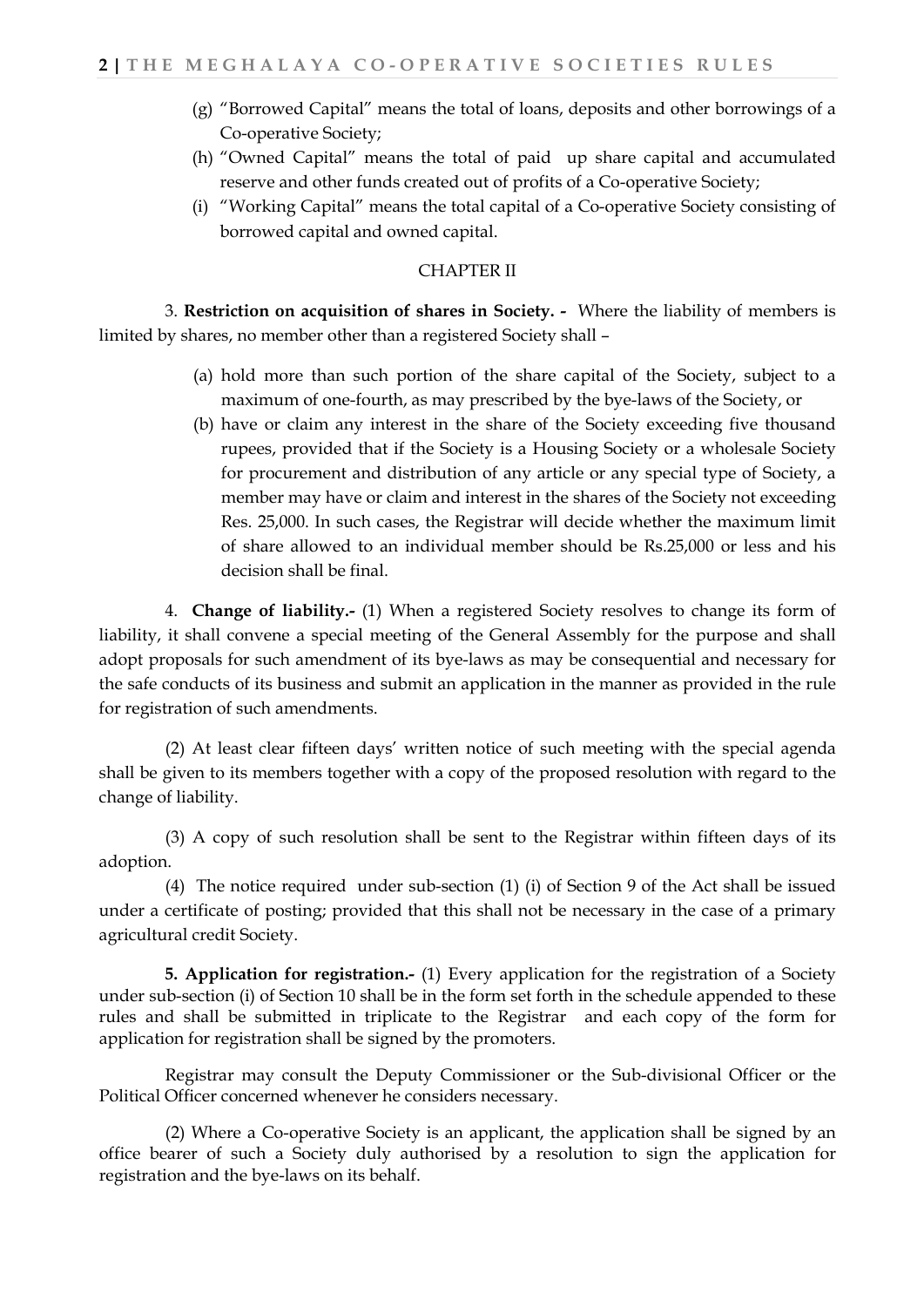(3) If the Society intends to be a member of a central Society, another copy of the byelaws signed by the president of the inaugural general meeting, in addition to the copy of the byelaws which are required under sub-section (3) of Section 10 of the Act, shall be forwarded therewith.

**6. Conditions of registration of a Society and refusal to registrar.-** (1) On receipt of the application for registration, the Registrar shall examine the application for registration and the bye-laws in order to satisfy himself –

- (a) that the application and the bye-laws are in conformity with the Act and the Rules.
- (b) that the bye-laws are suitable for carrying out the objects of the Society and ensure safe conduct of its business, and
- (c) that the proposed Society has reasonable chances of success having regard to local conditions, and may call for further information or make such enquiry as he may deem necessary.

(2) (a) If the Registrar is satisfied on all the points mentioned in clauses (a), (b) and (c) of sub-rule (1), he may register the Society and its bye-laws.

(b) Such registration shall be entered in a General Register kept for the purpose in the form found suitable and the entry of such registration shall be attested by the seal and signature of the Registrar.

(3) When a Society is registered, the Registrar shall grant a certificate of registration in the form set forth in the schedule.

(4) The certificate of registration together with a copy of the bye laws as approved by the Registrar duly stamped with his official seal shall be sent to the applicants. Of, the three remaining copies of the registered bye-laws, one shall be retained in the office of the Registrar, one sent to the Assistant Registrar and the third to the Inspector concerned with a copy of the Certificate or registration.

(5) If the Society intends to be a member of any "affiliating Society" an extra copy shall be authenticated and sent to the Society concerned.

(6) If the Registrar is to register a Society or its bye-laws he shall record in writing the reasons for his refusal and shall communicate his decision to the applicants.

**7. Restriction and limit of membership -** (1) No, person or Society qualified under the bye-laws to be a member of a Co-operative Society shall be excluded from membership without sufficient cause;

Provided that without the sanction of the Registrar-

- (i) No registered Society with unlimited liability shall have more than 100 members, except with the approval of the Registrar which will not be given except for special reasons to be recorded in writing.
- (ii) No registered Society with unlimited liability shall have more than 50 members at the start; the member may be increased by no more than 20 members a year upto the maximum prescribed above.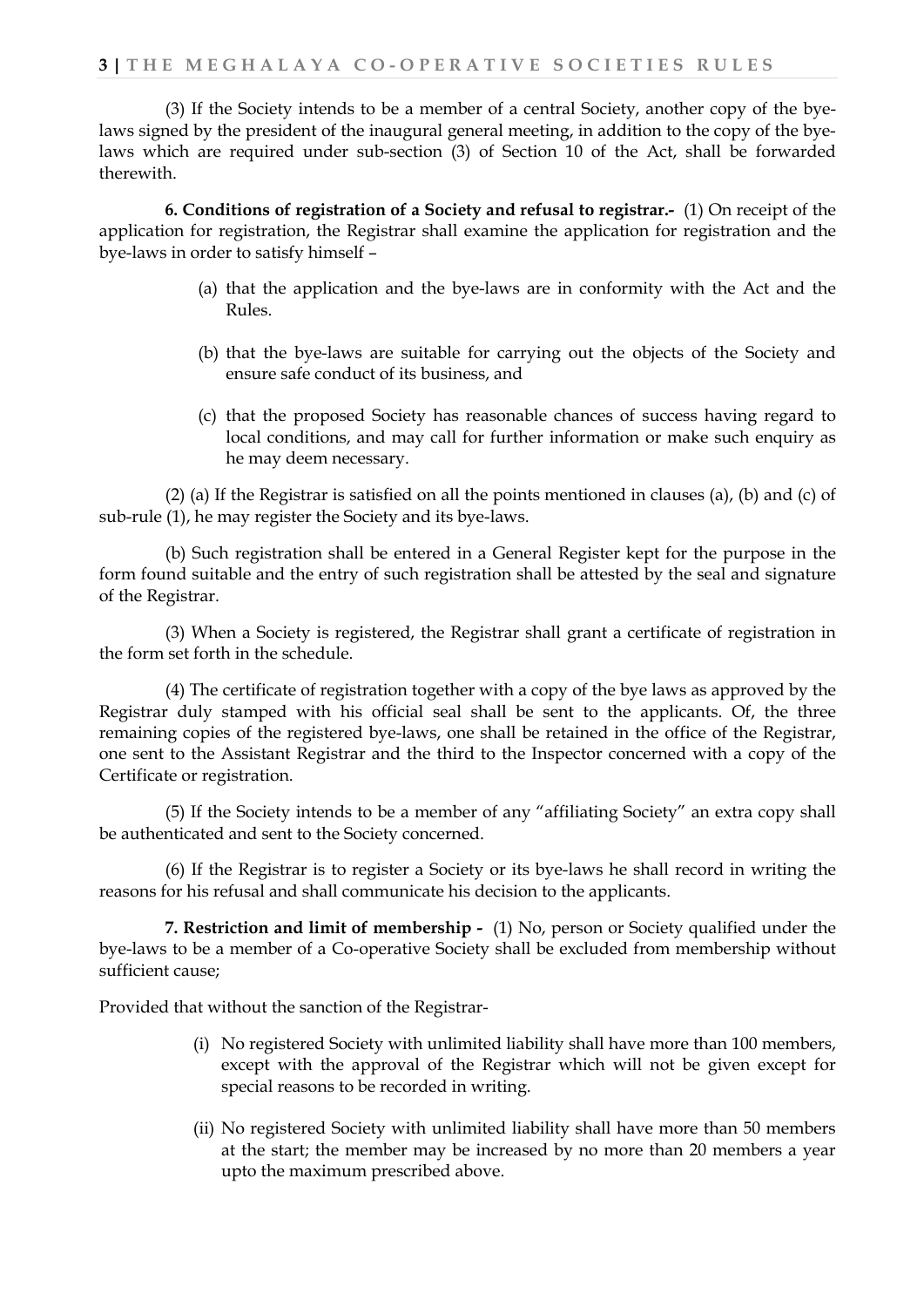(2) In case of amalgamation of Societies as provided in Section 15 and change of liability under Section 9, the restrictions and limits set forth above shall not be operative.

8. **Provisions in the bye-laws of a Society. -** (i) Every Society shall make bye laws in respect of the following matters, namely –

- (a) the name and registered address of the Society and its branches, if any;
- (b) the area of its Society;
- (c) the objects of the Society;
- (d) the purpose to which its funds may be applied;
- (e) qualifications required for membership and the terms of admission of members;
- (f) the rights and liabilities of membership;
- (g) the maximum number of members that may be admitted;
- (h) the nature and the amount of the share capital, if any, of the Society and where there is a share capital, the maximum share capital which a single member can hold;
- (i) the manner in which capital may be raised by means of share and debentures, borrowing from non-members, deposits of members or otherwise;
- (j) the entrance and other fees and the fines, if any, to be collected from the members;
- (k) withdrawal, removal and expulsion of members and the payment, if any, to be made to such members;
- (l) transfer of share or interest of a member;
- (m)the circumstances under which withdrawal from membership shall be permitted and the procedure to be followed in cases of withdrawal, ineligibility and death of members;
- (n) the mode of appointment and removal of directors and office bearers of the Society and the duties and powers of the managing body and other committees or bodies which may be formed and specify the composition of such bodies, their powers, duties;
- (o) the mode of summoning and conducting meetings and the right of working, fixing of quorum for meetings;
- (p) subject to the provisions of rules and, the manner of making altering and abrogating bye laws;
- (q) the general conduct of the business of the Society;
- (r) the disposal of profits;
- (s) creation and use of reserve and other funds;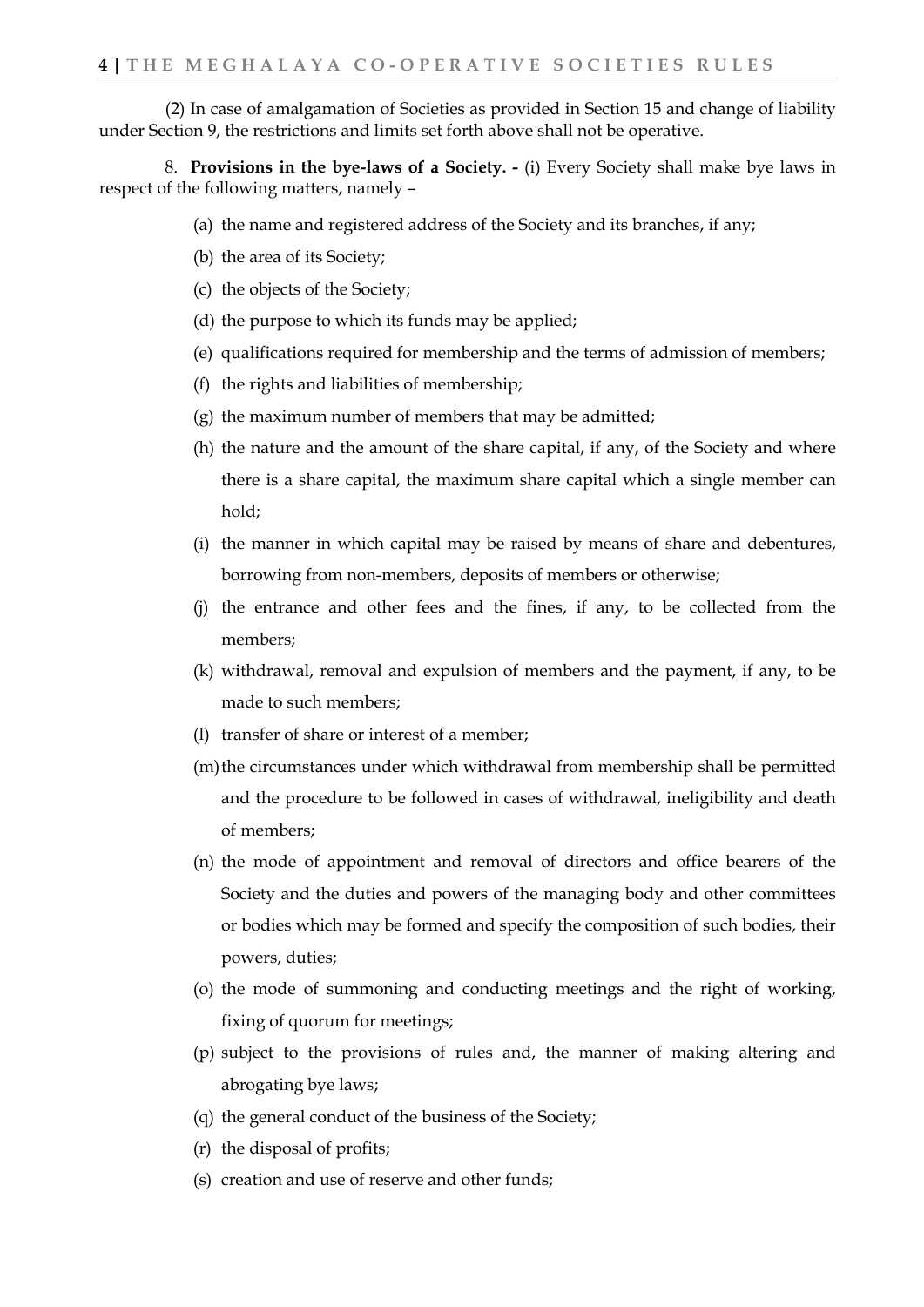- (t) the mode of custody and of investment of funds outside the business and the custody of books, accounts and securities;
- (u) the mode of keeping accounts;
- (v) settlement of disputes;

In the case of a credit Society –

- (a) the conditions under which loans may be granted; fixing of the maximum and normal credit of members and the maximum loan admissible to a member;
- (b) the rate of interest on loans and the system of calculation of interest;
- (c) purposes for which loans may be granted;
- (d) security of repayment of loans;
- (e) period of repayment and recovery of loans;
- (f) extension of the period of repayment and renewal of loans; and in the case of non-credit Societies –
	- (a) the mode of conducting business;
	- (b) procedure to be followed in conducting business, purchasing, selling, stock taking and other matters relating to stores, raw materials and finished products.

**9. Amendment of bye-laws.-** Subject to the provisions of Section 13, a Society may, from time to time, amends its bye-laws by altering or rescinding there or by making a new bye-law provided that –

- (i) every such amendment shall be made only by a resolution passed by a majority of the members at a meeting of the General Assembly and at which not less than two-thirds of the members of the Society are present;
- (ii) no such resolution shall be valid unless not less than clear fifteen days notice of such meetings has been given of the proposal to alter or rescind the bye-laws.

(2) The Registrar may, in special cases, register an amendment which is passed by twothirds of the members present at a meeting of the General Assembly or at an adjourned meeting of the General Assembly or at an adjourned meeting of the General Assembly at which the number of members required by the above rule was not present, if he is satisfied for reasons to be recorded in writing –

- (i) that it is impracticable for the Society to secure the attendance of two-thirds of the total number of members at a meeting of the General Assembly,
- (ii) that the adoption of the proposed amendments, is in the interest of the Society; and
- (iii)that such adoption is likely to meet with the approval of the general body of members.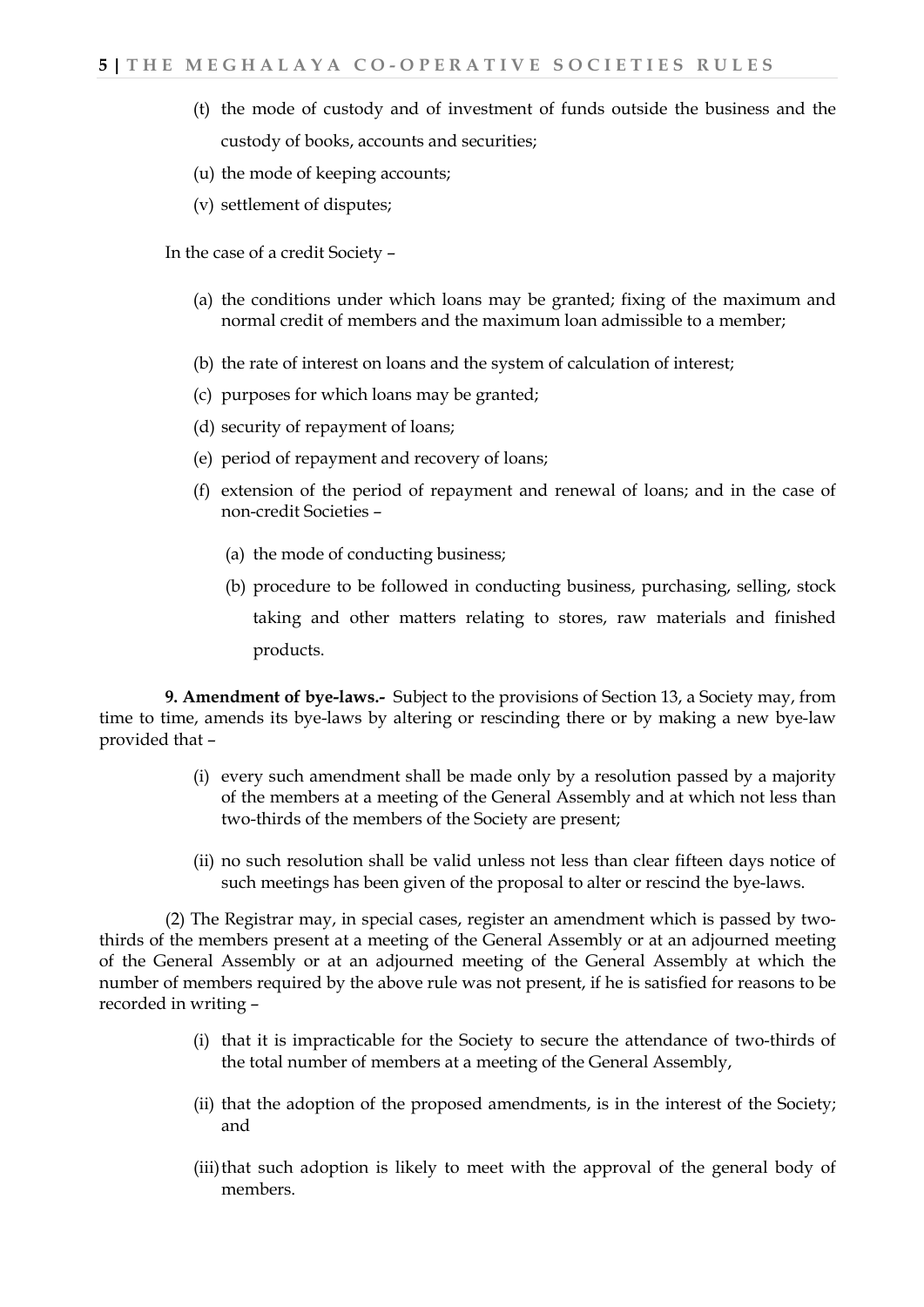**10. Mode of amendment of bye-laws.-** (1) In every case of amendment of bye-laws, an application in the form as set forth in the schedule for registration of a new or altered bye-laws or for the abrogation of an existing bye-law shall be submitted to the Registrar, within the time prescribed in sub-section (2) of Section 13, signed by the members of the Managing Body. The application will show –

- (a) the date of the meeting of the General Assembly at which the amendment was passed;
- (b) the number of members on the roll of the Society on the date of issuing the notice of the General Assembly meeting.
- (c) number of members present at the meeting; and
- (d) the number of members who voted in support of the amendment.

(2) The application for registration of the amendment of the bye-laws shall be accompanied by a copy of the resolution making the amendment passed at the meeting, the General Assembly along with fourth copy of the existing bye-laws and a fifth copy of such amendments of bye-laws, is the Society is a member of any affiliating Society.

(3) When the Registrar registers an amendment of bye-laws, he shall return to the Society, the copy of the old bye-laws duly corrected and attested by him, together with a certificate of registration of the amendment in the form set forth in the schedule. The copy of the resolution and one copy of the proposed amendment shall be retained by the Registrar in his office with the old bye-laws which shall be duly corrected and attested by him. Of the remaining two copies, one will be sent to the Assistant Registrar and the other to the Inspector concerned, duly sealed and signed by the Registrar as a token of registration.

(4) When the Registrar refuses to register and amendment of bye-laws he shall record in writing reasons for his refusal and communicate his decision to the Society.

**11. Amendment of bye-laws at the direction of the Registrar.-** (1) When the Registrar directs any Society to amend it s bye-laws in accordance with the amendment drafted and forwarded to the Society by him. Society shall, on receipt of such direction proceed in the manner provided in rule 10 to consider the making of such amendment within two months or such longer period as may be specified in the order. When the Society adopts any amendments of byelaws, action shall be taken provided in rule 10 for registration.

(2) In case, however, the Society proposed to file any objection, the case shall be represented before the Registrar within fifteen days of the meeting along with a copy of the proceedings of the meeting of the General Assembly considering the drafted amendment, signed by the Chairman of the meeting. The Registrar after considering the objection of the Society may.-

- (i) withdraw the direction for amendment of the bye-law; or
- (ii) register the same.

(3) In case of registration copy of the amendment of the bye-law as registered shall be forwarded to the Society together with a certificate signed by him amendment of the bye-laws will be duly entered and certified by the Registrar in the copy of the bye-laws retained in his office. The Assistant Registrar and office concerned will also be supplied with a copy signed by Registrar for being incorporated in their copies of the bye-laws.

**12. Amendment of bye-laws at the suggestion of affiliating Society.-** (1) When it appears to an affiliating Society that an amendment of the bye-laws of a Society which is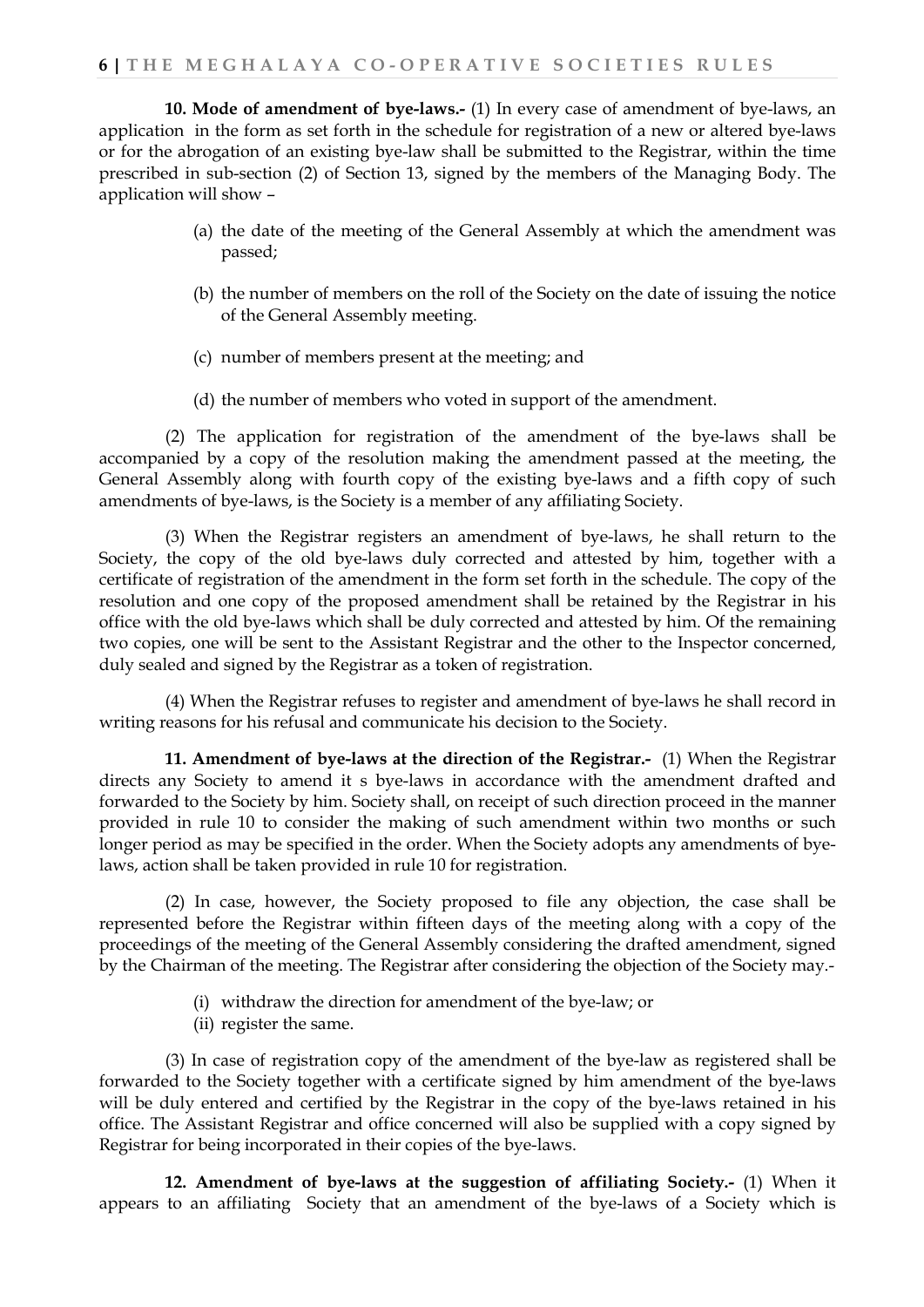affiliated and indebted to it is necessary or desirable, it may direct such a Society to make the amendment, only in respect of matters pertaining to –

- (a) the constitution of its administrative council and the managing body; and
- (b) the investment of funds.

(2) The affiliating Society in suggesting any such amendment to the affiliated shall, by definite resolution of the Administrative Council or the Managing Body as the case may be direct the Society to make the amendment within specified time.

(3) The affiliating Society shall forward to the Society concerned by registered post, -

- (a) a copy of the proposed amendment of the bye-laws; and
- (b) copy of the resolution approving such amendment.

(4) The affiliated Society, on receipt of the direction for such amendment shall proceed in the manner provided in rule 9.

(5) If within the period as specified by the affiliating Society from the date of receipt the direction, the Society –

- (a) fails to make the amendment of its bye-laws, or
- (b) file an objection to such an amendment the affiliating Society, after considering the objections of the Society, if any, may –
	- (i) withdraw the direction for amendment of the bye-law; or
	- (ii) forward the amendment together with the objections, if any, filed by the Society and its comments thereon to the Registrar for consideration and registration.

**13. Adoption of rules of procedure.-** Subject to provision in the bye-laws, the managing body of a Society by whatever name, it is called, shall frame rules for their own guidance regarding.-

- (a) the manner of receipt and disbursement of money;
- (b) the mode of keeping custody of books accounts, securities and funds, and
- (c) the terms of service of salaried officers dealing with pay, leave, discharge and dismissal.

The adoption of the rules thus framed will require the prior approval of the Registrar and they shall remain in force until duly modified or rescinded.

**14. Non-Official helpers.-** (a) The Government of Meghalaya may appoint any person as a non-official adviser to help Co-operative Societies in certain specified areas. The name of persons so appointed who will be designated as "Honorary Organiser of Co-operative Societies" shall be published in the *Gazette of Meghalaya.*

(b) Functions of the "Honorary Organiser of Co-operative Societies" will be to –

(i) take active interest in the working of existing Co-operatives;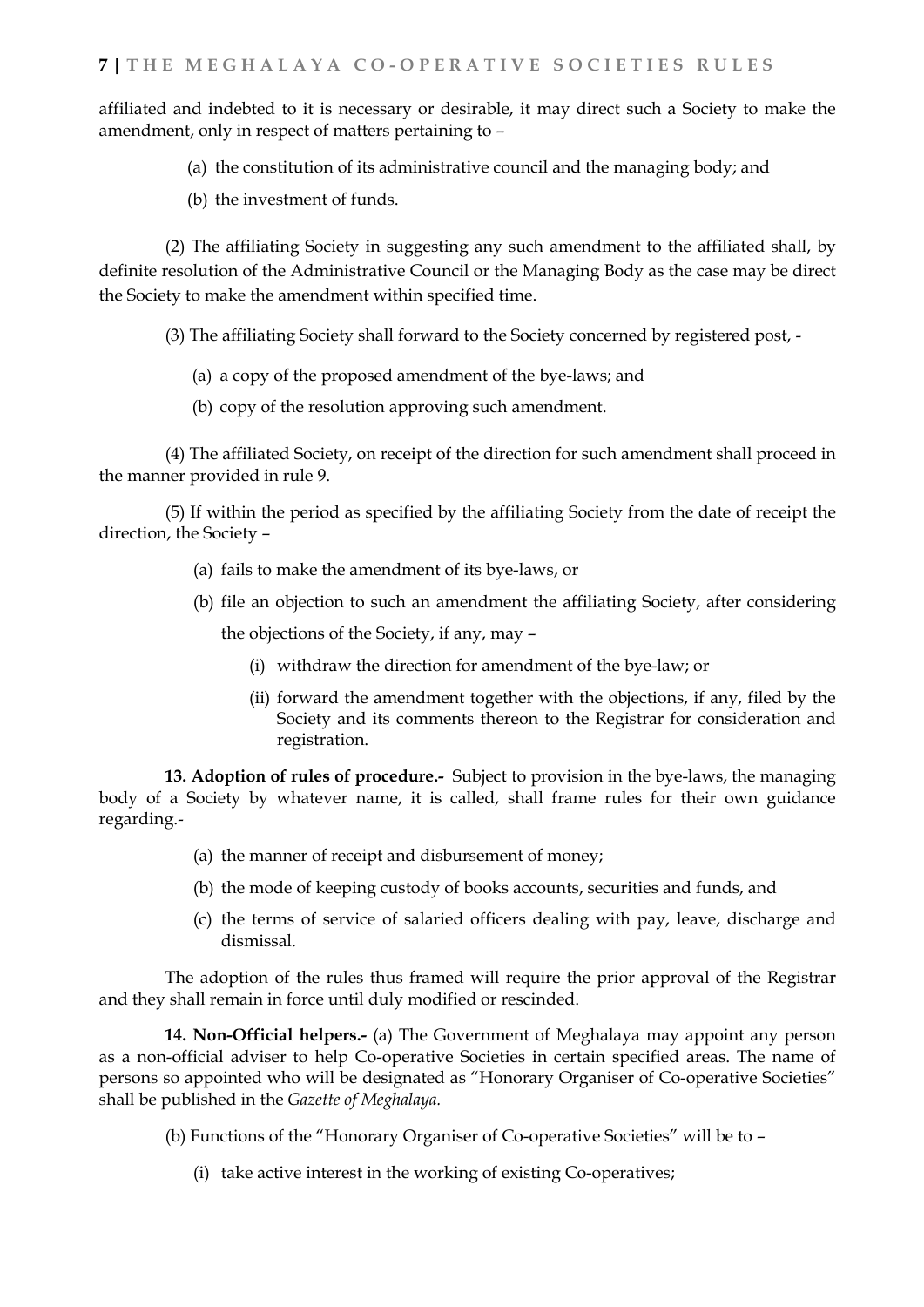- (ii) prepare grounds by educating the people of the locality in the principles of cooperation and creating a Co-operative atmosphere amongst them;
- (iii)inspect Co-operative Societies within his jurisdiction, submitting his report in the form prescribed
- (iv)perform any other functions as may be consigned to him by the Registrar from time to time.

(c) The "Honorary Organiser of Co-operative Societies" shall be entitle to travelling allowance to cover expense of journeys undertaken at rates to be fixed for the purpose.

#### **CHAPTER III**

*Rights and Liabilities of members of Registered Societies*

**15. Exercise of rights of membership.-** (1) No members of a society shall exercise the rights of a member unless and until he has made such payments to the society in respect of membership or acquired such interest in the Society as may be as prescribed in the bye-laws, subject to the following conditions:-

(a)Every Application for admission as a member must agree to pay an application fee as

may be prescribed in the bye-laws; but such fee shall not be less than eight annas or exceed two rupees. Application Fee.

- (b)Every applicant for admission as a member must also agree to pay such admission fee as may be prescribed in the bye-laws. Such fee shall not be less than one rupee where the applicant is an individual and five rupees where the applicant is an individual and five rupees where the applicant is a registered society.
- (c) Where the capital is to be raised by the issue of shares, each member must agree to subscribe to at least one share or the minimum number of shares as prescribed in the bye-law and has paid the dues on account of such share of shares, as required under the provisions of the bye-laws.

(2) No person shall be accepted as one of the applicants for the registration of a society or admitted as a member –

- (a) who does not satisfy the requirements of the Act and rules; or
- (b) who is legally or mentally disabled ; or
- (c) who is bankrupt; or
- (d) who is convicted of a criminal offence, involving moral turpitude

(3) No person who has ceased, within a period of four years, to be a member of any society with unlimited liability shall be allowed to be a member of another society with unlimited liability, without special permission of the Registrar.

(4) Any member who may at any time be found disqualified for any of the reasons in clauses (2) and (3) above shall be removed from the society.

(5) In cases of any doubt, the Registrar shall decide whether a person is or is not eligible as an applicant for registration or liable to be removed from the society.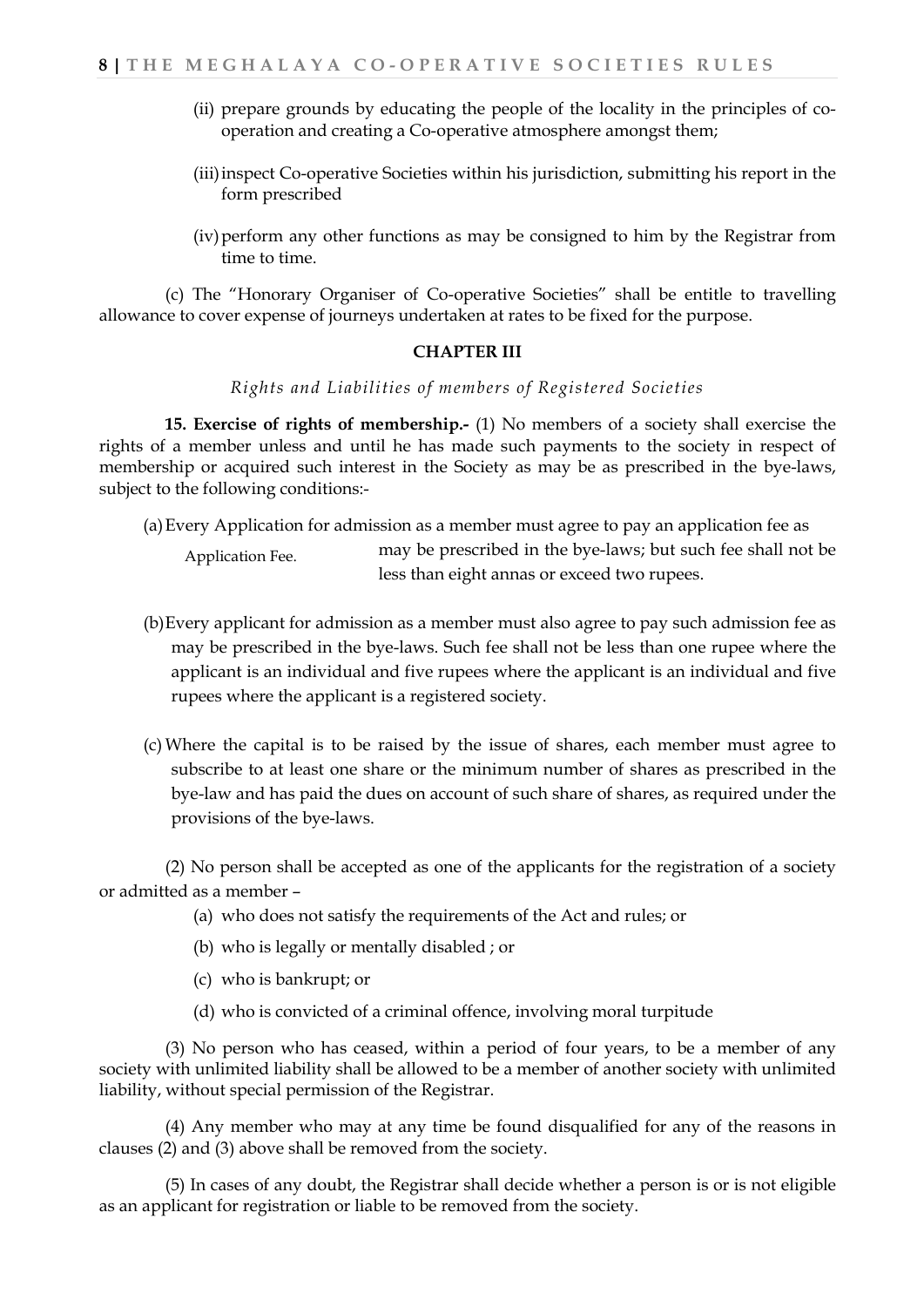**16. Disqualification for voting.**- No member of a Co-operative Society shall be eligible for appointment to enable him to vote in the affairs of another Co-operative Society, of which his society is a member –

- (a) if such member is any way disqualified under the provisions of the rules or any bye-laws of the society for voting in the affair of the society of which he is a member or for being appointed as a director; or
- (b) if, in the case of any other type of societies, the member is in arrears in any way in payment of his dies or is not loyal to the society as required under the byelaws.
- (c) if, in the case of any other type of societies, the member is in arrears in any way in payment of his dues or in not loyal to the society as required under the byelaws.

**Explanation. -** "a habitual defaulter" referred to in clause (b) means member of a Credit Society who has failed to pay three installments already due immediately proceedings the election.

**17. Promoters of unlimited liability society and member of all other societies, seeking loan to furnish information as to financial position. -** A full true and accurate statements of assets including immovable property and liabilities shall also be furnished –

- (a) by a promoter signing the application for registration of a society with unlimited liability, together with the application for registration of the society; and
- (b) by a member of a limited society applying for a loan or for acceptance as a surety for a loan.

Such statement signed by member in the form that may be prescribed by Registrar from Form for furnishing statement of assets time to time, showing assets and liabilities at the time of admission as well as on the last date of each Co-operative year shall be preserved by the society. and liabilities by member of unlimited liability society.

**18. The manner of recalling a loan not utilised for the purpose for which advanced.** – When the Managing Body of a Co-operative Society is convinced or has reasons to believe that a member has not utilised a loan fully or in part for the purpose for which it was advanced, it may by a written the loan and if the loan is not refunded immediately it shall apply to the Registrar for an award under Section 70 in order to recover the loan.

(1) to show cause within a reasonable time specified in the notice why the loan shall not be recalled. Where no cause is shown to the satisfaction of the society within the specified period, the Managing Body may recall the loan and if the loan is not refunded immediately it shall apply to the Registrar for an award under Section 70 in order to recover the loan.

**19. Restriction on transfer of share or interest.-** The transfer or charge of the share or interest of a member in the capital of a society shall be subject to maximum holding as prescribed in rule *3 (b).*

**20. Nomination of transferee.-** (1) A member may , by writing under his hand deposited with the society during his life time, or by a statement signed by the member made in any book kept by the society nominate any person or persons to whom under Section 23 his share of interest in the society or so much thereof as may be specified in such nomination, shall be paid or transferred on his death. A nominee may become a member only, if admitted by the Managing Committee.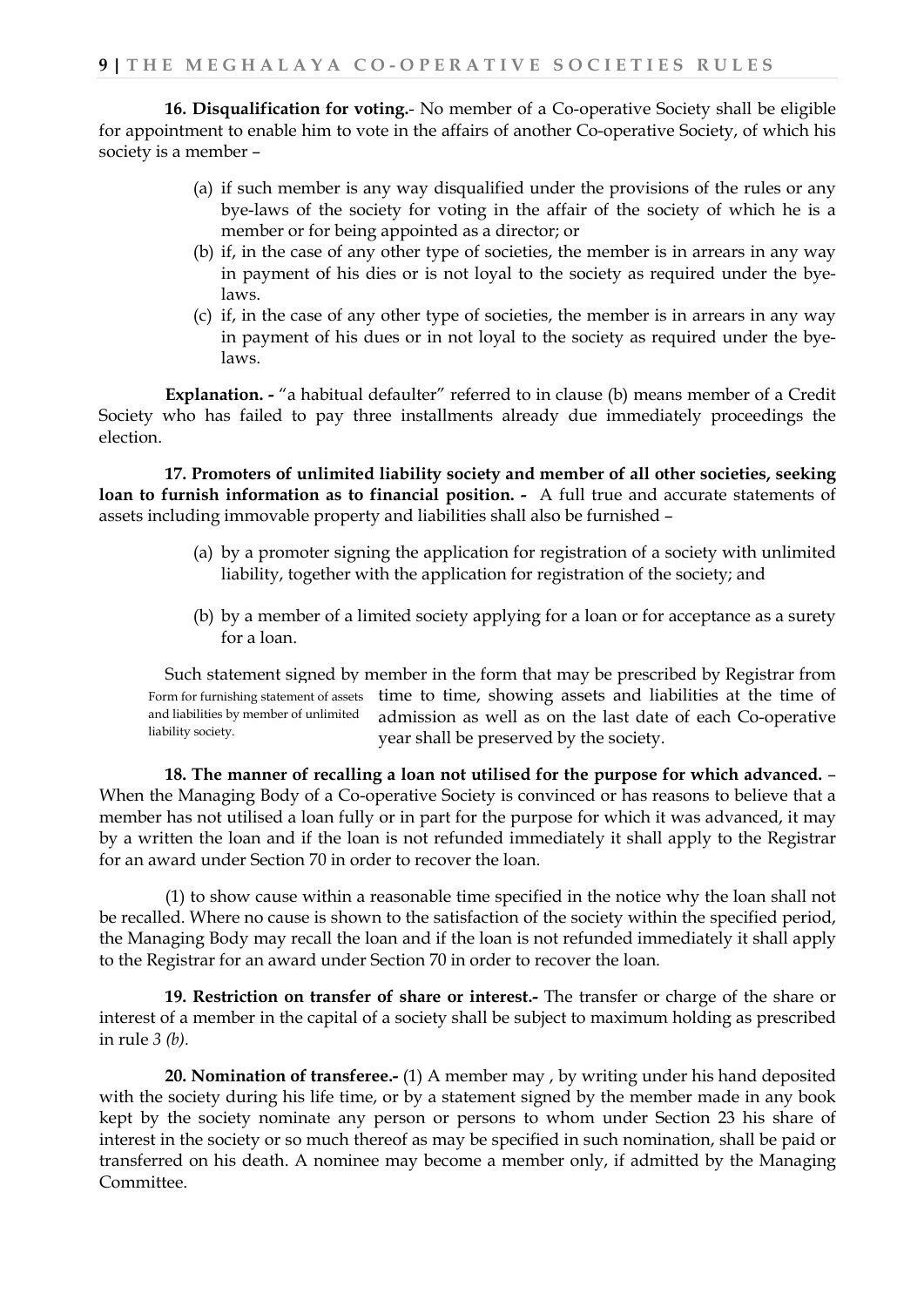A nominee thus admitted shall be exempted from payment of admission fees.

(2) A nomination so made may be revoked or varied by another nomination similarly made.

(3) The name and address of every person nominated under sub-rule (1) above shall be entered in the Register of members.

**21. Procedure for calculating the value of shares or interest of ceased members.-** (1) Where a Co-operative Society has to make a refund of the value of share or interest of a person who has ceased to be a member under Section 25, the value of the share shall be deemed to be equal to the amount actually paid up on the share; provided that where a position of the assets is estimated to be had or doubtful in the latest audited balance sheet and is not covered and is not covered by funds created for the purpose out of profits, the Managing Committee may for the purpose of such payment, reduce the value of the share proportionately taking into consideration, the assets which are bad or doubtful.

(2) Where a transfer of share or interest is to be made, the value of the share of interest shall be deemed to be the sum actually paid by the member for the acquisition of such share or interest.

**22. Manner of determining value of land. -** (1) Value of land for the purpose of clauses (3) and (5) of section 27 shall be determined by the Society in the manner detailed below –

- *(a)* by reference to any recorded sale of similar land in the locality during recent periods, or
- *(b)* if no record of such sale is available the value of the land shall bear such proportion to the annual rent payable to the society for the land as may be notified by the Registrar; or
- *(c)* if no rent has been assessed for the land, the value shall be determined by the Managing Body subject to the approval of the Registrar.

(2) Any dispute as to the value of such land shall be referred to the Registrar whose decision thereon shall be final.

#### CHAPTER IV

#### *Management*

**23. Chairman of the General Meeting.-** *(a) (i)* The Chairman or in his absence, the Vice-Chairman of a society shall preside over the meetings of its General Assembly. If both the Chairman are absent or are unwilling to act as Chairman, the members present and entitled to vote shall elect one from amongst themselves to preside over the meetings to preside over the meeting; provided, however, where the bye-laws of a society provides for any outsider to preside over the meetings of the General Assembly, such an outsider, if elected shall preside.

*(ii)* The Chairman of a meeting of the General Assembly shall maintain order in the meeting and shall control and conduct proceedings in such manner as may be conducive to expeditious and effective disposal of business. He shall decide all points of order and his decision upon such points shall be final.

*(iii)* The Chairman of the meetings of General Assembly may direct any member to withdraw for disorderly conduct and the member so ordered shall immediately withdraw and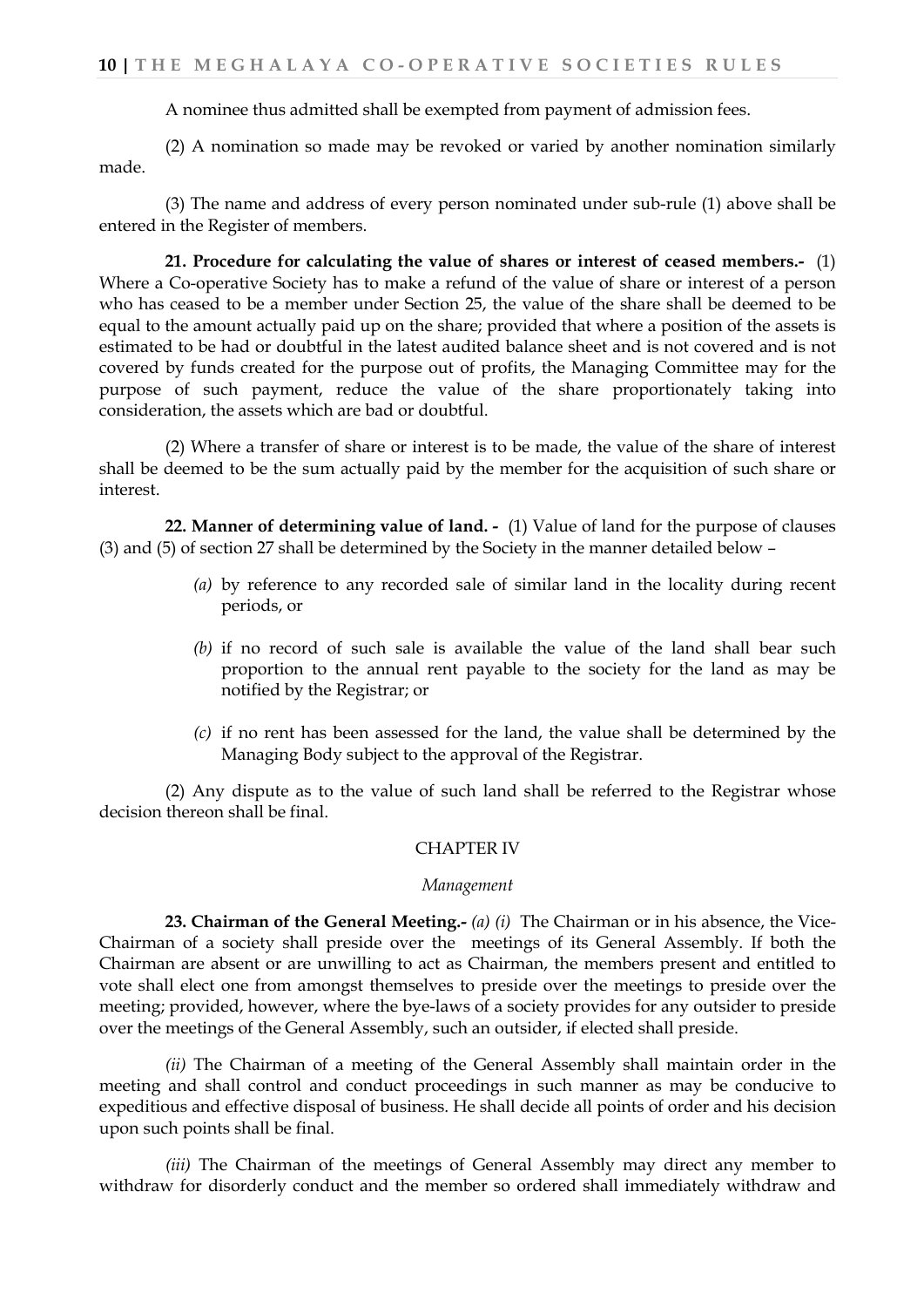unless otherwise directed by the Chairman shall remain absent during the remaining period of the meeting and shall not be entitled to vote without the permission of the Chairman.

*(iv)* In the event of disorder, the Chairman of the meeting may suspend the meeting and adjourn it to such a date and time as he may think fit subject to the provision of the bye-laws.

**24. Quorum of meeting of General Assembly. -** *(i)* Unless otherwise provided in the bye-laws, the quorum of a meeting of the General Assembly shall be one-fifth of the total number of members existing as such as on the date of issue of the notice of the meeting or one hundred whichever is less.

*(ii)* No business shall be transacted at any meeting of the General Assembly unless there is a quorum at the time when the business of the meeting is due to commence.

*(iii)* If within half an hour from the time fixed for the meeting of the General Assembly a quorum is not present, the meeting shall stand adjourned ordinarily to the same day in the next week at the same time and place but the Chairman of the meeting may, however, decide to adjourn the meeting to a date not later than fourteen days or as may be provided in the bye-laws of the society:

Provided that –

a meeting of the General Assembly which has been called on the requisition of members under clause *(c)* of sub-section (I) of Section 33 shall not be adjourned but dissolved.

*(iv)* If at any time during a meeting of the General Assembly, attendance of members falls below the quorum as prescribed above, the Chairman of the meeting on his attention being drawn to the fact or on his own initiative may adjourn the meeting to such a date, time and place as he may think convenient, and the business to be transacted at this meeting shall be disposed of in the usual manner at the adjourned meeting even without a quorum.

**25. Voting in meeting of General Assembly.-** (1) Except where otherwise prescribed all matters brought before a meeting of the General Assembly shall be decided by a majority of votes.

(2) A resolution which is put to the vote at a meeting of the General Assembly shall be decided by show of hands unless a poll is demanded by at least ten members and agreed to by the Chairman of the meeting.

(3) If a poll is decided, the vote shall be taken in such manner and at such time as the Chairman of the meeting may direct subject to any provision in the bye-laws in this behalf, and the result of such poll shall be deemed to be the decision regarding the resolution.

(4) In case of a poll being taken the number of members voting for or against a resolution shall be recorded in the proceedings book.

**26. Records of meetings.-** *(i)* The names of the members present in a meeting of the General Assembly shall be entered in the proceedings of the meeting which shall be recorded in a book kept for the purpose.

*(ii)* The proceedings shall be signed by the Chairman of the meeting after being to and confirmed by the members present at that meeting or at the next meeting.

*(iii)* The Chairman in his discretion may admit any person not being a member, to any meeting of the General Assembly for the purpose of giving expert advice. Such person shall not be entitled to vote. Admission of non-member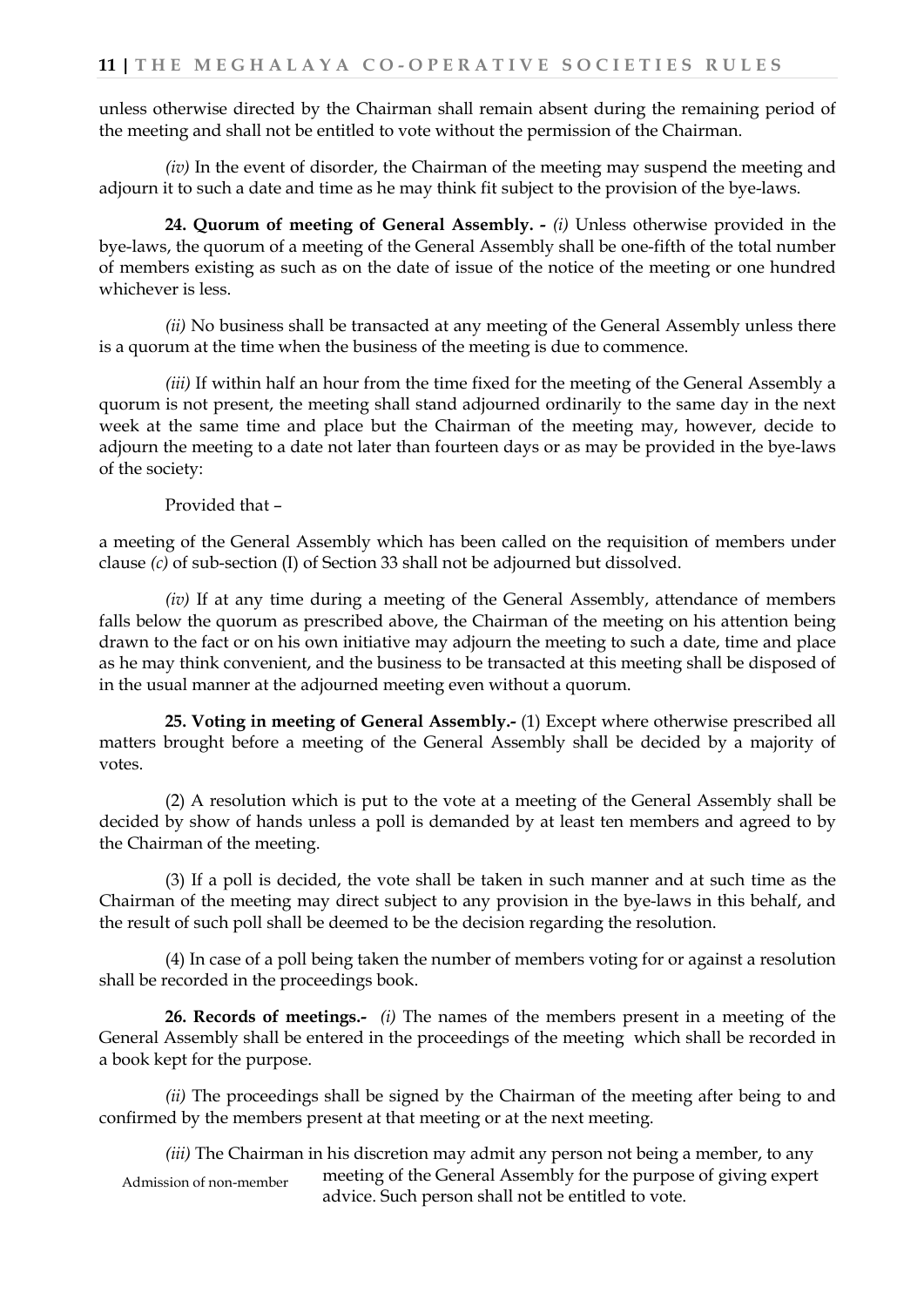Proceedings of all meetings of General Assembly shall be submitted to the Registrar or to the person/persons in the manner as may be prescribed by him from time to time for approval and until such approval is obtained proceedings of such meetings shall not be valid.

A list showing the total number of member on the date of holding meetings and number of members present threat with their names shall be attached to all such proceedings when submitted to the Registrar or the person authorised by him in his behalf for obtaining approval.

**27. Election and retirement of directors in a Primary Society, other than a non-Agricultural Credit Society.-** *(i)* The directors of a Primary Society other than a non-Agricultural Credit Society shall retire annually from office but shall be eligible for re-election.

Provided that except with the previous permission of the Registrar which should only be given in exceptional cases, no member shall hold office for more than four years in succession or having already held office for four years be re-elected within a shorter interval than two years from the date on which he ceased to be a director.

*(ii)* The vacancies caused by the retirement of the directors shall be filled up by the election at the annual meeting of the General Assembly at which they retire.

**28. Election and retirement of directors in non-agricultural Credit Societies.-** *(i)* At the first annual meeting of the General Assembly of a non-Agricultural Credit Society held after the commencement of these Rules, the entire body of directors shall retire but shall be eligible for reelection:

Provided that no director who has held office for more than four years in succession shall be eligible for re-election for two years from the date of his retirement without the previous permission of the Registrar.

(ii) In subsequent years one third of the directors elected by the members shall retire from office at the next annual meeting of the General Assembly and shall not be eligible for reelection for one year from the date of retirement.

(iii) The vacancies caused by the retirement of director under sub-rule (i) or sub-rule (ii) shall be filled up by election at the annual meeting of the General Assembly at which they retire.

(iv) The directors who are to retire in accordance with sub-rule (ii) at the second and the third annual meetings of the General Assembly shall be determined by lot in a meeting of the administrative council or the Managing Body as the case may be within three months from the date of its first constitution after the commencement of these rules. In subsequent annual meeting of the General Assembly, the directors who have been longest in office shall retire.

**Explanation.-** For the purpose of this sub-rule the term of office of any member elected to fill a casual vacancy in the administrative council or managing body shall be deemed to include the periods of membership of his predecessors.

**29. Appointment of directors by the Registers.-** (1) In order to safeguard and represent appropriate interest in a Co-operative Society, the Registrar shall have powers to appoint all or fraction of the number of members provided in the bye-laws or appoint additional members to the administrative council or the Managing Body not exceeding one-half of the number of the elected directors.

(ii) The members so appointed shall hold office till the next election of directors appointed under this rule may or may not be members of the society.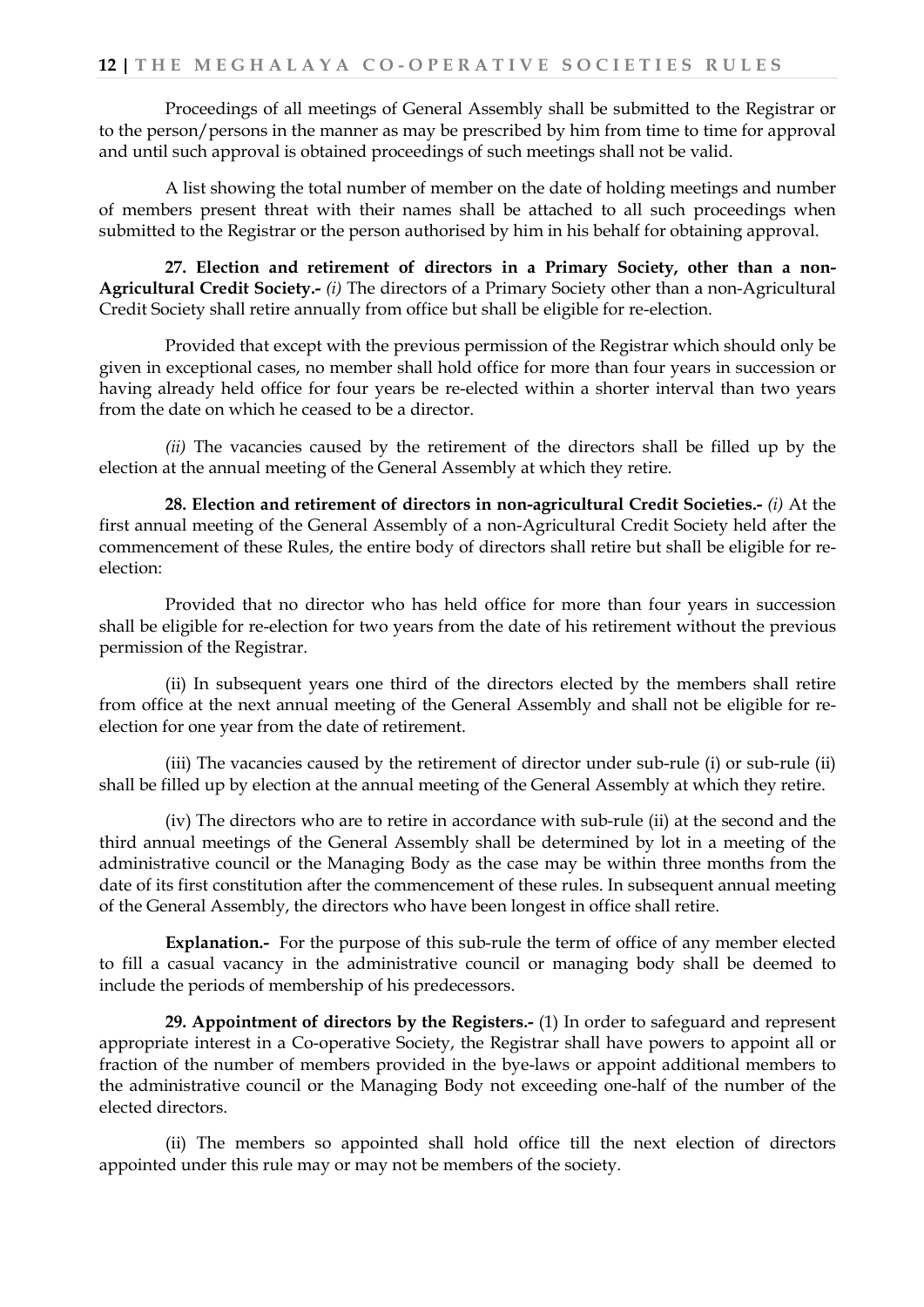(iii) If any vacancy occurs in the office of such an appointed director, the vacancy, shall be filled up by appointment.

**30. Qualification of members of Administrative Council and Managing Committee.-** Subject to the provision of the rules, every member of a society above the age of 21 years shall be eligible for election or for appointment as member of the administrative council and the Managing Body.

**31. Disqualification for membership of Administrative Council and Managing Body.-** A member shall not be eligible for being chosen, or for being appointed, as a member of the administrative council and the managing body of society or of another society to which the society is affiliated if such member –

- (a) is adjudged by a competent Court to be insolvent or of unsound mind;
- (b) has been punished with imprisonment for an offence involving moral turpitude;
- (c) is concerned or participants in the profile of any contract with the society;
- (d) in a credit society has failed to pay in three consecutive years immediately preceding the election at least an amount equivalent to one year's instalment fixed for the repayment of the loan.

**32. Cessation of membership of Administrative Council and Managing Body.-** A director shall cease to hold office,-

- (a) if he becomes subject of any disqualification mentioned in rule 31 , or
- (b) if he resigns his office by notice in writing to the administrative council or the managing body concerned; or
- (c) if, without the consent of the administrative council of the managing body, he is absent from meetings for more than three consecutive meetings; or
- (d) if the society of which he is a representative is dissolved or disaffiliated.

**33. Removal, expulsion, etc., of the Secretary, Treasurer, Directors and other officebearers.-** (1) The Secretary or Treasurer of a society on any other office- may be removed from office by a resolution of a meeting of the General Assembly specially convened for the purpose.

(2) Unless otherwise provided in the bye-laws or in the terms of appointment, any officer of a society appointed by the administrative council or the managing body may be removed from his office by the said council or body.

**34.** At least fifteen days' notice of all meetings of the administrative of all meetings of the managing body shall be given to each member specifying the date, hour and place of the meeting with a statement of business to be transacted threat:

Provided that –

(i) no business transacted at meeting of the administrative council or the managing body so convened shall be deemed invalid on account of non-receipt of the notice by a member in due time; and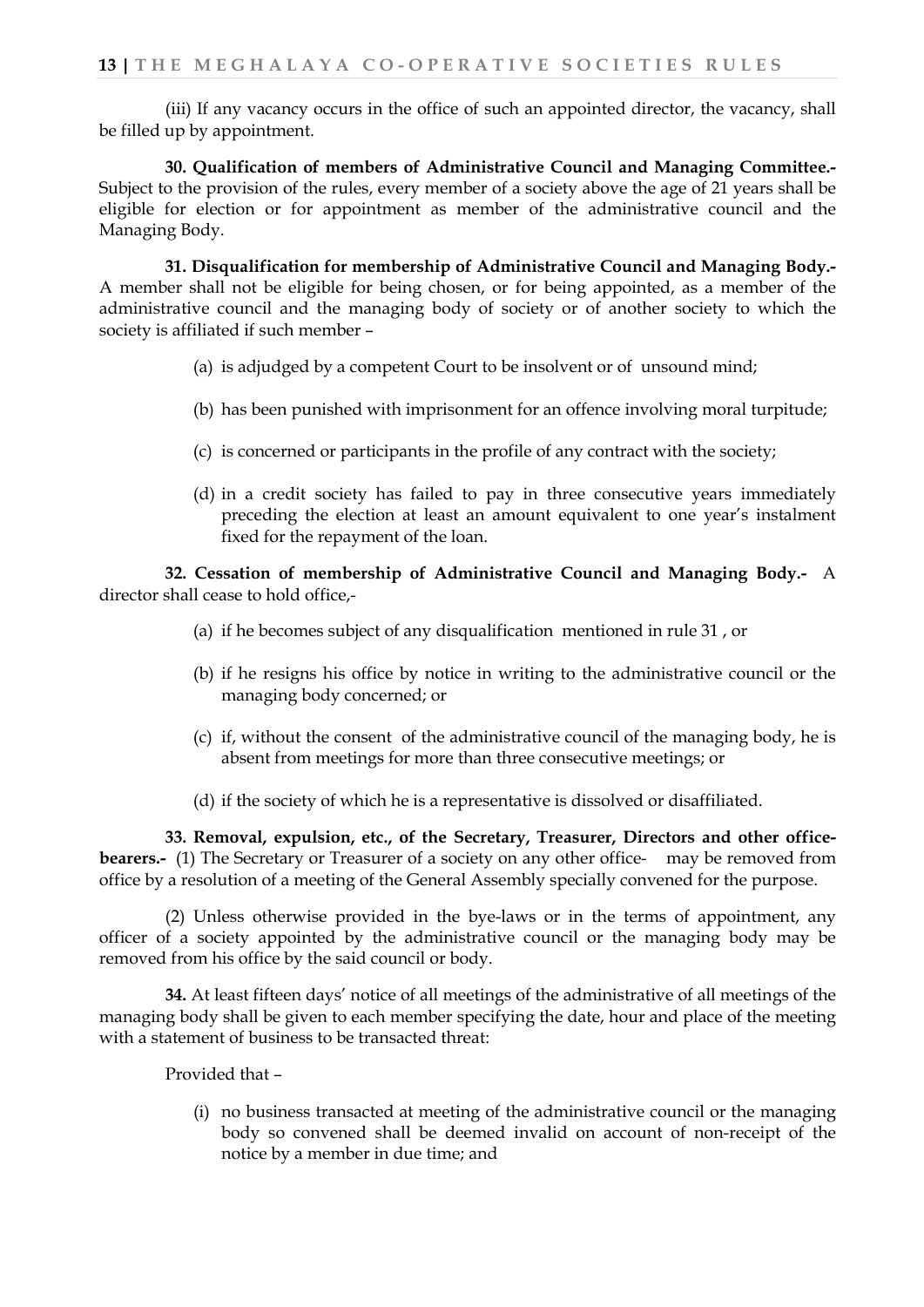(ii) provided that any urgent business though not included in the agenda accompanying the notice, may be brought up and considered with the consent of all the members present at the meeting.

**35. Powers of the Administrative Council and Managing Body.-** The administrative council or the managing body shall exercise all or any of the following powers as may be provided in the bye-laws -

- (i) to admit new members and to suspend, fine, remove or expel existing member;
- (ii) to raise funds;
- (iii) to invest funds;
- (iv)to appoint salaried or non-salaried officers for proper conduct of the business, on such terms as to remuneration, security, etc., and with such powers and authorities including the powers and authorities including the powers to enter into contracts on behalf of the society as they may deem fit ad to decline their duties;
- (v) to dismiss, suspend or punish each officers mentioned in sub-clause (iv)
- (vi) to institute, defend or compromise legal proceedings;
- (vii) to dispose of applications for loans and to determine the security to be taken;
- (viii) to appoint sub-committees as may be deemed necessary from time to time; and
- $(ix)$  to delegate, with or without conditions, all or any of the power exercisable by the administrative council or the managing body to any office-bearer or to any committee formed.

**36. Duties of the Administrative Council and the Managing Body.-** The administrative council or the managing body shall observe in all their transactions the provisions of the Act, Rules, bye-laws and directions of the Registrar and shall cause to perform the following duties, namely:-

- (1) to provide for the management of the affairs of the society;
- (2) to receive and disburse money;
- (3) to maintain true accounts of money received and expended and of assets and liabilities;
- (4) to prepare for submission to the annual meeting of the general assembly –
- *(a)* an annual report on the working of the society;
- *(b)* an annual statement of accounts which shall include
	- *(i)* cash account;
	- *(ii)* balance sheet;
	- *(iii)* trading account *(if any)*;
	- *(iv)* profit and loss account: and
	- *(v)* profit and loss appropriation account;
- (5) to prepare the statement of accounts required for audit and to place them before the auditors;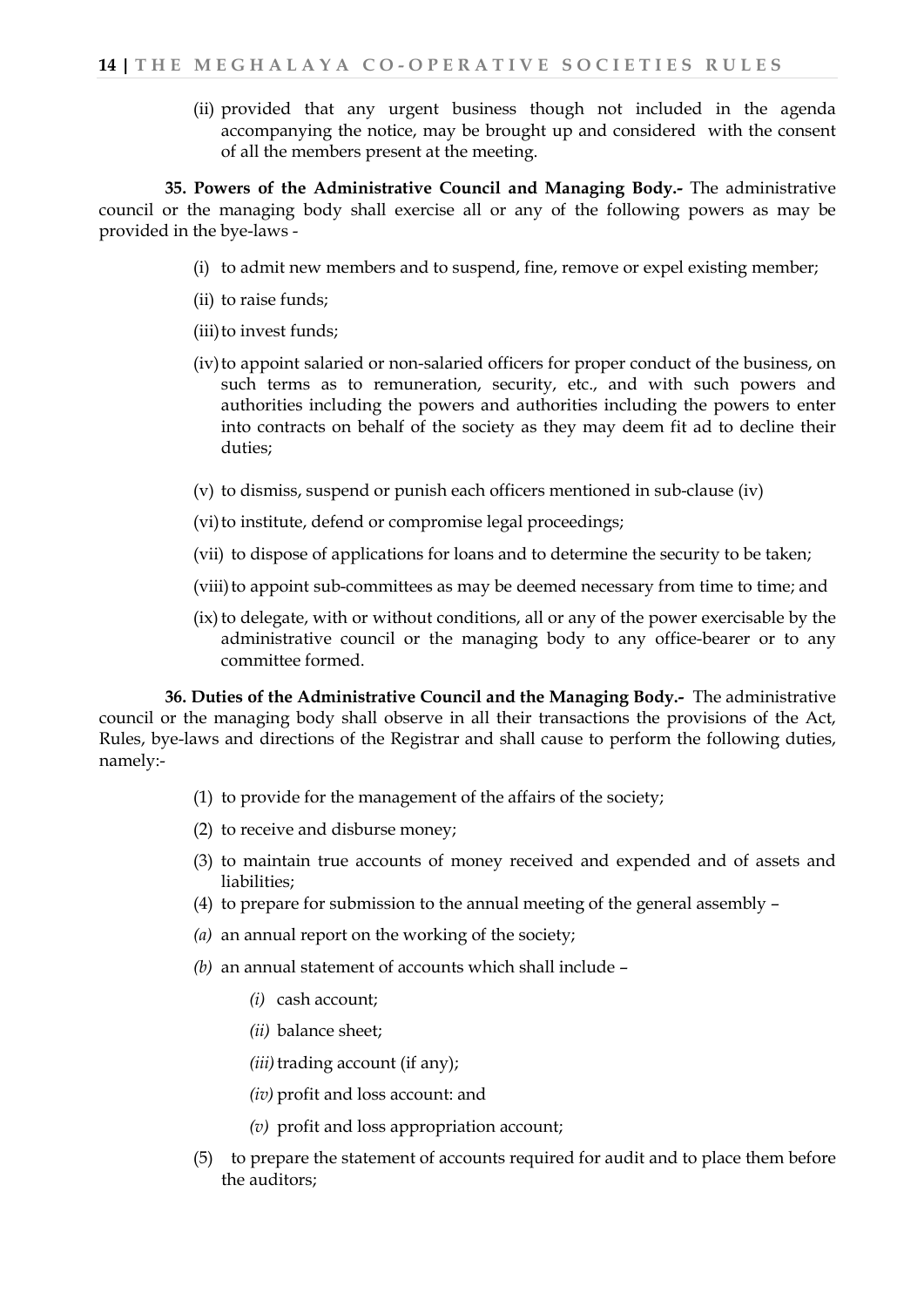- (6) to prepare and submit all statements and returns required by the Registrar in such forms as he may direct;
- (7) to enter accounts of the society regularly in proper registers;
- (8) to maintain a register of members up-to-date;
- (9) to facilitate the inspection of books and records by the inspecting officers;
- (10) to convene meetings of the general assembly on requisition;
- (11) to convene the annual meeting of General Assembly in due time;
- (12) to watch that the loans are applied for the purposes they are advanced and that they are repaid punctually;
- (13) to examine and take prompt action in cases of all arrears and defaults in respect of repayment of loans;
- (14) to examine the stock register and verify the actual stock;
- (15) to supervise and examine the work of the sub-committees and the officebearers; and
- (16) to perform such other duties as may be entrusted by the General Assembly;
- (17) *(a)* No society, without prior approval of the Registrar, shall take into consideration any balance sheet at its annual general meeting or make any distribution of its profits by way of dividend or bonus or otherwise among its office-bearers, employees and members, unless and until the balance sheet (for the period during which such profits have accrued) shall have been certified to be a true and correct statement of the financial position of the society by the Registrar or the person authorised by him in that behalf.

*(b)* All societies with limited liabilities shall obtain the Registrar's approval to their proposal of the distribution of the profits whether to their office-bearers or employees or members before considering it at the annual general meeting.

**37. Deputation of a Government servant to manage the affairs of a Co-operative Society.-** (1) A Government servant when deputed to the service of a Co-operative Society by the Government of Meghalaya under Section 35 shall be called the Executive Officer of the Society.

(2) Subject to any condition to the contrary that the Government of Meghalaya may in any particular case think fit to impose, he shall be under the general control of the administrative council or the managing body of the society as the case may be and shall exercise the following powers in the conduct of the business of the society, namely:--

- (a) have full control over the staff of the society with power to punish, suspend or dismiss any member thereof; provided that the power of dismissal shall be exercised with the previous concurrence of the administrative council or the managing body as the case may be;
- (b) to institute, defend or compromise legal proceedings.

**38. Duties of executive officer.-** Unless otherwise directed by the administrative council or the managing body as the case may be the executive officer shall perform the following duties, namely:-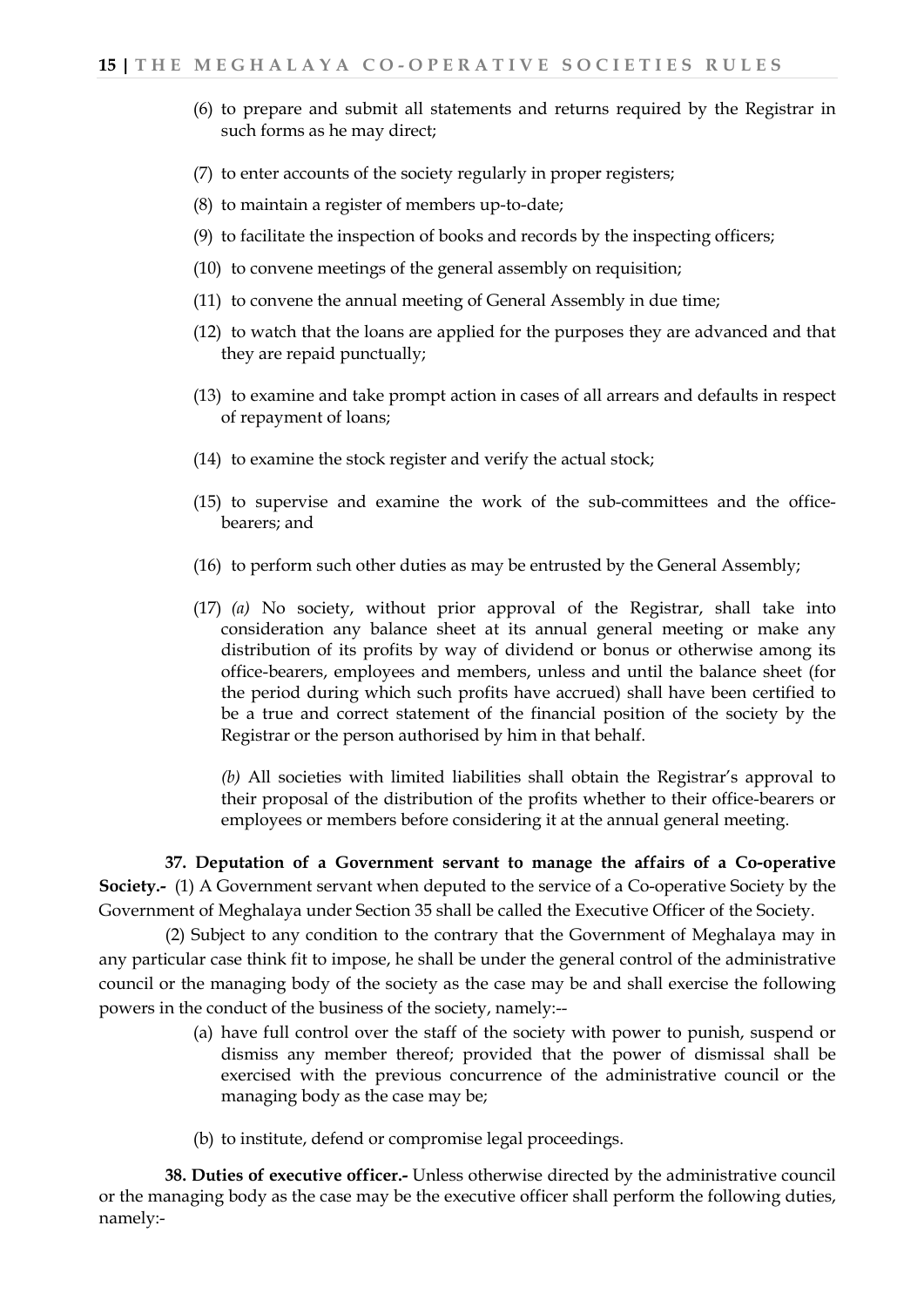- (i) receive all money on behalf of the society and issue receipts;
- (ii) pay all costs of management and working expenses out of the funds of the society, e.g., salaries of the staff, travelling and other contingent expenses, necessary for the work of the society.
- (iii)deposit all money received on behalf of the society as well as securities and other effects as prescribed under rule 55;
- (iv)maintain regular and accurate accounts;
- (v) maintain records in prescribed form;
- (vi)convene meetings of the administrative council or the managing body as may be necessary from time to time;
- (vii) submit such statements as required by the administrative council or the managing body.

**39. Procedure in case of difference of opinion. –** In the event of any difference of opinion between the Executive Officer and the Administrative Council or the Managing body of the Society, with regard to any matter concerning its management not expressly covered by the Act, the rules, the bye-laws and conditions laid down by the Government of Meghalaya and the time of appointment, the Executive Officer may refer the matter to the Registrar whose decision shall be final.

**40. Executive Officer. -** (1) **Cost of his service, withdrawal, etc.-** The Executive Officer shall be indemnified out of the funds of the Co-operative the Society for all costs, charges, travelling and other expenses incurred by him in the discharge of his duties in conducting its business and no suit or legal proceeding whatever shall lie against him in respect of anything done in good faith or intended to be done in accordance with the powers conferred on him.

(2) At any time, the Government of Meghalaya may after giving one month's notice withdraw the service of the Government servant, deputed to manage the affairs of the Society under Section 35.

(3) The Society may at any time, by a resolution, in the meeting of the General Assembly apply to the State Government for withdrawing any Government servant so deputed.

(4) The Society shall make such contribution towards the cost of the deputation of the officer as the Government of Meghalaya may direct.

**41. Suspension or supersession of an Administrative Council Managing or any other Body.-** (1) In case where the administrative council or the managing body of a society after receipt of a notice fails to carry out the direction of the Registrar issued under Section 36 or forwards its reasons for not so doing, the Registrar after due consideration of the reasons given, may by an order in writing –

- (i) withdraw or modify the order; or
- (ii) dissolve the administrative council or the managing body.

(2) *(i)* Where, as an emergent measure the Registrar considers it necessary to suspend forthwith the administrative council, managing or other bodies, and appoint a person or persons, to be in full control of the suspended body until a new body has been elected or action has been taken in accordance with Section 37, the Registrar shall fix the date and time by which the person or persons appointed shall take over charge of the society from the suspended body and prescribe the condition under which they will work.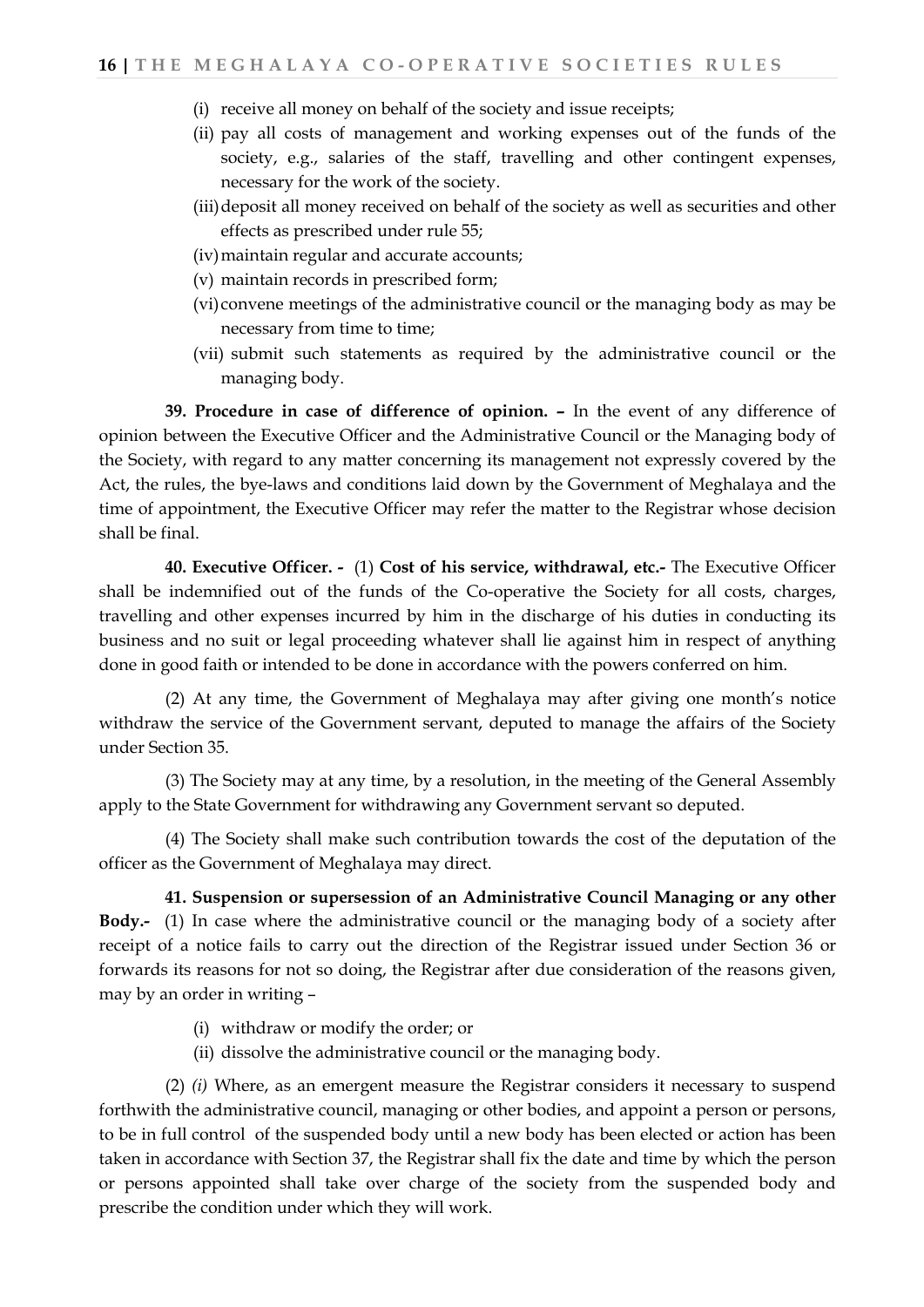*(ii)* Rule 40 shall be applicable in case of person or persons so appointed.

42. **Appointment of person or persons to manage the affairs of a Society.-** (1) When the Registrar orders the administrative council managing or any other body as the case may be of a society to be dissolved and appoints a person or persons under Section 37 he shall fix –

- (i) the date and time by which charge of the society shall be taken over from the dissolved body;
- (ii) the condition under which work shall be carried on;
- (iii) the remuneration, if any, to be paid to manage the affairs of the society;
- (iv) the security if any to be furnished by those appointed; and
- (v) the date by which a new administrative council, managing or other body, as the case may be, is to be elected.

(2) Unless otherwise directed by the Registrar, the remunerated of any person or persons appointed under Section 37 shall be defrayed out of the funds of society.

#### CHAPTER V

#### **Duties of Registered Society**

**43. Documents to be kept open to inspection.-** In addition to the provisions of Section 41, every society shall keep documents and allow inspection by any member of the society –

- (i) the register of members;
- (ii) the register of the members of the administrative council if any and of the Managing body, and
- (iii)other books and records of the society.

**44. Rights of members of Co-operative Society with unlimited liability to see accounts –** The members of Co-operative Societies with unlimited liability shall have a right to see the accounts of all the borrowers of such societies in the offices of the Societies concerned.

**45. Fees for Inspection of documents, bye-laws, etc. -** Members of Co-operative Societies on a written application stating the purpose may on payment of a fee of two rupees for each document on each occasion of inspection, and with the permission of Registrar inspect any public documents exclusive of documents privileged under Sections 123, 124, 129 and 131 of the Indian Evidence Act, I of 1872, such as –

- (i) general Register,
- (ii) certificate of Registration,
- (iii)bye-laws,
- (iv)amendments of bye-laws,
- (v) orders for its cancellation
- (vi) the annual cash account, balance sheet and revenue accounts, and
- (vii) Audit memorandum.

**46. Fees for certified copies of documents.-** Certified copies of any document, which any person has right under the foregoing sub-rule to inspect, shall be supplied on payment of two rupees for a certificate of registration of a Co-operative Society and in case of other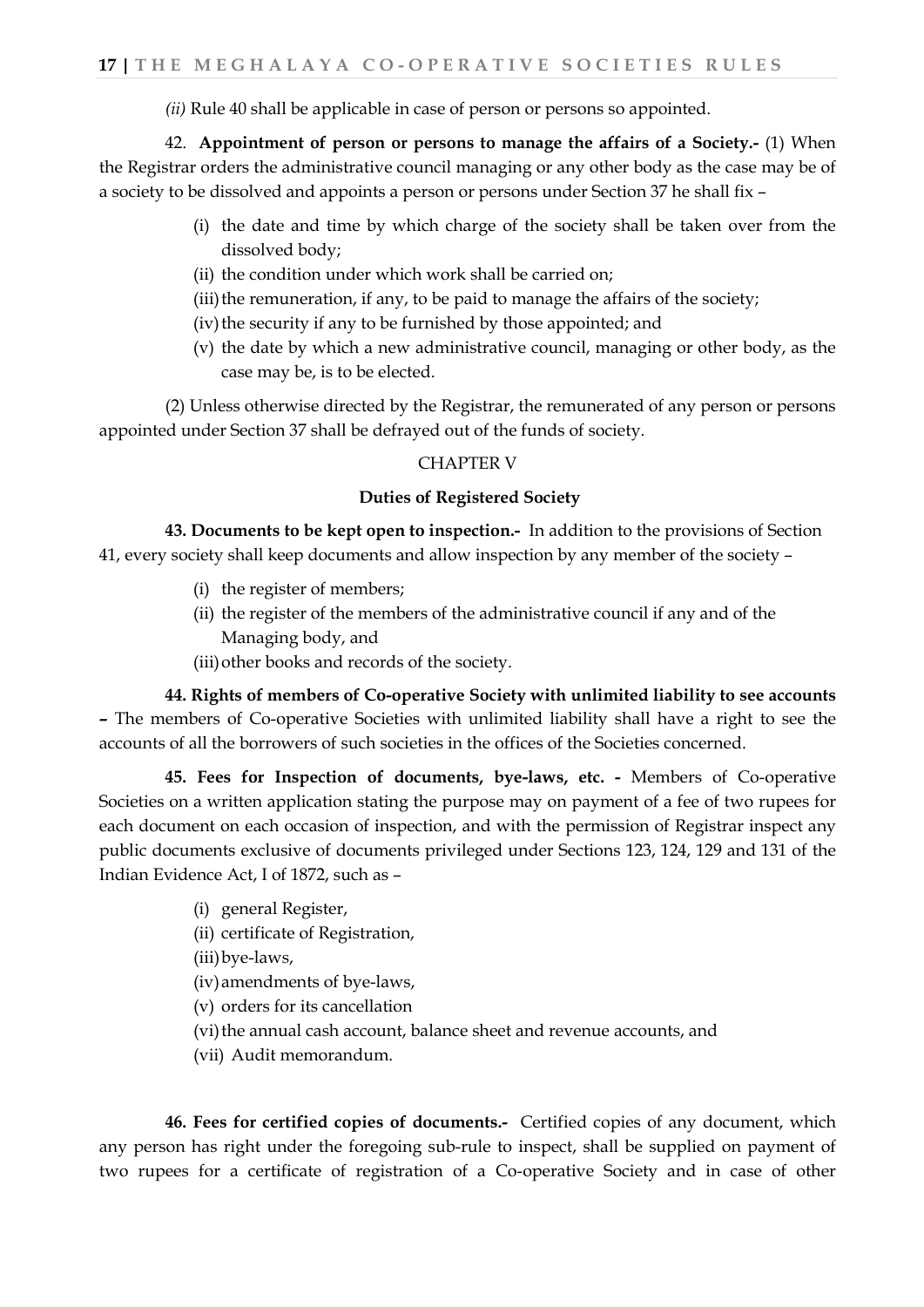documents a sum calculated at the rate of four annas for each hundred words of the copy taken, subject to a minimum of rupees two.

**47.** (1) The maximum amount which a Society may receive as deposit and borrow from its members and non-members and non-members shall be determined at an Annual General Meeting of the Society and no Society shall borrow beyond the maximum amount so determined and in force for the time being;

Provided that Registrar or any person authorised by him may at any time, reduce the limit fixed by the General Assembly.

(2) Save as is provided in rule 48 no society shall incur liabilities from persons who are not members in excess of the maximum limit fixed from time to time in a meeting of the General Assembly subject to the approval of the Registrar.

**48. Restriction of borrowings of society with unlimited liability.-** A Co-operative Society with unlimited liability which is a member of an affiliating financing bank shall not take loans from any non-member without the sanction of the affiliating society and where the Society is not a member of such affiliating society, without the previous sanction of the Registrar.

**49. Restriction on borrowings of limited liability Society.-** No society with limited liability shall, by accepting deposits, or loans or in any other way incur liabilities exceeding fifteen times the sum of the paid up share capital and the reserve fund for the time being separately invested outside the business of the society.

Provided that –

(a) The Apex Bank or a Central Co-operative Bank for the purpose of financing its affiliated societies the Apex Bank may incur liabilities by floating debentures, accepting deposits or in any other way to the extent of twenty times the value of paid up share capital and the reserve fund for the time being separately invested, unless relaxation is made by Registrar by an order in writing.

(b) An agricultural society or a bank financing such societies may with the permission of the Registrar or any person authorised on his behalf and under such conditions as he may impose, incur liabilities for the purpose of advancing seasonal loans to members for production of crops and for financing the disposal of produce, repayable within a period of twelve months, irrespective of the amount of its paid up share capital or reserve fund separately invested outside the business.

**50. Restrictions on borrowings by societies.-** (1) Co-operative

(1) Fixed deposits

Societies may accept fixed deposits from members and non -members and non-members, subject of such rules and restrictions

and for such periods as the Registrar may deem fit to impose, provided always that efficient management is ensured and that adequate fluid resources are maintained according to the rules prescribed.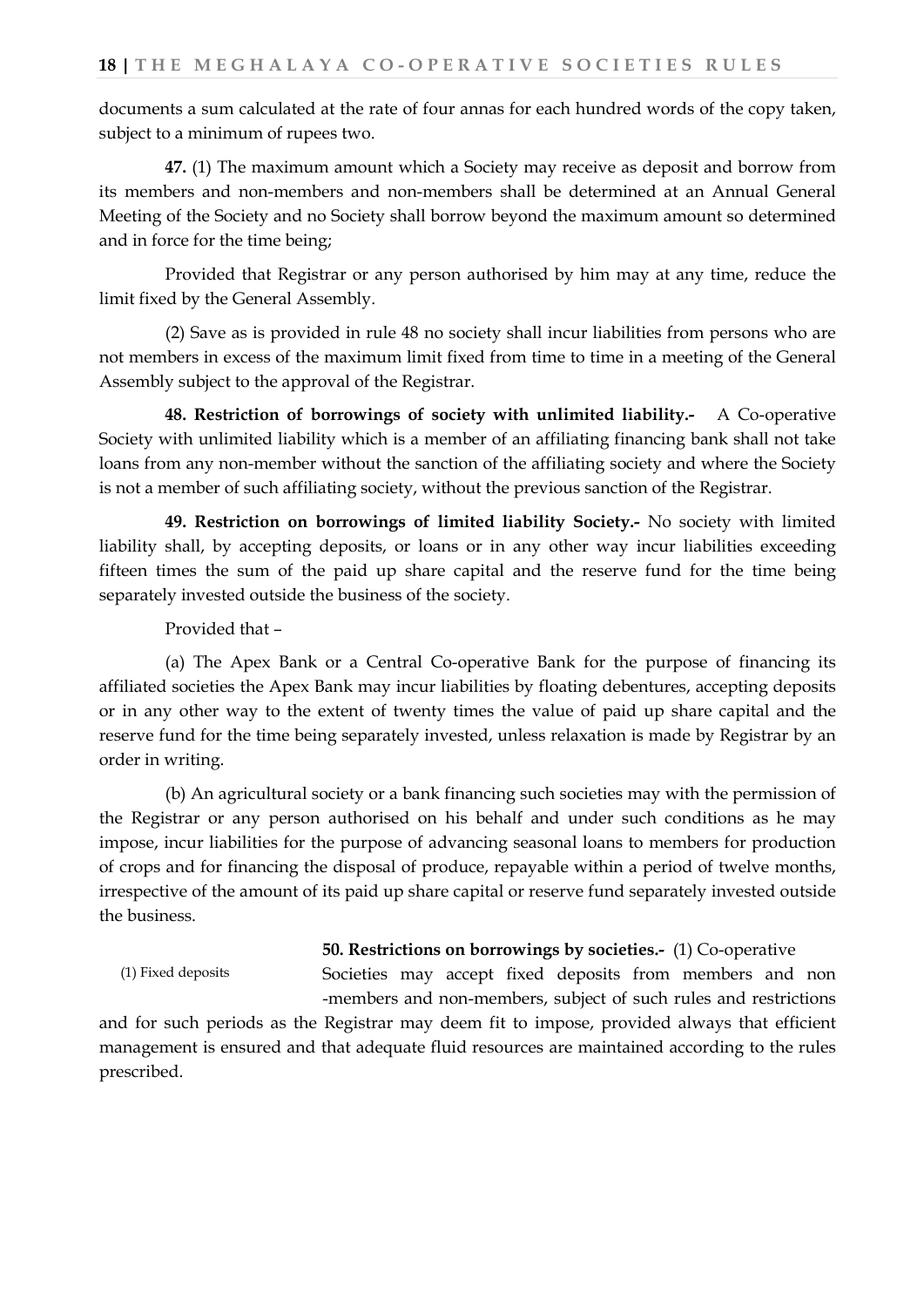(2) All Co-operative Societies with, limited liability other than agricultural credit

societies in rural areas which make adequate provision for fluid (2) Saving Bank deposits

resources as provided for in the rules, may accept savings bank deposits both from members and non-members, subject to rules for deposits framed by the Society and approved by the Registrar.

(3) No Co-operative Society shall undertake current deposit accounts business without

the sanction of the Registrar and such sanction shall not be given by the Registrar unless he is satisfied about the stability of the concern and of its provisions for adequate fluid resources as prescribed. (3) Current deposits

**51. Provisions for fluid resources or liquid covers.-** Any Co-operative Society, accepting loans and deposits as provided in the foregoing rules shall keep the maximum fluid resources against loans and deposits held by it according to the following scale:-

- (i) 25 percent of the amount held in fixed deposits and loans due for repayment within the ensuing six months (less the amounts for which written notice of renewal has been received);
- (ii) 33 percent of the amount held in savings deposits;
- (iii)60 percent of the amount held in current deposits; and
- (iv) the entire amount of undrawn cash credits granted.

*Explanation.-* "Fluid Resources" means any assets which can be converted into ready cash at once and which are maintained in one or more of the following forms :-

- (a) Cash in hands, or in banks or with bankers approved by the Registrar;
- (b) Government securities, including post office cash certificates;
- (c) Deposits in Post Office Savings Banks;

liability.

- (d) Other investment of a liquid nature in outside concerns approved by the Registrar; and
- (e) The undrawn portion of assured cash credit with
	- (i) Any joint-stock bank or private banker approved by the Registrar; or
	- (ii) The Apex Bank or any other Co-operative Bank approved by the Registrar.

**52. Registrar's power to permit a decrease in the proportion of fluid resources, etc.-** Under special order , empower any particular society or any class of societies to reduce the proportions of the fluid resources as mentioned in rule 51.

**53.** (1) **Restriction on issue of loans.-** Every credit society of unlimited liability shall from time to time, fix in the annual general meeting of the General Assembly the maximum liability a member may incur. The maximum limit so fixed shall be subject to the Sanction of the Registrar or some person authorised by him who may if he thinks (1) Fixation of maximum liability or a member of credit society with unlimited

fit, reduce it or impose such conditions as he may think necessary. No loan shall be granted to an individual member of a society which shall bring his total debts to the society exceeding the maximum amount so fixed.

(2) In any Co-operative Society in which the liability of the members is limited by shares, no loan shall be granted to a member exceeding ten times the amount of the share capital paid by him but not exceeding the limit (2) Fixation of maximum liability of a member of limited liability society.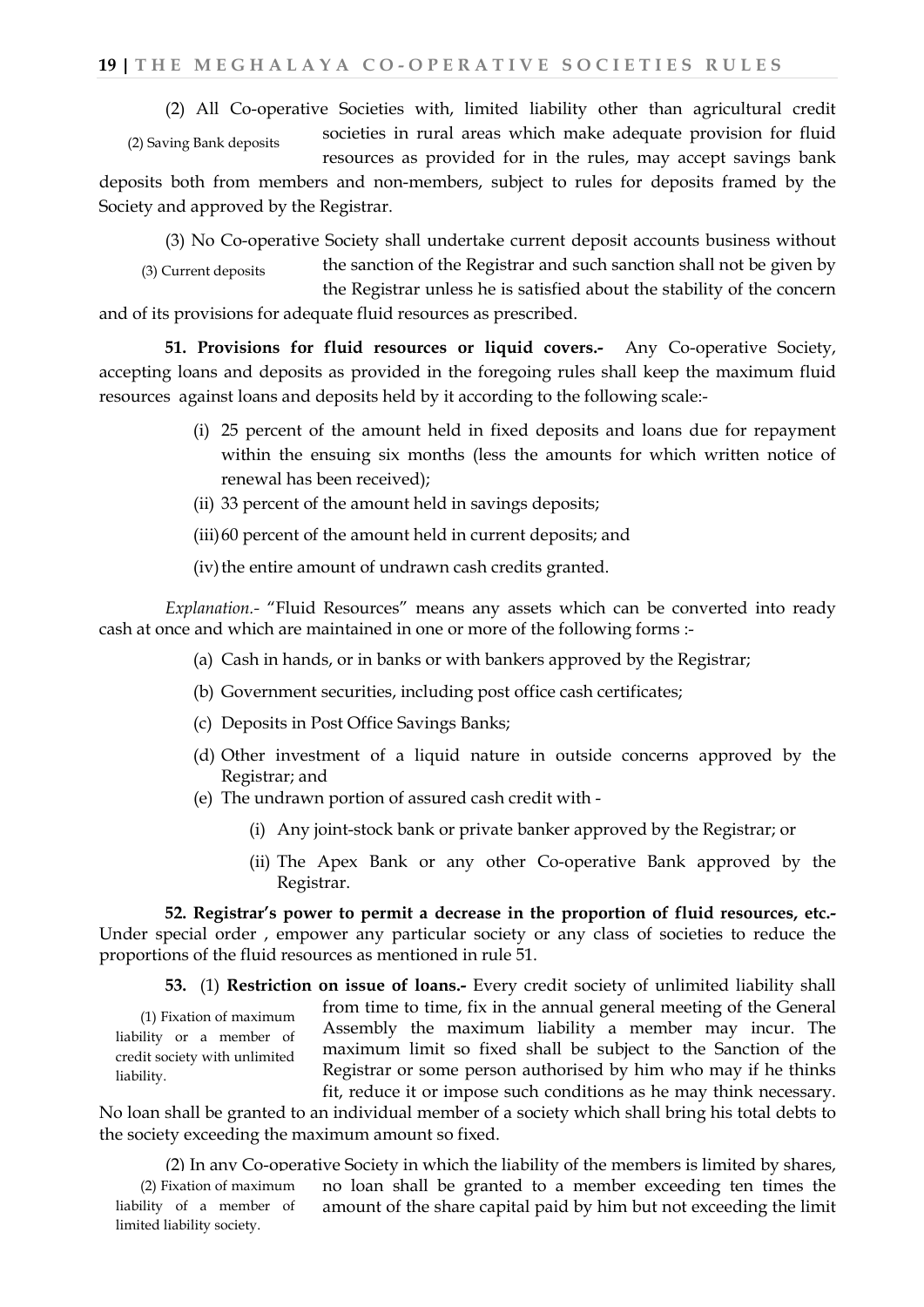provided in the bye-laws or determined by the annual general meeting of the General Assembly.-

(a) a society may grant loans to its members upto twenty times the amount of share capital paid up by a member, in case of such loans bring issue don mortgage or valuable security, as provided in sub-section (2) (c) of Section 44 of the Act;

(b) the Apex Bank or any other financing bank may grant loans to any affiliated Cooperative land mortgage bank upto twenty times the amount of share capital paid up by the land mortgage bank;

(c) the Apex Bank may advance loans to an affiliated society engaged in the purchase of production and disposal of goods of its members in excess of ten times the share capital paid up by such society;

(d) an agricultural society may grant loans to its members repayable within a period of twelve months for facilitating the production or disposal of produce, irrespective of the amount of eh share capital paid up by such member with the previous permission of the Registrar and under such conditions as he may impose.

54. **Maximum and normal credit to members.-** A Co-operative Society shall determine and fix the maximum or normal credit of its members in a manner as it thinks fit; provided that –

- (a) in a Primary non-agricultural credit society, the maximum or normal credit of a member shall be determined by taking into consideration his assets, liabilities and his repaying capacity;
- (b) in a Primary agricultural credit society the maximum or normal credit shall not exceed one-half of the total value of the agricultural lands of a member which is actually under his cultivation during the period of assessing normal credit or two thirds of the total estimated net income from such lands during the period of the repayment of the loan whichever is less.

#### CHAPTER VI

#### *Property and Funds of Registered Society*

**55. Investment of Fund.-** In addition to the provision made in Section 51, a Cooperative Society may invest or deposit its funds –

- (i) with the Meghalaya Co-operative Apex Bank Limited, or
- (ii) in the purchase or leasing of land or buildings; or
- (iii)in the construction of buildings, provided that the purchase of such land or the construction of such building, is likely to be advantageous to the society in its working; or
- (iv)in any other manner permitted by the Registrar.

**56. Reserve Fund and its object.-** (i) Every society shall from and maintain a reserve fund which shall belong to the society as a whole and shall be built up by carrying in each year not less than twenty five percent of its net profits. The fund shall be indivisible and no member shall have any claim or share in it.

(ii) With the previous sanction of the Registrar, a Co-operative Society with shares and with limited liability may meet the loss of any year partly of wholly from the reserve fund provided that no dividend or share, bonus patronage dividend or rebate is paid during the year out of the profit. No less than fifty percent of the reserve shall be separately invested every year not to be utilised in the ordinary working of the Society subject to Rule 58.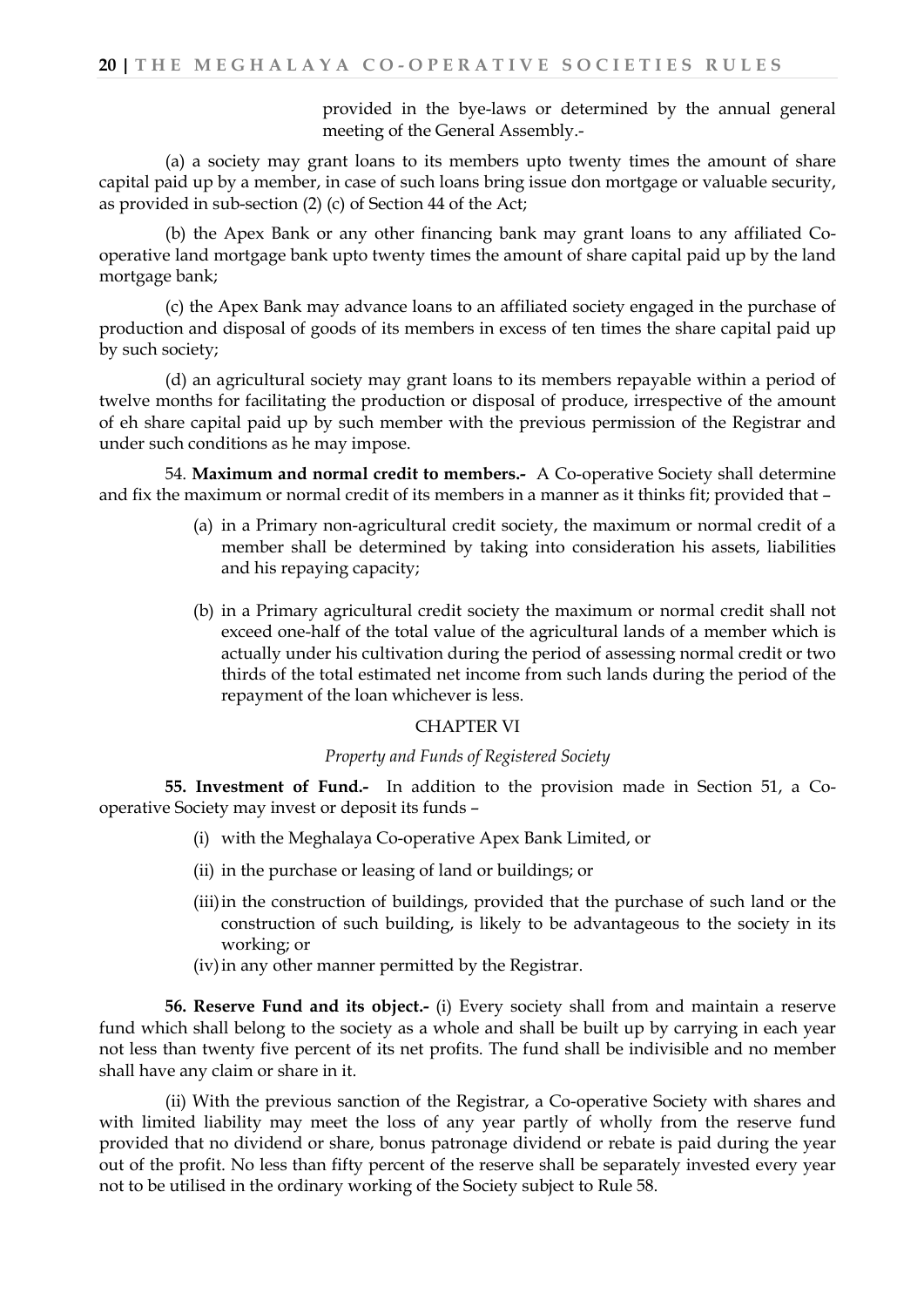**57. Creation of reserve fund in a Society.-** (i) In every Registered Society with unlimited liability and without shares not less than three-fourth of the net profits in any year shall be carried to the reserve fund.

(ii) In every Co-operative Society with shares and with unlimited liability not less than one-half of the net profits in any year shall be carries to the reserve fund until that fund is equal to one-half of the total borrowed capital; thereafter not less than one-third of the net profits in any year until the reserve fund equals the amount of borrowed capital and thereafter not less than one-fourth of the net profits in any year shall be carried to the reserve fund:

Provided that if by any increase in the borrowed capital the proportion of the reserve fund to the borrowed capital is reduced in any year, the share of the net profits to be credited to the reserve fund shall be raised to the extent required until the proportion is restored.

**58. Use of reserve fund in the business of a society.-** A Co-operative Society may, subject to the approval of the Registrar and to such conditions as he may impose, use in its business –

- (i) upto one-third of its reserve fund when the owned capital is less than the borrowed capital;
- (ii) upto two-thirds of its reserve fund when the owned capital is equal to or exceeds the borrowed capital; and
- (iii) the entire reserve fund when there is no borrowed capital;

Provided that a society not being a credit society may, with the special sanction of the Registrar utilise the whole o ifs reserve fund in its business.

**59. Contribution to Charitable purposes.-** (1) After the proportion required by subsection (1) of rule 56 above has been carried to the reserve fund from the profits of the year every Co-operative Society –

shall, in the manner prescribed, contribute an amount not exceeding  $6\frac{1}{4}$  percent of the year's net profits for Co-operative education and for such other purposes, as prescribed herein, to be credited to a fund to be called "The Co-operative Development Fund" Co-operative Development fund.

(hereinafter referred to as the Fund).

Provided that if the net profit of any year of a society do not exceed Rs.200, the society shall not be required to contribute anything towards Co-operative Development Fund for that year.

(2) (i) The fund shall be administered by a Committee appointed by the State Government composed of –

- (a) the Registrar (*Ex-officio*);
- (b) the Deputy Registrar of Co-operative Societies (*Ex-officio*);
- (c) an Economist;
- (d) a representative of rural credit societies;
- (e) a representative of trading and consumer societies, and
- (f) a representative of other types of Societies;
- (g) one member of the State Legislative Assembly;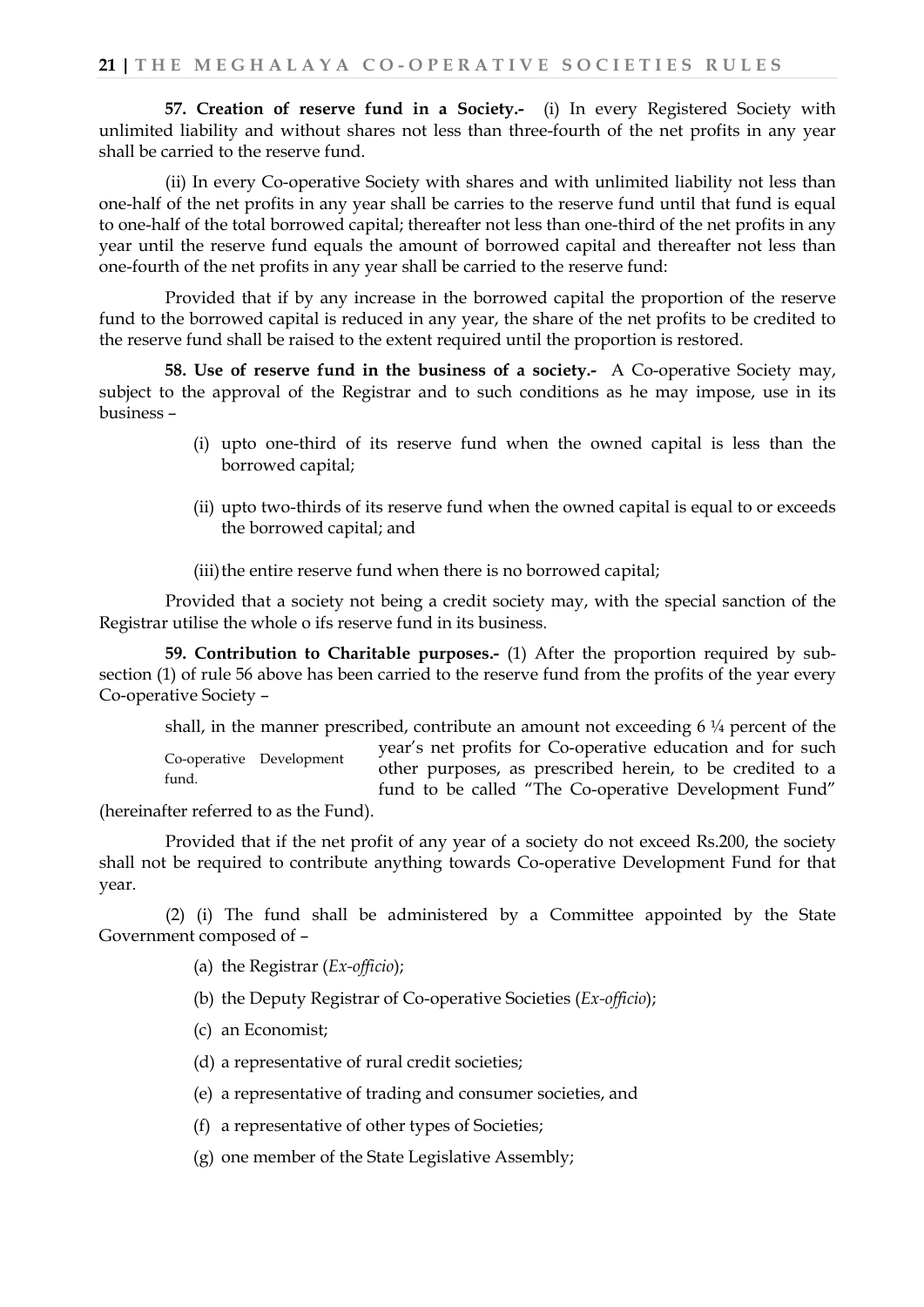One or two other members connected with the Co-operative Movement likely to be helpful may be co-opted if necessary.

(ii) The Registrar shall be the Chairman with the Deputy Registrar of Co-operative Societies as the Secretary and the Treasurer of the Committee. The Registrar shall frame rules for the detailed procedures of working and disposal of the Fund.

(3) Every Co-operative Society shall, at the close of each Co-operative year after consideration of the audited balance sheet in the General Assembly, make such contribution to the fund as may be approved by the General Assembly.

(4) All sums so contributed shall forthwith be sent by the respective societies to the Apex Bank or to such other bank as the Registrar may direct.

(5) The fund may be utilised for any one of the following purposes, namely –

- (a) the education of members of Co-operative Societies in co-operative principles and practice; or
- (b) the development of new types of Co-operative Societies; or
- (c) the improvement of Co-operative Societies in general.

**69. Charitable purposes. -** A Co-operative Society may build up a fund and contribute not more than 6¼ percent of not profits any charitable purpose including relief of the poor, education, medical relief and the advancement of any other object of general public utility. Purposes relating exclusively to religious teaching or worship are, however, excluded. Any contribution out of the fund shall be made with the approval of the registrar.

**61. Distribution of net profits.-** After making the allocation to the reserve fund as prescribed in Rules 56 and 59, the remaining "net profits" may be distributed according to the provision in the bye-laws of the society subject to –

(a) no Co-operative Society shall pay its share holders in any year a dividend exceeding twelve and a half percent on the paid-up shares unless otherwise permitted by the Registrar in writing. Payment of dividend on shares.

Provided that if any Co-operative Society other than a credit society is enable to pay a dividend of four percent of any year, it may make good the deficit by paying the difference out of profits in future years at any time not later than five years immediately succeeding the year of such deficit:-

- (b) no dividend shall be paid by any Co-operative Society with shares and unlimited liability without the previous sanction of the Registrar and that the rate of such dividend shall not exceed 6 ¼ percent per annum on the paid-up shares;
- (c) no Co-operative Society shall declare a dividend at a rate exceeding that recommended by its administrative Council, or managing body;

|          |              | (d) a Society may redit in any year a sum out of the dividend allotted under (a) above |
|----------|--------------|----------------------------------------------------------------------------------------|
|          |              | not exceeding 3 percent on the paid-up share capital to a                              |
| Dividend | Equalization | fund called the "Dividend Equalization Fund" till the total                            |
| Fund.    |              | amount in such fund accumulates to 9 percent of the paid                               |
|          |              | -up share capital;                                                                     |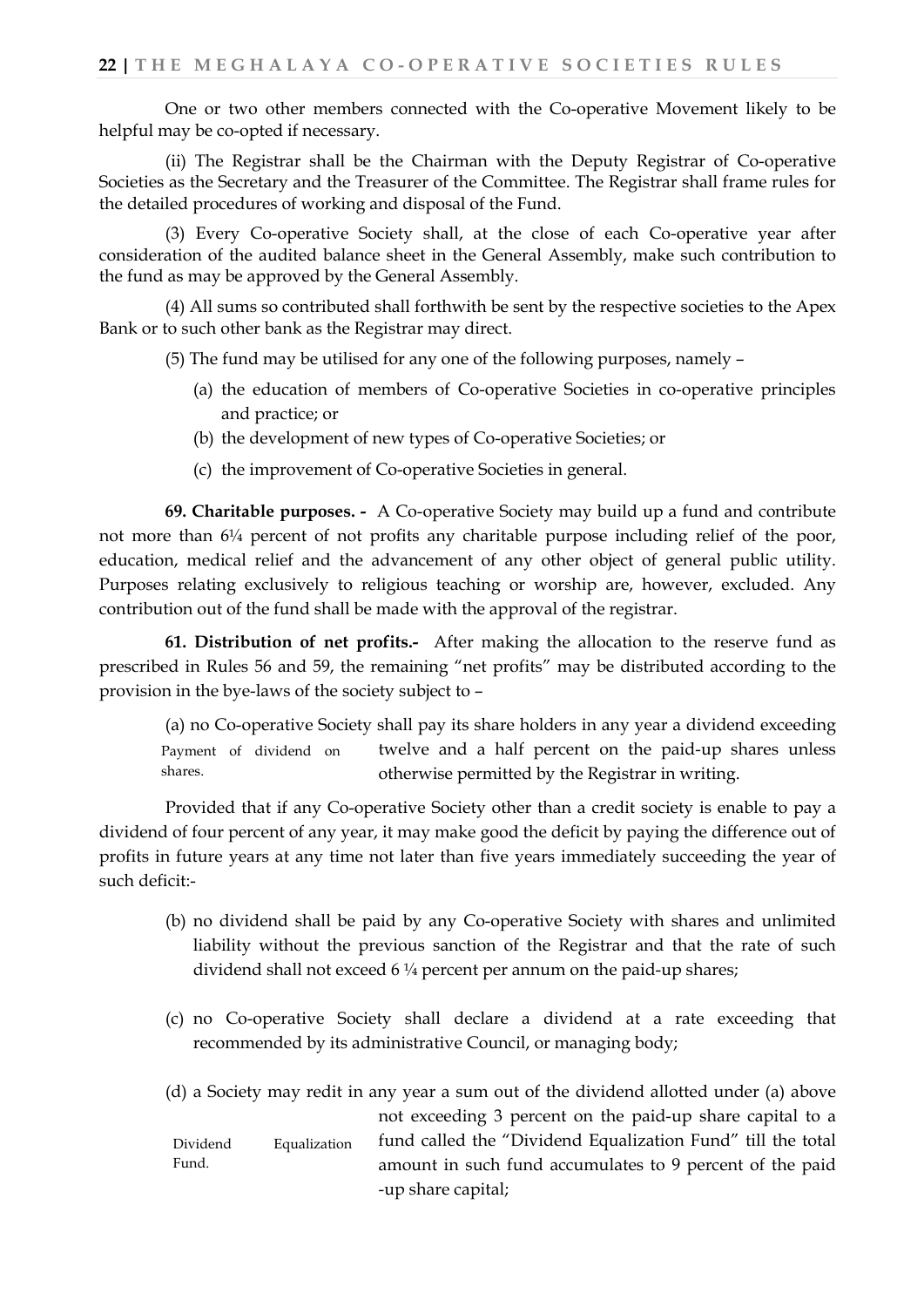Provided that except for the purpose of paying a dividend not withdrawals from such fund shall be made without the previous written sanction of the Registrar.

**62. Patronage dividend or rebate.-** (a) A Co-operative Societies may set apart a certain percent of its net profit provided in the bye-laws for the payment of patronage dividend or rebate to its members in proportion to the money value of the business transacted by them during the year with the society as buyers, sellers, wage earning producers, or otherwise, if such payment is recommended by the Managing Body and approved by the General Assembly.

(b) In case advance patronage dividend is allowed to be paid under Section 54 (2), the total amount of such patronage dividend shall not exceed the limit as provided in the bye-laws.

**63. Payment of bonus or remuneration.-** A Co-operative Society may set apart not more than 30 percent of its net profits as provided in the bye-laws for the payment of bonus or remuneration to its members, office bearers, salaried, officers, employees or other helpers if such payment is recommended by the Managing Body and approved by the General Assembly.

**64. Provision for bad and doubtful debts.-** All Co-operative Societies other than the Societies with unlimited liability and without shares, shall be required to make adequate provisions for bad and doubtful assets if any such asset is declared bad or doubtful as prescribed in sub-section 2 (b) of section 54.

Unless such provision has been made or any exemption has been granted, by the Registrar on the recommendation of the Audit Officer, no society shall pay any dividend, bonus, remuneration, patronage dividend or rebate.

**65. Provision for building fund.-** A Co-operative Society may create a separate fund out of profits for the purpose of constructing buildings for conducting its business and such a fund shall be called a "Building Fund". The amount of such fund, when not used for the purpose for which it has been created may be utilised in the business or be invested or deposited with any Bank approved by the Registrar.

**66. Payment of interest on share capital.-** Fixed interest on share capital may be paid to members as provided in the bye-laws but such interest shall be taken into account before arriving at net profits.

#### CHAPTER VII

#### *Audit*

**67. Explanation of bad or doubtful asset.-** Any asset in a Society declared as bad or doubtful by an audit officer in his report as provided in sub-section (2) (b) of Section 54 shall be interpreted in the following manner –

(a) If a member fails for three consecutive years without reasonable acceptable to the Managing Committee, to pay at least 25 percent of each of the instalments of principal and interest fixed for repayment of a loan at the time of its issue, then notwithstanding that on an examination of his assets and the assets of his sureties, if any, the debt appears to be covered by the value of such assets, the debt may be considered as doubtful. Doubtful debt.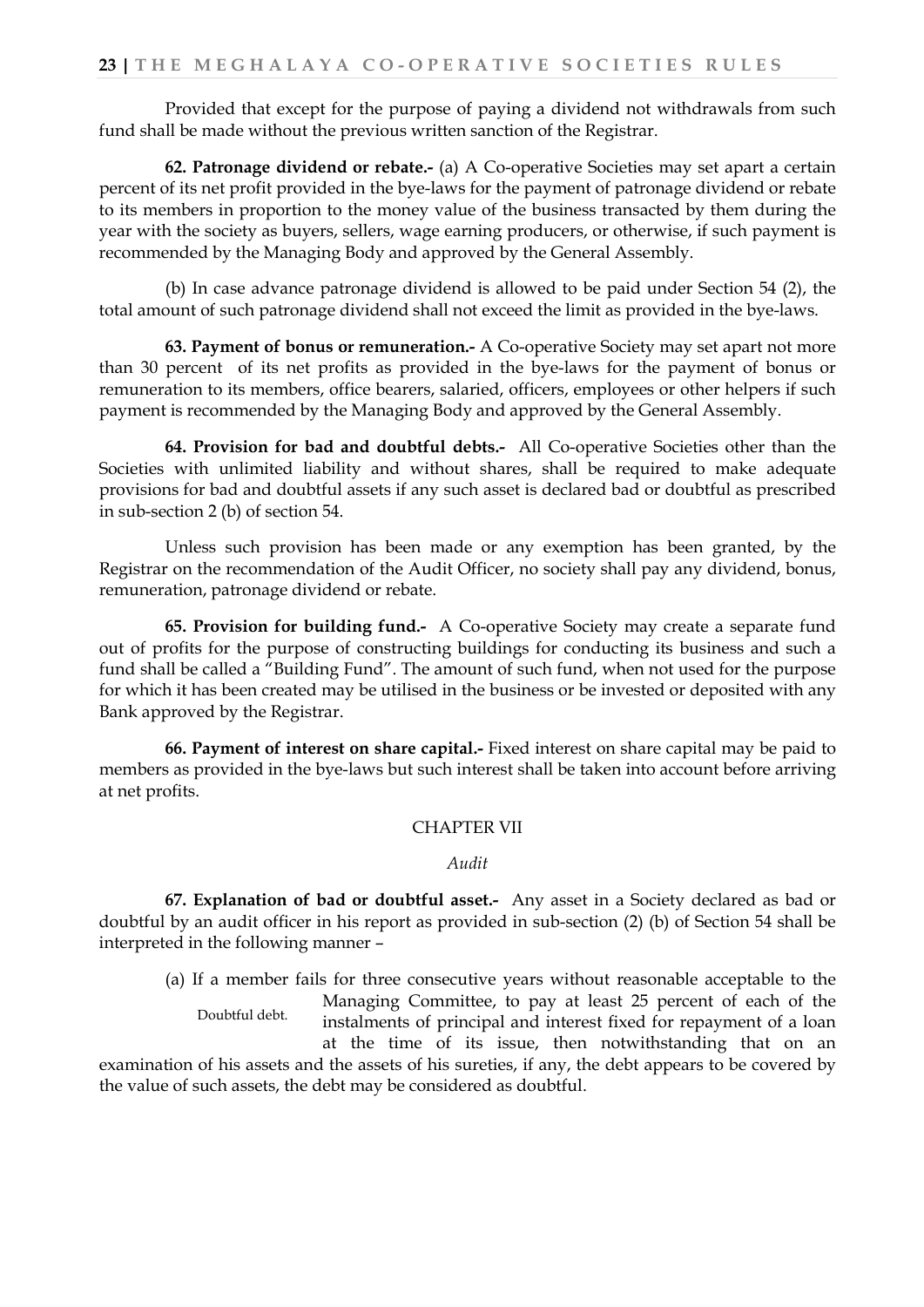(b) (i) when the total amount due by a member to a Co-operative Society by way of principal and interest exceeds the total of his assets and the available assets and the available assets of his sureties, if any, and Bad debt.

the amount due by way of arrear interest exceeds three years' demand, such, excess of his total dues including interest over the total assets shall be considered as bad debt. Besides, where a member has inadequate repaying capacity and he and his sureties have no available assets, the debt shall be termed as bad debt.

(ii) A debt considered as doubtful if not recovered after action has been taken under Chapter X or Section 70 of the Act to recover if or the recovery of which has become barred by limitation shall be considered as a bad debt.

**68. Writing off of bad debts**.- (1) Best proceedings to take action to write off any asset considered bad, all possible steps shall be taken by the Managing Committee including amicable persuasion, action under Chapter X or Section 70 of the Act.

(2) Any debt considered bad shall if so approved by the Registrar be written off by the annual meeting of the General Assembly, in the following order against –

- (i) The bad debt fund or any created out of profits as provision for bad debts;
- (ii) Any other fund created out of profits but not earmarked for any specific purpose;
- (iii)The reserve fund constituted under Rules 56 and 59.

(3) When the Society is affiliated to a financing bank and is indebted to it, the Registrar shall consult the financing bank before sanctioning the writing off of any debt.

**69. Date of audit of Co-operative Society.-** Unless the Registrar directs otherwise for any Society or class of Societies, the annual statutory audit as provided in Section 55, shall be conducted and the audit report shall be submitted –

- (i) in case of primary agricultural credit society, within nine months and
- (ii) in case of any order society, within six months, from the date of the close of the Co-operative year.

**70. Procedure of audit.-** (1) Unless the Registrar directs otherwise the audit of a Cooperative Society shall always be conducted in the registered office of the Society.

(2) Previous and timely intimation shall always be given to the society by the audit officer before the audit is commenced.

Provided that the verification or examination required under clauses (i), (ii) and (iii) of Section 57, may be carried out by any audit officer without any intimation to the society.

(3) The defects and errors detected in course of audit and which can be remedied on the spot shall be rectified by the audit officer and he shall also convene a meeting of the Managing body for rectification of all defects including account irregularities which can be remedied by the Managing Committee. All other defects of a serious nature shall be remedied in the annual meeting of the General Assembly subject to provisions under Sections 58 and 59.

(4) The officers and employees of the society shall give the audit officer all assistance necessary for the conduct and completion of the audit and for this purpose in particular prepare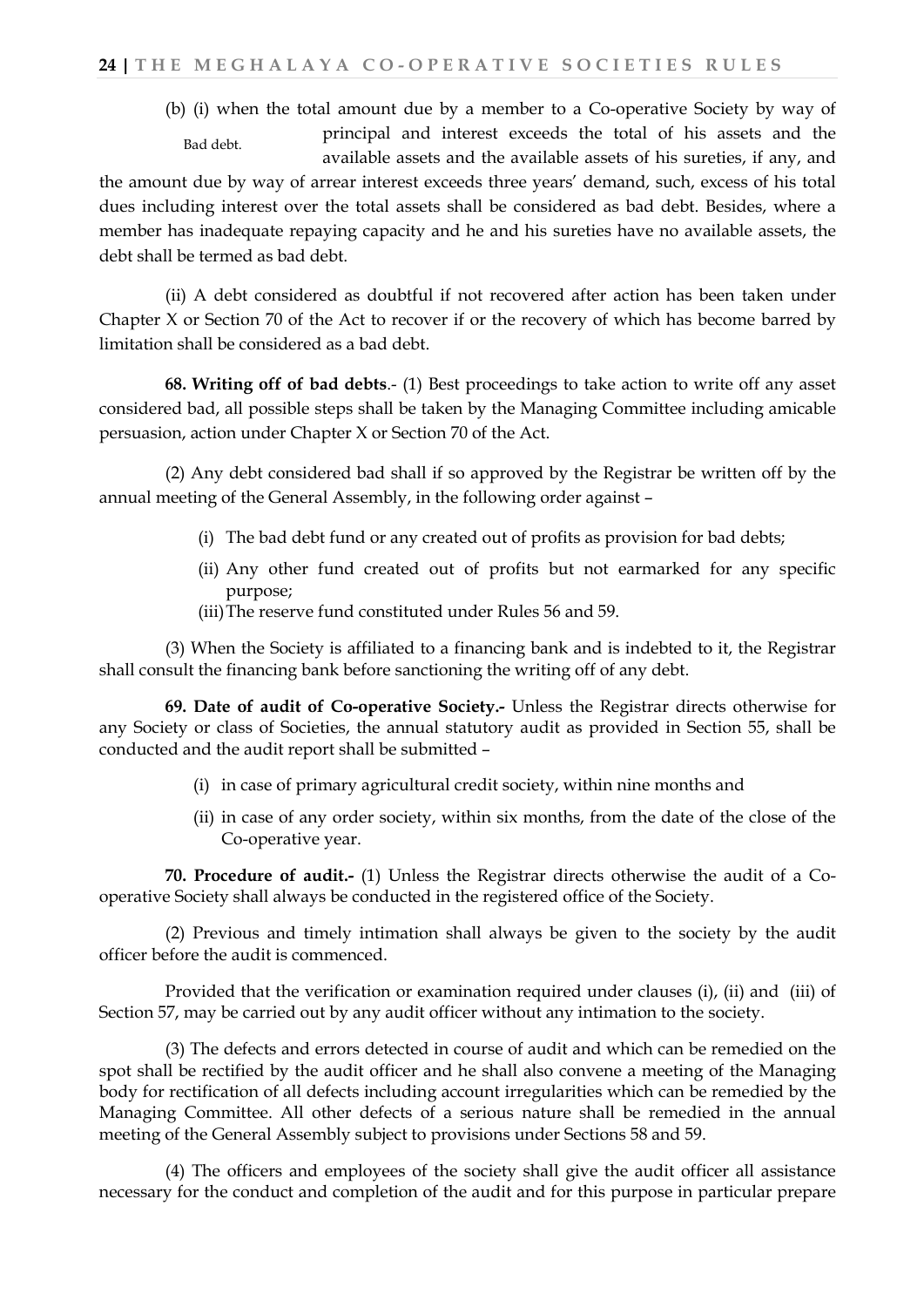such statements and take such action with regard to the verification or examination of its accounts as he may require.

**71.** (1) When the annual audit of a Co-operative Society is completed, the audit officer will record a certificate in the Cash Book in the following form:-

"Certified that I have this day completed the audit of the ………………………………… for the period from…………………………to………………………… and that a copy of the balance sheet together with the statements of accounts audited and the audit report with the statement as required under Section 58 shall be sent within a week to the society for record."

(2) The audit certificate in the balance sheets of the audit officer shall be in the following form:-

I report that I have audited the Balance Sheet as at ………………………… and the annexed profit and loss account for the year ended………………….and have obtained all the informations and explanations I required. In my opinion the Balance Sheet and the profit and loss account have been drawn up in conformity with the law and subject to my separate report of even date, the balance sheet exhibits a true and correct view of the state of the society's affairs according to the best of my information and the explanations given to me and as shown by the books of the society.

**72. Form of audit statements.-** The statement of accounts shall be prepared by the managing body in such forms as the Registrar may prescribe of approve.

**73. Audit fee.-** (1) For the purpose of audit of a registered Society the Co-operative year shall begin on the 1<sup>st</sup> July and end on the 30<sup>th</sup> June each year and a physical stock-taking shall be done by every appropriate society to ascertain the actual value of stock as it stands on the 30th June.

(2) Every registered Society shall be assessed audit fees at the rate and in the manner as prescribed in sub-rules (3) and (4) of this rule and such fees shall be collected at the time of audit for the year to which the audit relates.

(3) Audit fees of a registered Society shall be assessed on the net working capital of the Society as it stood at the close of the previous year which shall include (a) share capital, (b) deposits, (c) borrowings, (d) undistributed profits and all other funds of the Society utilised in the business of the Society.

(4) Audit fees of a registered Society or a class of registered 8 per one hundred rupees subject to a maximum of Rs. 5,000 unless the Society has regional branches in which case the maximum shall be Rs.10, 000.

- (a) Primary Credit Societies……………………………at annas 8 per one hundred rupees subject to a maximum of Rs.150.
- (b) All other Co-operative Societies……………………………..at Re.1 per one hundred rupees subject to a minimum of Rs. 5, 000 unless the Society has regional branches in which case the maximum shall be Rs.10,000.

(5) The Registrar may at his discretion for reasons to be recorded in writing remit wholly or in part the audit fees payable by any registered Society under these rules.

74. (a) **Collection and assessment of audit fees. -** (1) An auditing officer on completion of the audit of a registered Society shall cause to be filled up the relevant columns of the "Return of Audit Fees" by7 the Secretary or the Manager of the Society in 6 copies in Form No.1 annexed to the rules on the spot and shall collect the total sum payable on this provision assessment by the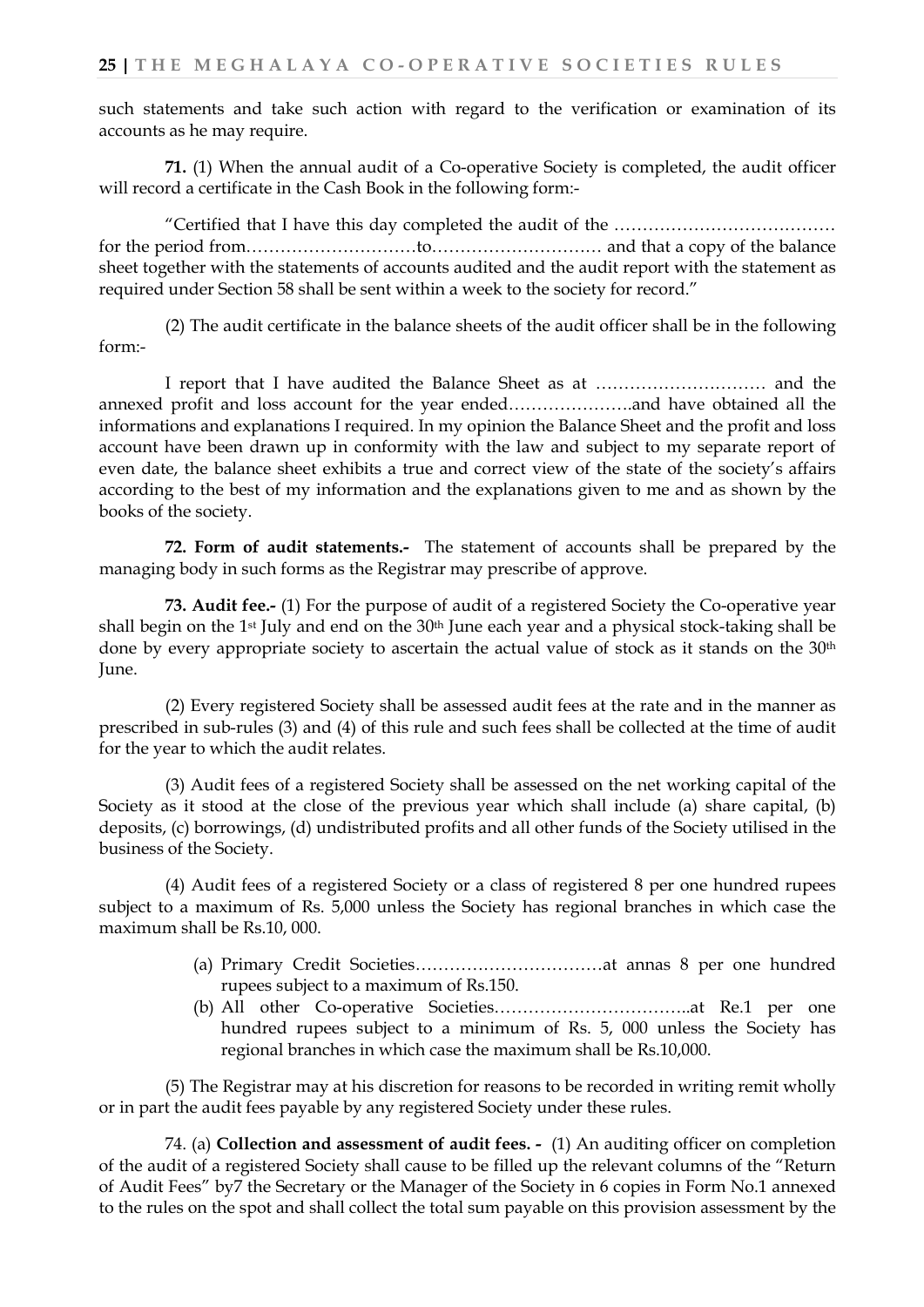Society as shown against item 11 of Form No.1 then and there and shall furnish an official printed receipt, the counterfoil receipt being kept by him. A copy of the "Return of Audit Fees" shall be retained by the Society.

(2) In case of default the total sum payable shall be realized under Section 83 (1) of the Act.

(3) The auditing officer shall immediately after the collection of the audit fees of a registered Society deposit them in the Treasury or Sub-Treasury under the head "XXXI. – Cooperation – I Audit Fees"

(4) The auditing officer, after filling up the relevant columns of the remaining 5 copies of the "Return of Audit Fees" and certifying the particulars to be correct shall forward 4 copies thereof, together with a receipted copy of the treasury Challan to his Regional Auditor.

(5) The Regional Auditor on receipt of the 5 copies of the "Return of Audit Fees" together with the treasury Challan shall make a final assessment on these returns after due cheek and verification and shall fill up the remaining columns of the Form. Out of these 4 copies of the "Return of, Audit fees" the Regional Auditor shall forward one copy to the Chief Auditor one copy to the society concerned, one copy to the Auditing Officer and the remaining copy shall be retained by him for record in separate files for each subdivision.

(6) In the event of any disciplinary being found by the Regional Auditor, resulting in any excess amount of audit fees to be realized or any refund to be made to the Society, he shall note the fact in the "Remarks Column" of the "Return of Audit Fees" to be added or adjusted as the case may be in the following year's return.

(7) The Regional Auditor shall maintain a "Register of collection audit fees" in For No.2 annexed to these rules to be compiled from the "Return of Audit Fees" and shall be responsible for the due collection of all audit fees within his region. The names of the societies in each Subdivision shall be entered in the Register in serial order of the registration number.

75. (b) **Chief Auditor. –** (1) The Chief Auditor of Co-operative Societies, shall record copies of the "Return of Audit Fee" received by him from the Regional Auditors in separate files for each Subdivision and shall maintain a Register in Form No.2 annexed to these rules in the same manner a prescribed in Rule 74 (7). He shall be responsible for the due and correct collection of audit fees throughout Meghalaya.

(2) The Chief Auditor of Co-operative Societies shall be responsible for reconciling the statement showing the receipts of audit fees received from the Comptroller, Assam, in case of any discrepancy in the figures in the "Register of collection of audit fees" and in the figures shown by the Comptroller.

76. **Employment of staff audit.-** The Registrar shall have power to employ such staff for audit as he may consider necessary and suitable and shall have full control over such staff. Besides, the Government of Meghalaya audit staff, the Registrar may engage others on such terms as he may consider necessary.

77. **Audit classification.-** The Audit Officer shall, at the completion of audit, classify the societies whose accounts are audited, as A,B, C and D on the following principles and other standards as may from time to time be laid down by the Registrar –

> (i) "A" class-Societies which are managed well keep their accounts neatly and correctly, have build up a strong financial position, observe co-operative principles, have a co-operative outlook in all their dealings and do not require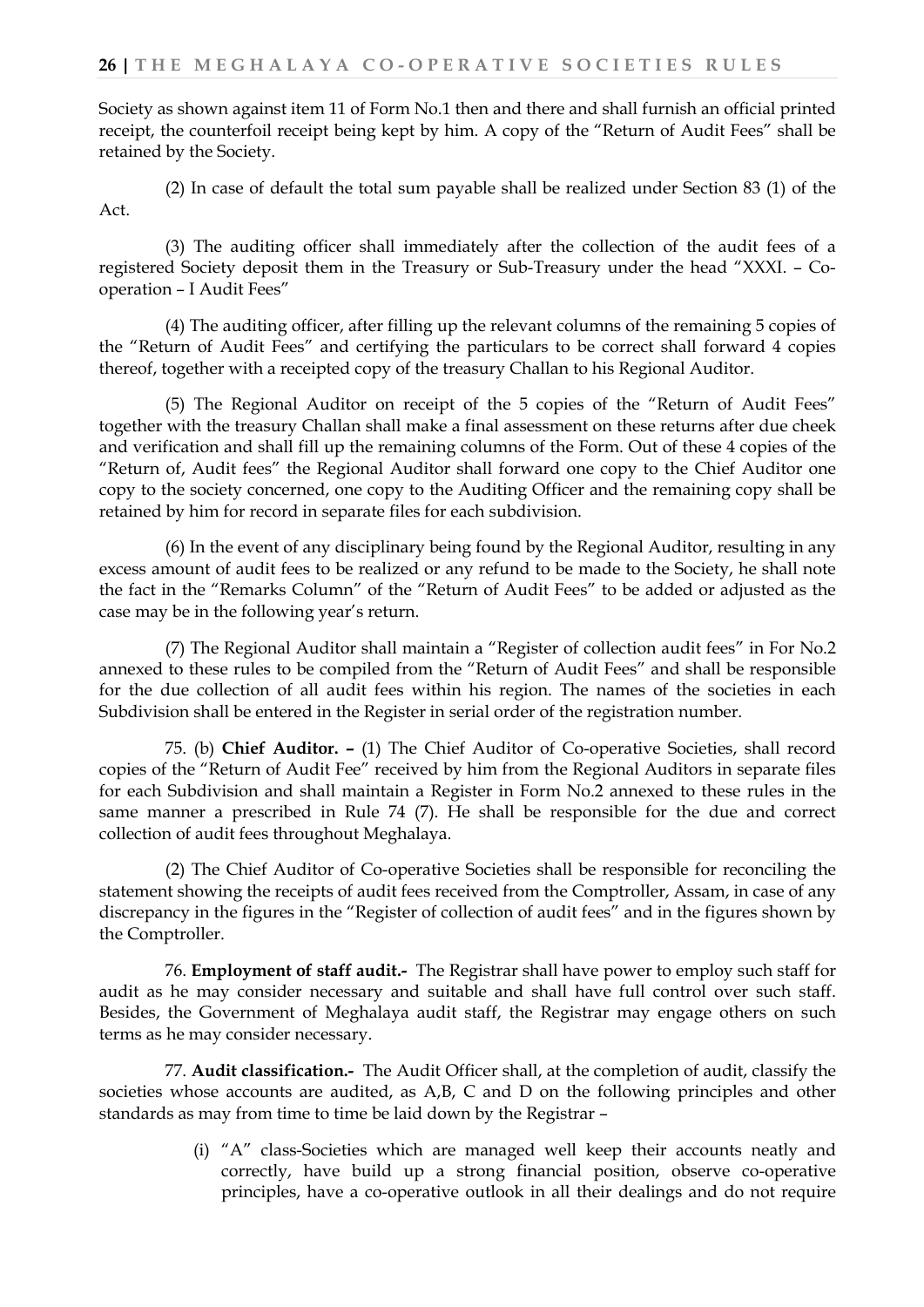outside guidance or supervision and further enforce punctual recovering of dues from members with complete loyalty assured from all members;

- (ii) "B" Class-Societies may contain certain of defaultering members, its accounts are not entirely faultless, but have displayed a certain amount of co-operative spirit with a general desire for serf-improvement, self-help and thrift. Outstanding of dues should not be more than 25 percent of the total;
- (iii)"C" class Societies where bye-laws and rules are not properly observed, management is not satisfactory, the financial position is weak and over dues exceed than that of "B" class but within 50 percent of the total outstanding; and
- (iv)"D" Class- Societies which fail to show any activity, have forfeited the confidence of creditors where the over dues are more than 50 percent and they do not show any chance of improvement to class "C" within 2 years of such classification, but where should be considered for liquidation.

**78. Audit of societies under liquidation.-** (1)The accounts of a liquidated society shall be audited once a year in the same manner as those of other societies according to Act and the rules and this audit shall be completed within the six months at the latest.

(2) The statements of accounts shall be prepared by the auditing staff in such forms as the Registrar may approve.

#### CHAPTER VIII

#### **Inquiry and Inspection**

**79. Procedure of enquiry under section 60 and inspection under section 61. –** (1) Unless the Registrar otherwise directs the enquiry regarding the affairs of a Co-operative Society under section 60 shall, be conducted in its registered office.

(2) Timely intimation shall be given to the society before the enquiry is held:

Provided that the verification of the cash balance and securities or the examination of any particular register and registers may be carried out without any previous intimation to the society.

(3) The officers, employees and other members shall furnish all information required by the inspecting officer for the completion of the enquiry and for this purpose they shall prepare such statement and take such action as may be necessary for the verification and examination of society's records as required by him to look into its constitution, working and financial condition under section 60 or section 61.

(4) (i) The Registrar or any person authorised by him under sections 45, 55,60,61 and 76 of the Act shall have power to require by summons the production at a convenient places of any books, documents or accounts relating to the affairs of a society or of cash belonging to the society by the person in possession of such books, documents or cash.

(ii) Such summons may be sent by registered post or served in the manner prescribed by Rule 98 (2).

(iii) Any person duly summoned under sub-rule (i) above to appear or to produce any document or cash shall be liable to the same penalties as provided in Rule 105.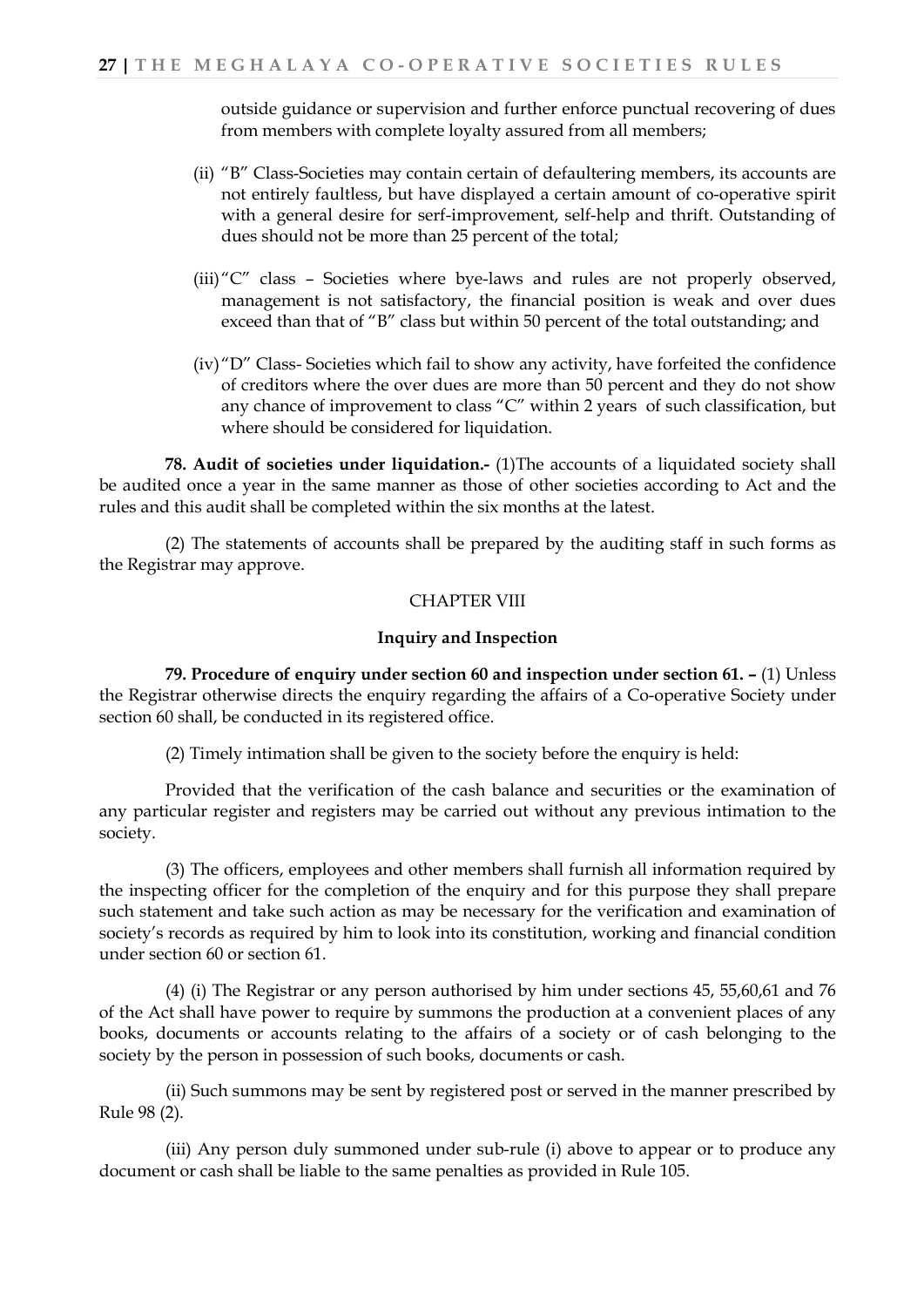80. **Inspection of affiliated societies by members of the paid staff of financing bank.-** A member of the paid staff of a financing bank may be certified as competent to inspect Cooperative Societies if he -

- (i) is a regular employee of the bank and has received training institution or in any other way approved by the Registrar adequate for supervising and inspecting a society; and
- (ii) possesses such qualifications as the Registrar may from time to time require.

#### CHAPTER IX

#### **Settlement of disputes**

**81.** A dispute referred to under section 63 shall include claims by a Co-operative Society for debts or any other demands due to it from a member or past member or the heirs or assets of a past member or from others as provided in sub-sections (a), (b), (c) and (d) of Section 63 whether such debts or demands be admitted or not:

Provided, however, that if the question at issue between a Co-operative society and a claimant or different claimants, is one involving complicated questions of law and fact, the Registrar may, if he thinks fit, suspend proceedings in the matter until the question has been tried by a regular suit instituted by one of the parties or by the society concerned. If no such suit is instituted within three months of the Registrar's order suspending proceedings, the Registrar shall take action as prescribed in Section 64.

82. **Disputes and appointment of arbitrators.- (1)** When the Registrar decides to refer a dispute made under section 63 for disposal to a Board composed of more than one arbitrators he shall –

- (i) issue a notice calling on each of the parties to nominate one person as it nominee within such time as he may direct and where a party consists of more than one person shall jointly make only one nominations;
- (ii) shall nominate the third arbitrator who shall act as Chairman.

(2) In case of difference of opinion between the two arbitrators, the Chairman's verdict will prevail.

(3) If a party fails to make a nomination within the appointed time, the Registrar may himself make the nomination.

(4) If one of the arbitrators fails to attend or refuses to work as an arbitrator, the remaining arbitrators shall refer the case of the Registrar who shall cancel the appointment of the arbitrators, and may either –

- (a) constitute a new Board under sub-section (1) (b) of Section 64 and sub-rule (1) above; or
- (b) appoint only one arbitrator; or
- (c) decide the case himself by making an award in the manner as provided in Rules 88 and 89.

83. **Person qualified to be appointed as arbitrators.-** The Registrar may appoint an arbitrator or arbitrators from –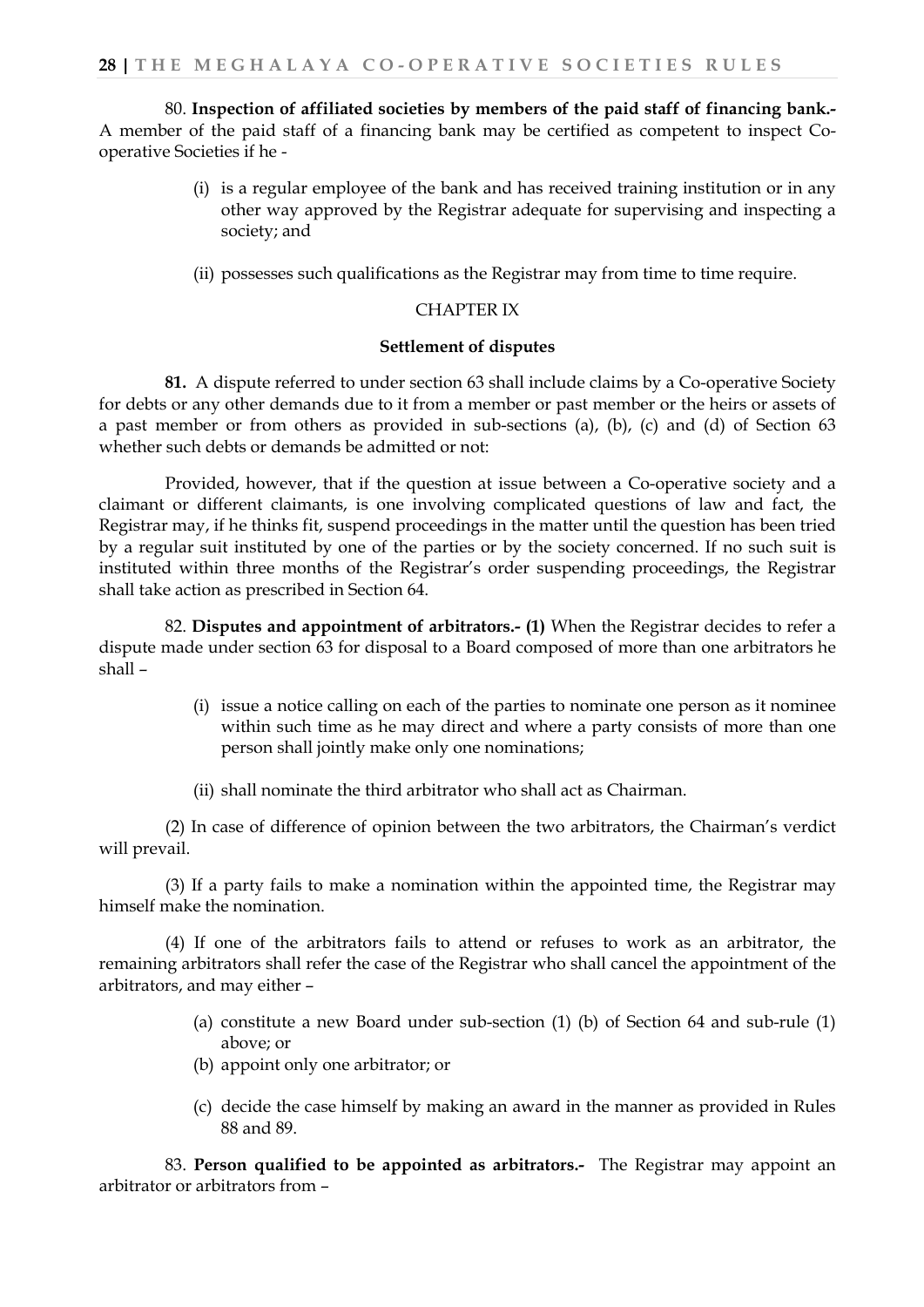- (i) officers of the Co-operative Department;
- (ii) officers of any other department of Government of Meghalaya;
- (iii) members, officers or paid employees of Co-operative Societies;
- (iv)members of any local body;
- (v) teachers of any educational institutions; or
- (vi)Registered accountants.

84. **Payment of remuneration to arbitrators –** (a) Remuneration may be paid to arbitrators in such cases as the Registrar thinks proper.

*(b)* Remuneration to the arbitrators will be fixed by the Registrar subject to a minimum of five rupees and maximum of fifty rupees to each arbitrator in each case, payable from the funds of the society and realizable as cost against the party or parties against whom any sum would be found due by the arbitrator or arbitrators or the Chairman.

*(c)* When any remuneration is to be paid to the arbitrators it shall be deposited with the Registrar by the society concerned in such manner as he may direct before the arbitrator is appointed.

*(d)* No remuneration shall be payable to an arbitrator till the dispute referred to him is finally decided.

**85. Payment of expenses of disputes referred to the Registrar.-** The Registrar or his nominee and the arbitrators shall have power to order the expenses of determining the dispute to be paid out of the funds of the society, or by such party or parties to the dispute as they may think fit, according to a scale as laid down by the Registrar. The Registrar may fix the fees to be paid to his nominee out of the expenses so recovered.

**86. Reference of a dispute. –** A reference to the Registrar of any dispute under section 63 shall be in writing and shall be accompanied by:-

- *(a)* statement of the subject-matter of the dispute referred to in the form set forth in the schedule;
- *(b)* a statement of the claims in the form as set forth in the schedule;
- *(c)* copy of the ledger account of the defendant in respect of money suit; and
- *(d)* such other statement or records as may be required by the Registrar.

**87**. **Fee for filling a dispute.-** Every application for reference of a dispute to the Registrar under section 63 shall bear a court-fee stamp of one rupee, unless the Registrar permits otherwise.

**88. Procedure for disposal of dispute.-** (1) In such proceeding, the Registrar or his nominee or the arbitrator appointed under sub-section (1) *(b)* of Section 64 shall fix the date, hour and the place of the hearing of the dispute and issue notices to the parties concerned in form as set forth in the schedule. The arbitrator shall have power to appoint or remove guardians and next friends.

(2) The arbitrator may issue summons or notices at least fifteen days before the date fixed for the hearing of the dispute requiring –

- (i) the attendance of the parties concerned and of witnesses; and
- (ii) the production of all books and documents relating to the matter in dispute; and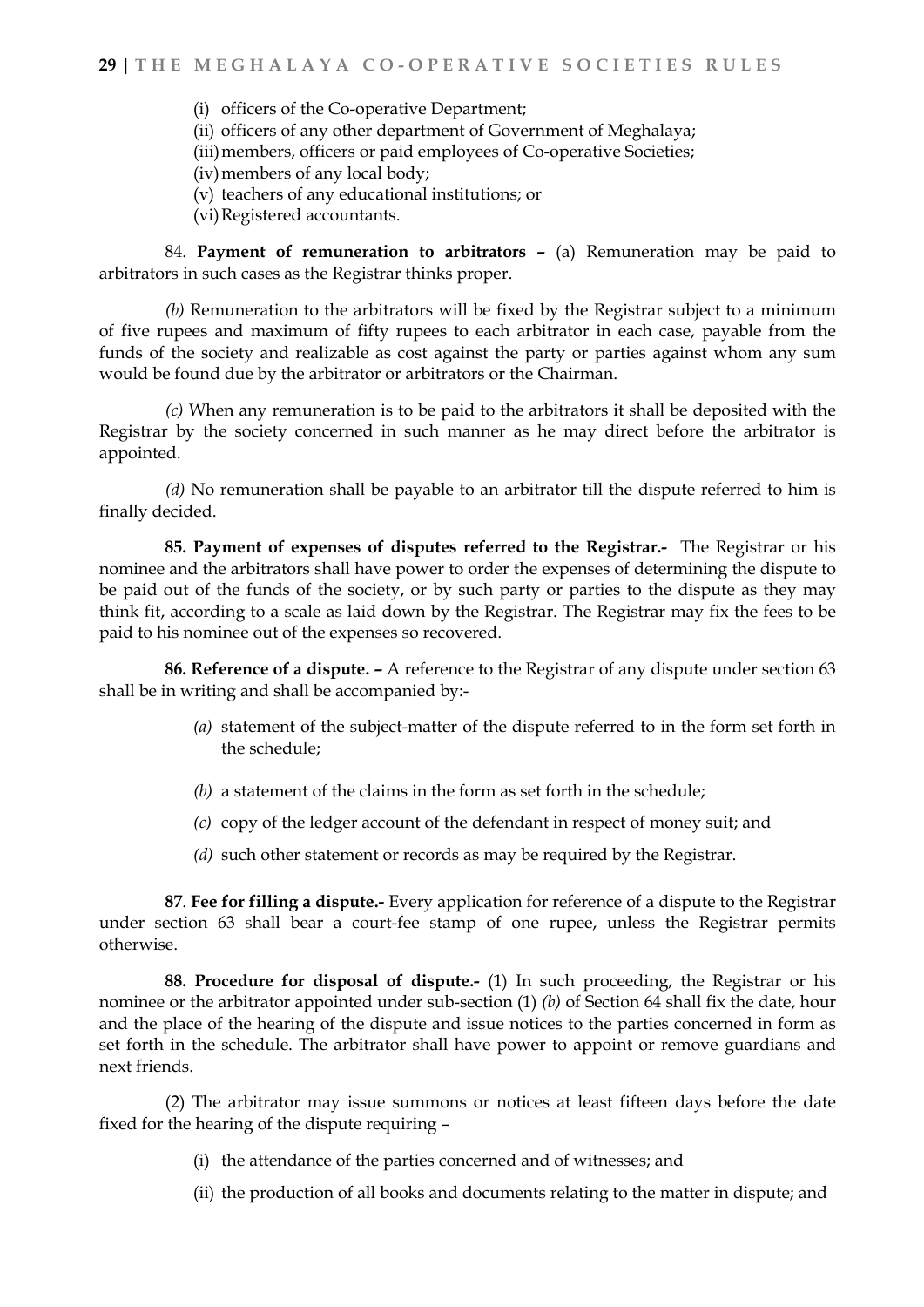(iii)shall have the power to administer oaths of all parties concerned.

(3) Summons or notices may be served by –

- (i) personal service through the Chairman or the Secretary or a member of the staff of the society or any of the dispute; or
- (ii) registered post with acknowledgement due; or
- (iii) affixing a copy of the summons or notice at the last known place of residence or business of the person concerned through any officer bearer or employee of the society, when he refuses to accept the notice and sign the acknowledgement or he cannot be found.

(4) Service of summons or notice on the Chairman, the Secretary or the principal executive officer by whatever designation known shall be regarded as service on that society.

(5) Where the serving officer delivers or tenders a copy of the summons personally to the person summoned or to an agent or other person on his behalf, he shall require the signature of the person to whom the copy is so delivered or tendered to an acknowledgement of service endorsed on the original summons.

(6) The serving officer in all cases, in which the summons has been served under clauses *(i)* and *(iii)* of sub-rule (3), cause to be endorsed on, or annexed to, the original summons, a return, stating the time when and the manner in which the summons was served and the name and address of the person, if any, identifying the person concerned and witnessing the delivery or tender of the summons.

(7) The sufficiency of proof of service of summons or notice shall be decided by the authority issuing the same.

(8) In the case of absence of any party to the suit duly summoned, the dispute may be decided *ex-parte.*

(9) In these proceedings neither party shall be represented by any legal practitioner.

89. **Decision or Award.-** (1) The Registrar or his nominee, the arbitrator deciding the dispute shall record a brief note in English or in the vernacular of the proceedings together with a memorandum of the statements of the parties who attend and of such witnesses as are examined, and upon evidence so recorded, and after consideration of any documentary evidence produced by the parties shall give a decision or make an award as the case may be in accordance with justice, equity and good conscience; he shall record his decision or award in writing in the form as set forth in the schedule, sign and date it an shall communicate it to the parties concerned.

(2) If no award is made immediately, upon the conclusion of the hearing of the parties, the Registrar or his nominee, the arbitrator shall fix the date, and place of delivery for the award and shall, except for reasons to be recorded in writing, deliver the award on the date so fixed.

(3) The award shall be communicated to the parties by –

- (i) pronouncement of the award; or
- (ii) registered post to any party absent on such date.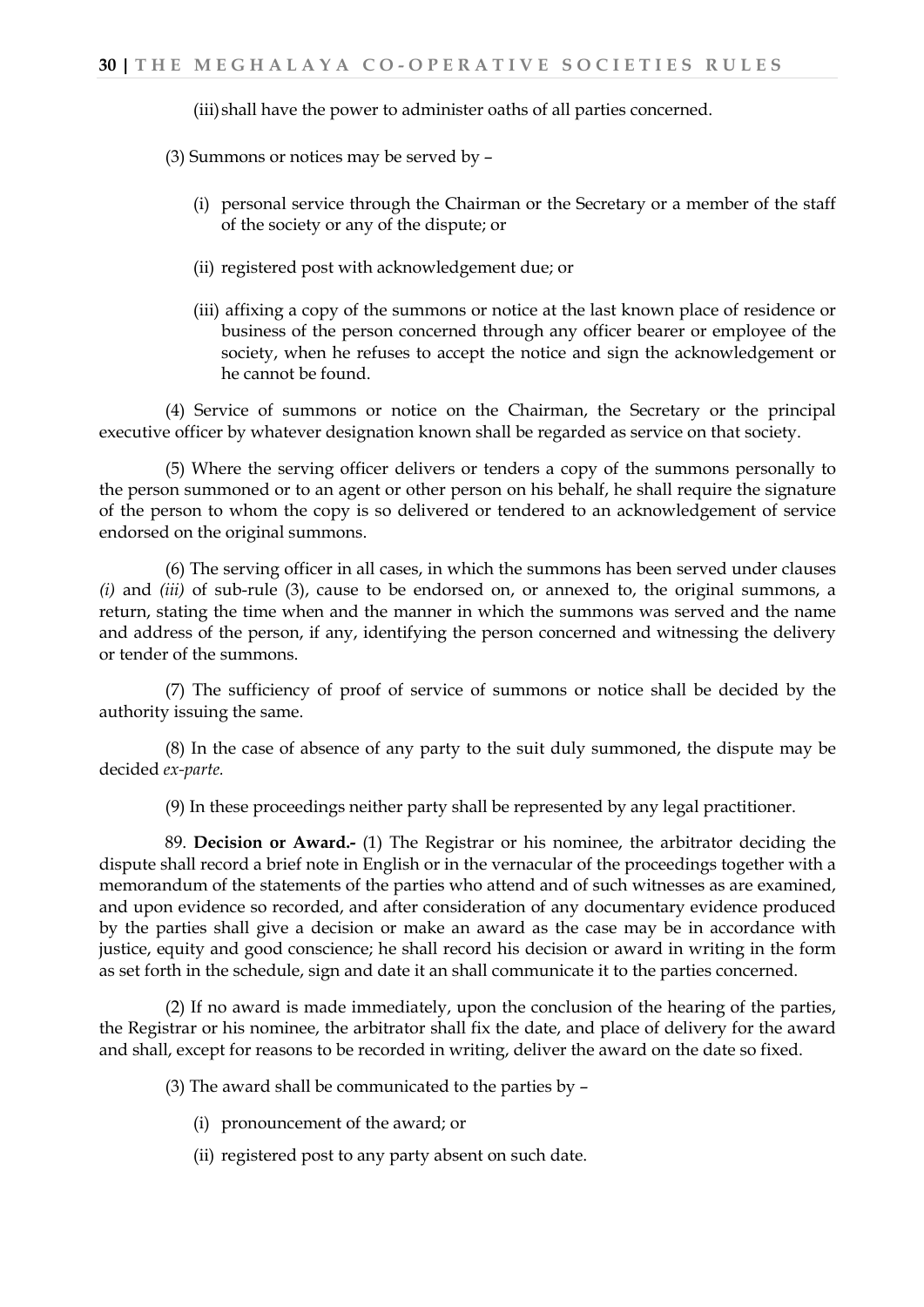90. **Withdrawal of a reference by the Registrar. -** On the application by any party to an arbitration proceeding pending before an authority other than the Registrar deciding the dispute, the Registrar may for reasons to be recorded in writing withdraw the reference from the authority appointed to decide the dispute and may decide the dispute himself or make fresh appointment.

91. **Execution of decision of award.-** (1) In any dispute other than a claim in respect of any sum payable to or by a Co-operative Society, the decision or the award of the Registrar or his nominee the arbitrator shall be enforceable by any civil court having local jurisdiction in the same manner as a decree of such court upon application, as if it were as decree of the court.

(2) When an award in a monetary dispute has been obtained against a society, it shall not be executed except against the assets of the society, including amounts dues to the society by its members.

(3) When an award in a monetary dispute has been obtained, it should be sent to the Registrar or such other officer as may have powers delegated to him in this behalf, for reducing the award in the form of a Co-operative Demand Certificate under Section 83, if the amount has not been realized within two months from the date of the award.

(4) When the Co-operative Demand Certificate is received from the issuing officer duly signed, it will then be submitted to the head of the local administration having jurisdiction, for the recovery of the amount as arrears of land revenue.

92. **Disposal of Records.-** (1) The original records of dispute proceedings after the decision or award has been delivered shall be kept in such place and manner as the Registrar may direct from time to time.

(2) Any document or record tendered by a party in any dispute may on application be returned to the party after the disposal of appeal, if any or after the period for appeal.

93. **Certified copy.-** A copy of the decision or award shall, on application be given to a party by the Registrar duly certified on payment of such fees as the Registrar may fix, subject to a maximum limit of four annas for each hundred words or a part thereof.

94. **Procedure for conditional attachment of property.-** (1) An application for a conditional order of attachment under sub-section (3) of Section 64 shall be made to the Registrar and shall contain. –

- (a) evidence in support of the contention that the party is about to dispose of the whole or any part of his property or is about to remove the whole or part of his property from the local limit of the jurisdiction of the Registrar, and that the party has failed to furnish additional security even on demand; and
- (b) full details of the property to be attached, its estimated value and the claim of the society.

(2) The Registrar on receipt of an application for a conditional order of attachment may direct the defendant, within a time to be fixed by him either to furnish security, in such sum as may be specified in the order to produce and place at the disposal of the Registrar, when required the said property of its value, or such portion thereof as may be sufficient to satisfy the decision or to appeal and show cause why he should not furnish security.

(3) Order of attachment, if any, passed by the Registrar shall be served by such person as the Registrar may empower. The person so empowered shall follow, as far as possible, the procedure laid down in order XXI of the First Schedule to the Code of Civil Procedure, 1908.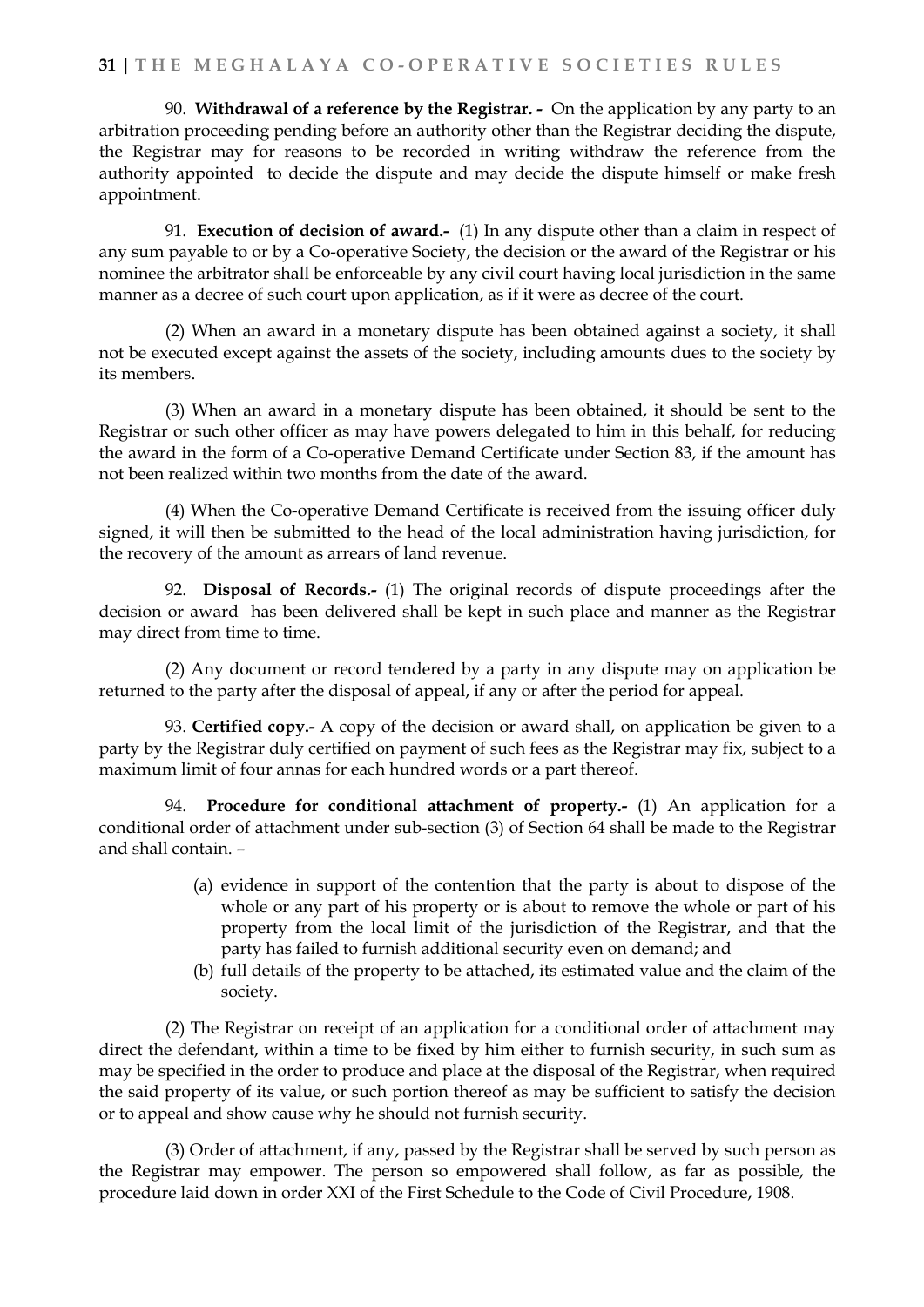(4) The Registrar may also in the order direct the conditional attachment of the whole or any portion of the said property so specified.

(5) Conditional order of attachment shall continue in force until withdrawn for cancelled by the Registrar.

(6) Such conditional order of attachment, when passed by the Registrar shall be reduced to the form set forth in the schedule.

#### CHAPTER X

#### *Dissolution of Society*

95. **Obligatory cancellation of registration.-** The Registrar shall cancel the registration of a society under sub-section (2) (i) and (ii) of Section 65 which –

- (i) has not commenced working within a period of twelve months from the date of registration; and
- (ii) has not carried on business during the previous eighteen months; after giving the society a notice in writing in such manner as he thinks fit.

96. **Remuneration of liquidators.-** (a) The Registrar may permit a liquidator to utilise such percentage of the collected assets of a dissolved society, as may be determined by him for maintenance of his office and office staff in such manner as the Registrar may determine.

97. **Procedure of taking over charge and preparation of final balance sheet.-** The liquidator while taking over charge of the dissolved society as provided in Sections 65 (3) and 66 (3) and 66 (2) shall –

- (i) prepare a list of the books, records, cash and other properties of the society taken charge of ;
- (ii) prepare an up-to-date list of
	- (a) members,
	- (b) past members with dates of their withdrawal, and
	- (c) deceased members, with dates of their decease, name of the legal heirs who represent their estates.
- (iii) make a final audit of the accounts of the society;
- (iv)draw up final balance sheet as it stands on the date of cancellation of registration; and
- (v) prepare a statement in the prescribed form, showing assets and liabilities as in the final balance sheet.

98. **Issue of summons, notice, etc., by a liquidator.-** (1) For carrying out the Purposes of Section 66, the liquidator may issue summons to persons whose attendance is required either to give evidence or to produce documents. He may compel the attendance of any person to whom summons have been issued and for that purpose issue a warrant for his arrest.

(2) The liquidator shall sent all such notices, summons or warrant for service to the Districts, Sub-divisional and Political Officers concerned. He may also send such notices and summons by registered post.

(3) The District, Sub-divisional or Political Officers on receipt thereof shall proceed as if such notice, summons or warrants had been issued by him and shall return them to the liquidator with a report of service.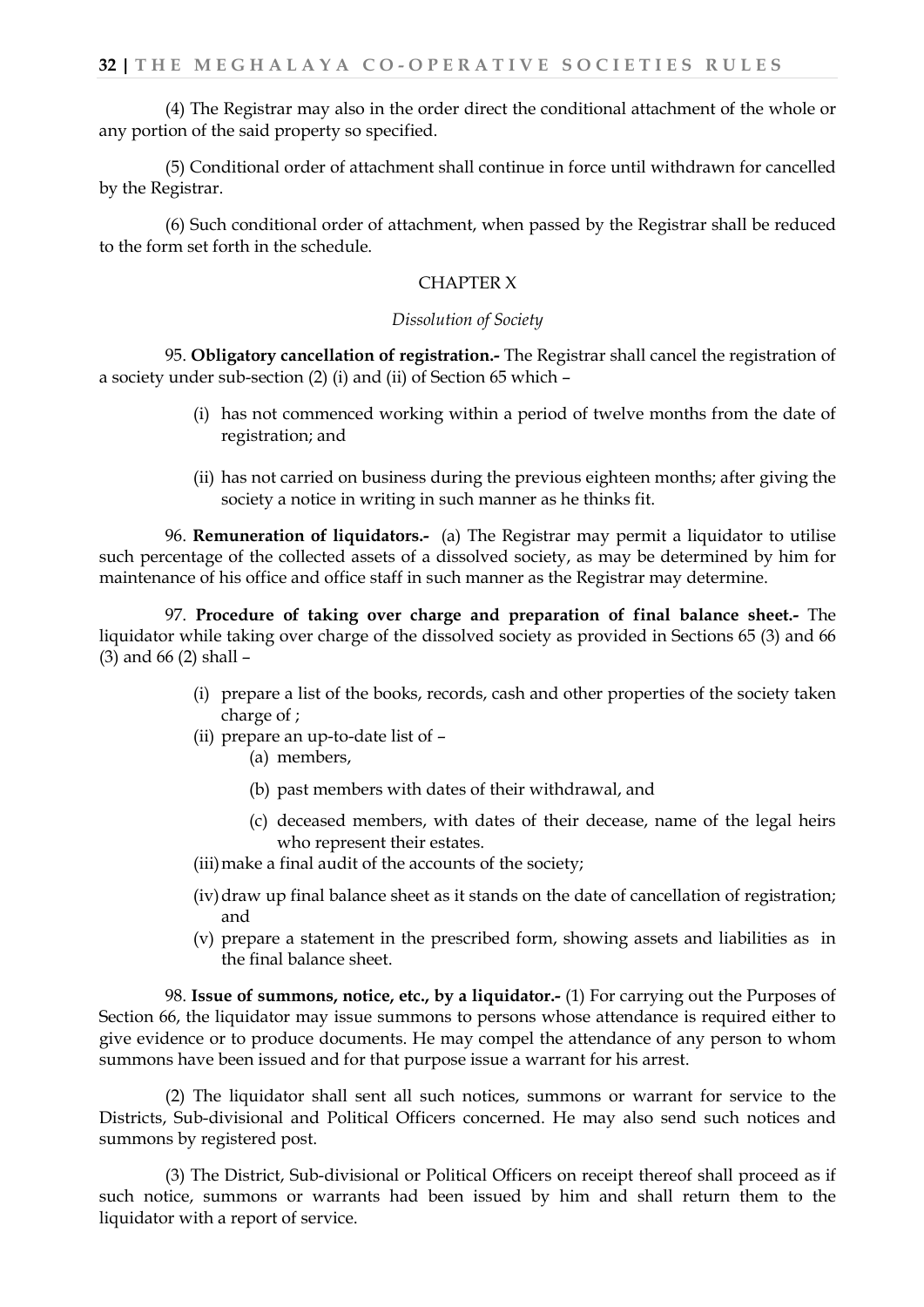(4) Any person duly summoned by the liquidator to appear before him or to produce any document shall be subject to the same obligations and liable to the same penalties as in the case of summons issued by the court under the provision of the Code of Civil Procedure, 1908.

(5) The liquidator shall keep short notes of the depositions of the persons thus Liquidator to keep notes of summoned to give evidence. deposition.

(6) The liquidator shall then make an order noting the names of members, past members and heirs of the deceased members of the society and the amount to be realized from each as debt or contributions under clauses (c) and (d) of Section 66, the cost of liquidation under clause (e) of the same sub-section.

(7) All orders relating to fixation of contributions by the liquidator in respect of deficiency in assets shall be submitted to the Registrar for approval.

(8) All assets and contribution recoverable shall be reduced to the form of the Cooperative Demand Certificate according to the provision of Section 83.

(9) The liquidator shall prepare Co-operative Demand Certificate under Section 83 in duplicate and forward the same to the Registrar or such officer as may have powers delegated to him in this behalf for signature. One copy shall be retained Recovery of contributions and debts due.

by the issuing officer and the other copy will be returned to the liquidator who will then submit it to the Deputy Commissioner, Sub-divisional Officer or Political Officers having jurisdiction for recovery of the amount as arrears of land revenue.

(10) Each Demand Certificate submitted for signature shall be supported by a specific order of the liquidator to that effect separately, and accompanied by a copy of the notice as required in the Co-operative Demand Certificate, duly serve upon the certificate debtor.

(11) The liquidator shall submit to the Registrar or any other officer empowered in this behalf by the Registrar a half-yearly progress Statement in the prescribed form and such other reports and returns as may be called for by the Registrar from time to time.

(12) All proceedings and transactions of the liquidator in connection with the liquidation proceedings shall be recorded in the order sheet in prescribed form. Proceedings to be recorded in the order sheet.

99. **Distribution of assets and priority of claims.-** (1) All Government dues including audit fees and all cost, charges and expenses incurred in the winding up of the society, including the remuneration of the liquidator shall be payable in priority to all other claims.

(2) After the liabilities other than owned capital as they stood on the date of winding up are paid off, the liquidator will submit to the Registrar his proposal for the distribution of the assets, if any, left with him for employment in the following order of priority –

- (i) all loans including those from Central and Apex Bank;
- (ii) deposits from non-members; and
- (iii)deposit from members.

(3) After the liabilities mentioned in sub-clause (2) are paid off, the assets, if any, left with the liquidator shall be employed in refunding share capital and dividend on shares, if any, at a rate not exceeding  $6\frac{1}{4}$  percent per annum payable as shown in the final balance sheet.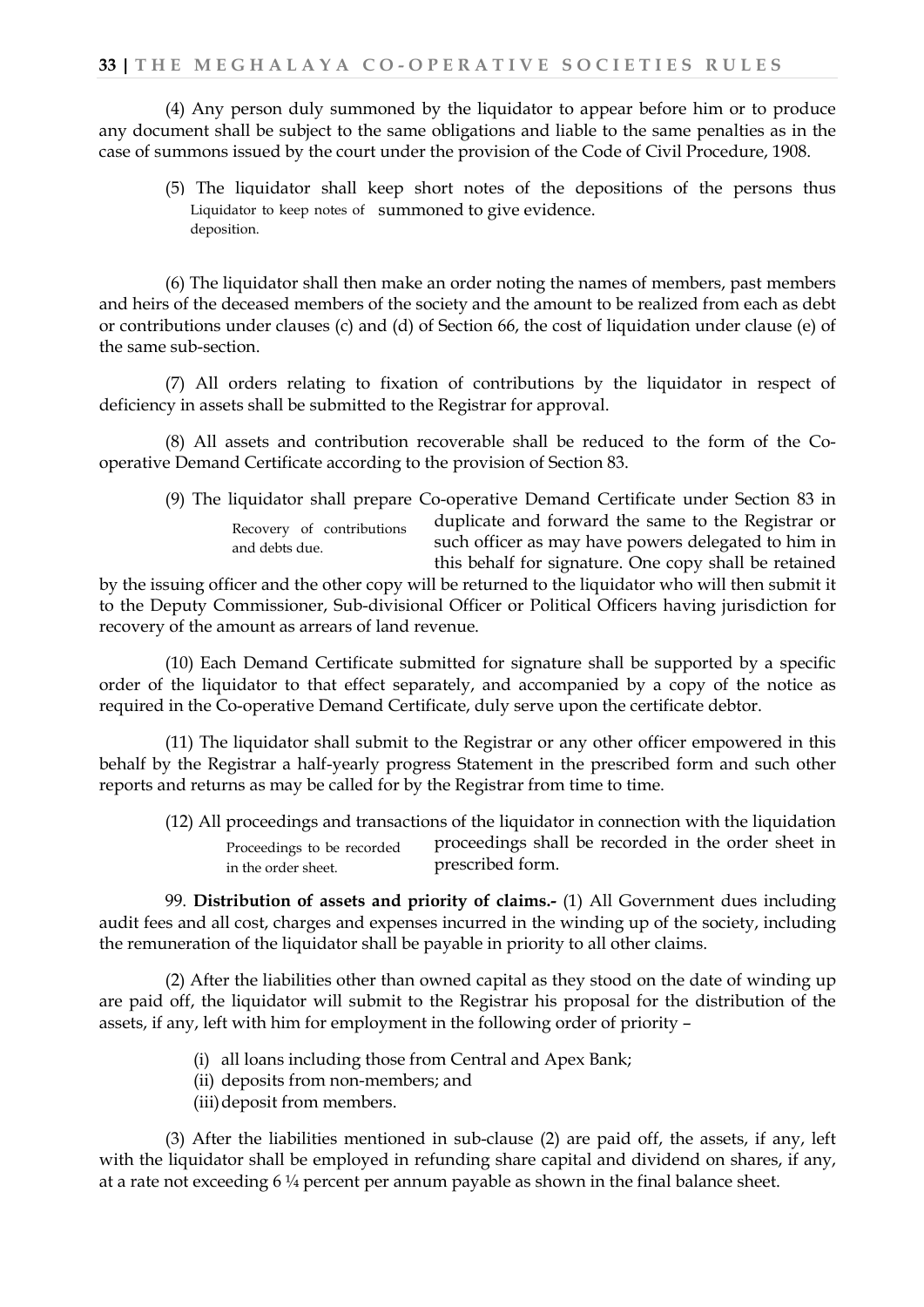*N.B. – (a) Payments shall always be made rate-ably on a pro-rata basis.*

 *(b)Payment of interest included in the claims of the above categories shall be deferred until full payment of principal has been made to all creditors.*

100. **Termination of liquidation proceedings obligatory on the Registrar on certain cases.-** The liquidation proceeding of a society shall be closed within a period of three years from the date from which the cancellation of registration takes effect, unless the period is extended by the Registrar;

Provided that the Registrar shall not grant any extension for a period exceeding one year at a time of five years in all.

*Explanation.-* In the case of a society which is under liquidation at the commencement of these rules, the order for the winding up of liquidation proceedings of the society shall be deemed to have been passed on the date on which these rules come into operation.

101. **Disposal of the records of liquidation proceedings.-** After the expiry of three years from the date of the order of the Registrar under Section 68 for the closure of the liquidation proceedings and direction to the liquidator to deposit the records, the Registrar may order the destruction of records.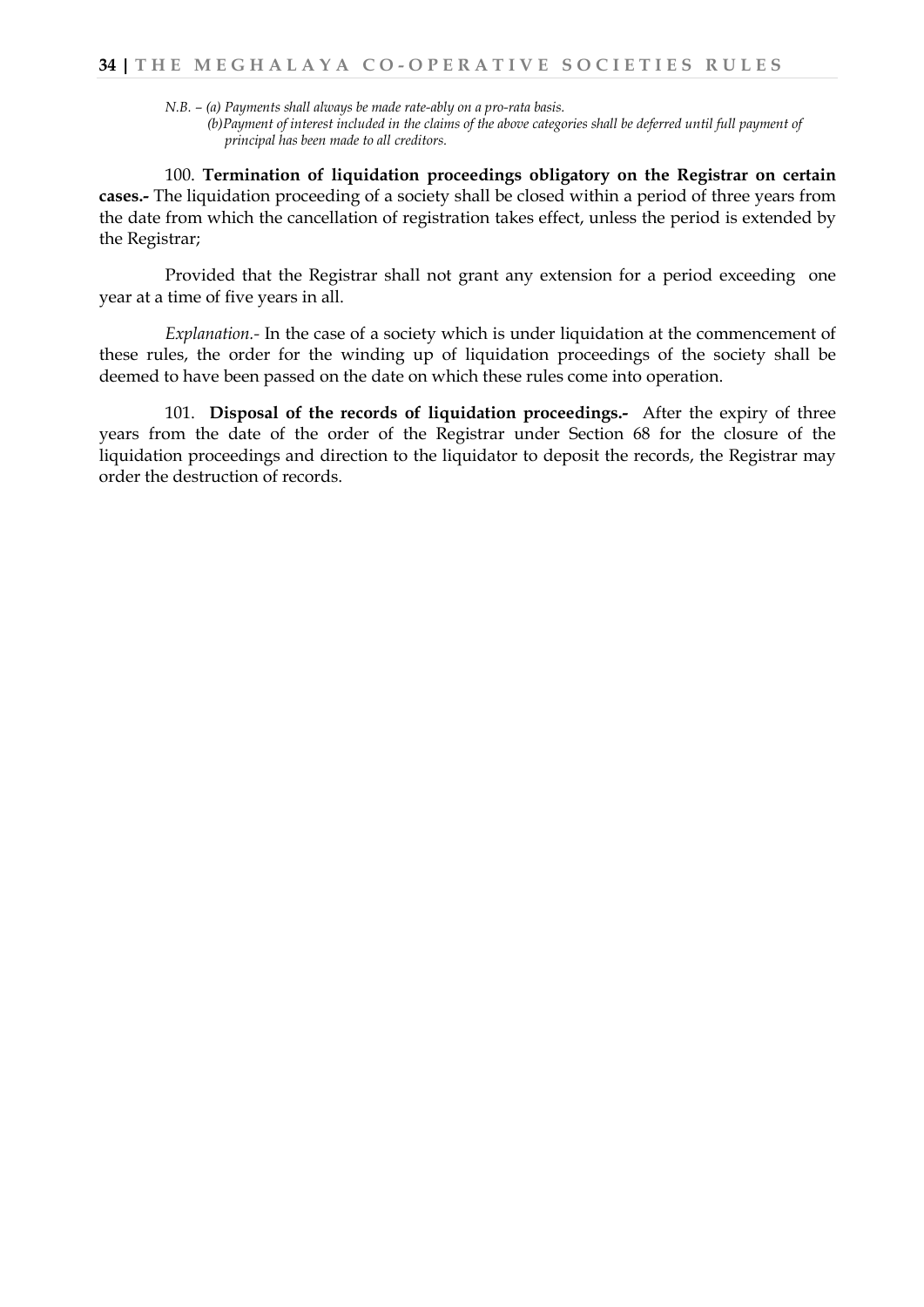#### CHAPTER XI

#### **Recovery of sums due and enforcement of obligations**

102. **Charge and surcharge.-** (1) When the Registrar holds an enquiry under Section 71, he shall draw up proceeding against any member, officer, employee, past or present of the society concerned showing the charges against him and shall –

- *(i)* supply the person concerned with a copy of the proceedings and a summary of the evidence which prima facie appear against him;
- *(ii)* call on the person concerned to furnish his explanation by a specified date;
- *(iii)* allow him and opportunity to look into relevant records of the Society if required for furnishing and explanation of charges include in the proceedings drawn up against him;
- *(iv)* receive and record such evidence as may be adduced;
- *(v)* record a decision.
- (2) (a) The Registrar passing any order in writing under sub-section (3) of Section 71 of the Act, require such member, officer or employee when found liable, to pay a sum not exceeding, Rupees fifty with interest to the Society by way of compensation in respect of any payment or loss or failure to restore any property.
- (b) The Registrar may, by an order in writing, fix a sum not exceeding Rupees twenty -five to meet the cost of the proceeding under sub-section (3) of Section 71 of the Act.

103. **Gross negligence.-** The following matters shall be deemed to be gross negligence within the meaning of clause (b) of sub-section (1) of Section 71 –

- *(i)* investment, custody and employment of funds contrary to the provisions of the Act, rules or bye-laws or any written direction of the Registrar given in accordance therewith;
- *(ii)* failure to remedy audit defects and irregularities in time when directed by the Registrar under Section 59; and
- *(iii)*failure to file disputes against defaulters and to execute any decree or award within the period of limitation.

104. If a registered Society or an officer or member or employees or agents thereof contravene any of the provisions of these rules, he shall be punishable with a fine which may extend to fifty rupees for every offence.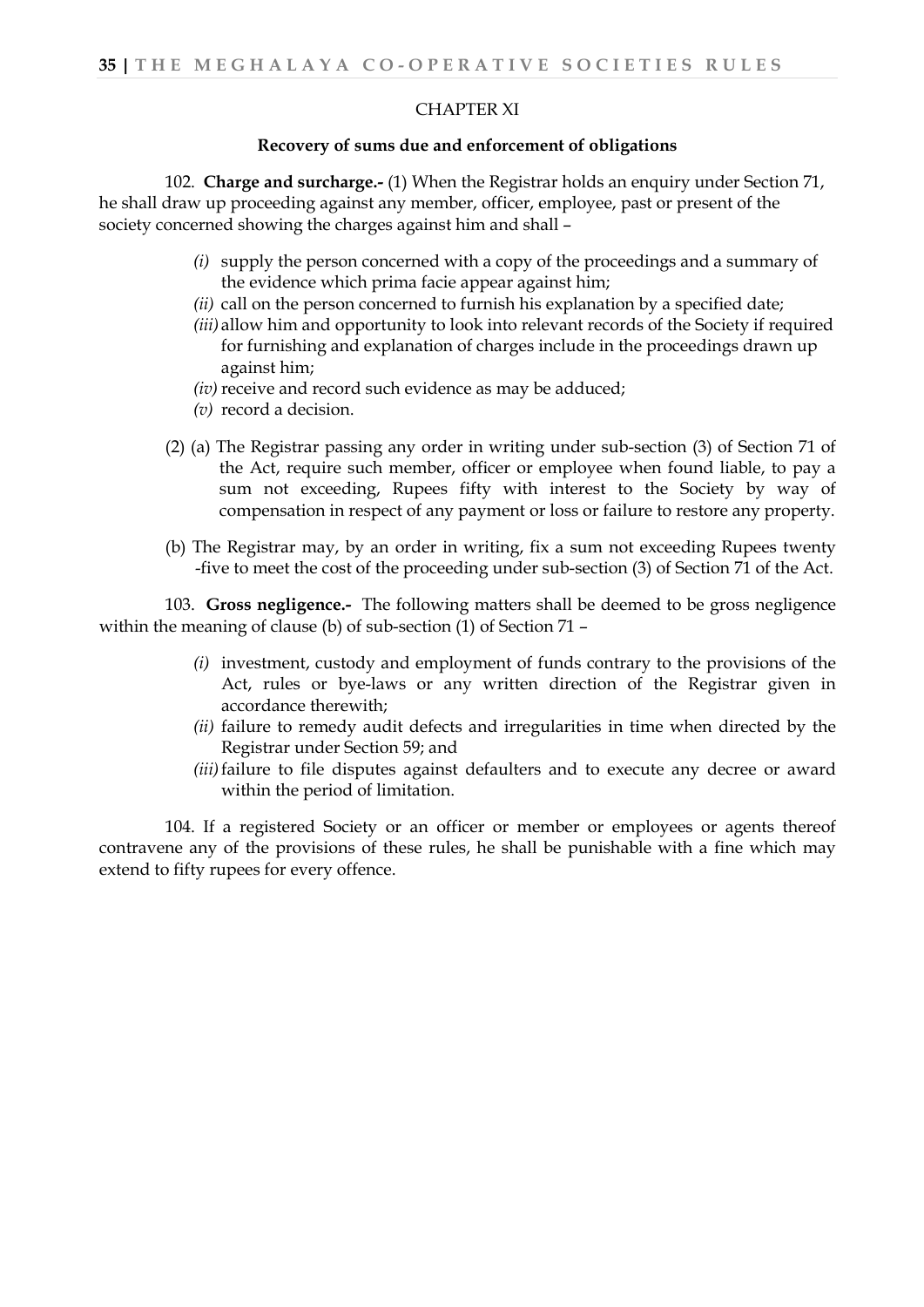#### **SCHEDULE**

Form of application for the registration of a Co-operative Society with  $\frac{\text{Limited}}{\text{Unlimited}}$  liability under Section 11 of the Meghalaya Co-operative Societies' Act. (Assam Act I of 1950 as adapted by Meghalaya).

#### **[Rule 5 (1)]**

#### To

The Registrar of Co-operative Societies, Meghalaya, Shillong (Meghalaya).

Dated…………… the ……………………19

#### Sir,

We apply for registration of the society mentioned herein as a Co-operative Society with Limited liability under Section 11 (2) of the Meghalaya Co-operative Societies Act (Assam Act I Unlimited of 1950 as adapted by Meghalaya).

- 1. The name of the proposed Society:-
- 2. The registered address of the Society is Village Town ……………………………………

Post Office……………………………………………………… <u>Mouza</u> Thana.

Sub-division…………………………………. District………………………………………….

- 3. The liability of the members shall be  $\frac{\text{Limited}}{\text{Unlimited}}$
- 4. The area of operation………………………
- 5. The object of the Society –
- 6. Language in which the Books and accounts will be kept………………
- 7. Four copies of proposal bye-laws signed by resident of the inaugural meeting are sent herewith.
- 8. Each member shall pay an admission fee of ………. and subscribe to at least one share of nominal value of Rs……………..
- 9. A copy of the proceedings of the inaugural meeting of the proposed society in enclosed herewith.
- 10. Three copies of the application for registration with signatures of the applicants and particulars as required are submitted in the form.

(2) Further we, the undersigned, hereby agree to the Memorandum of Association and also agree to conform to the condition of the Meghalaya Co-operative Societies Act, (Assam Act I of 1950 as adapted by Meghalaya) and rules that are made thereunder.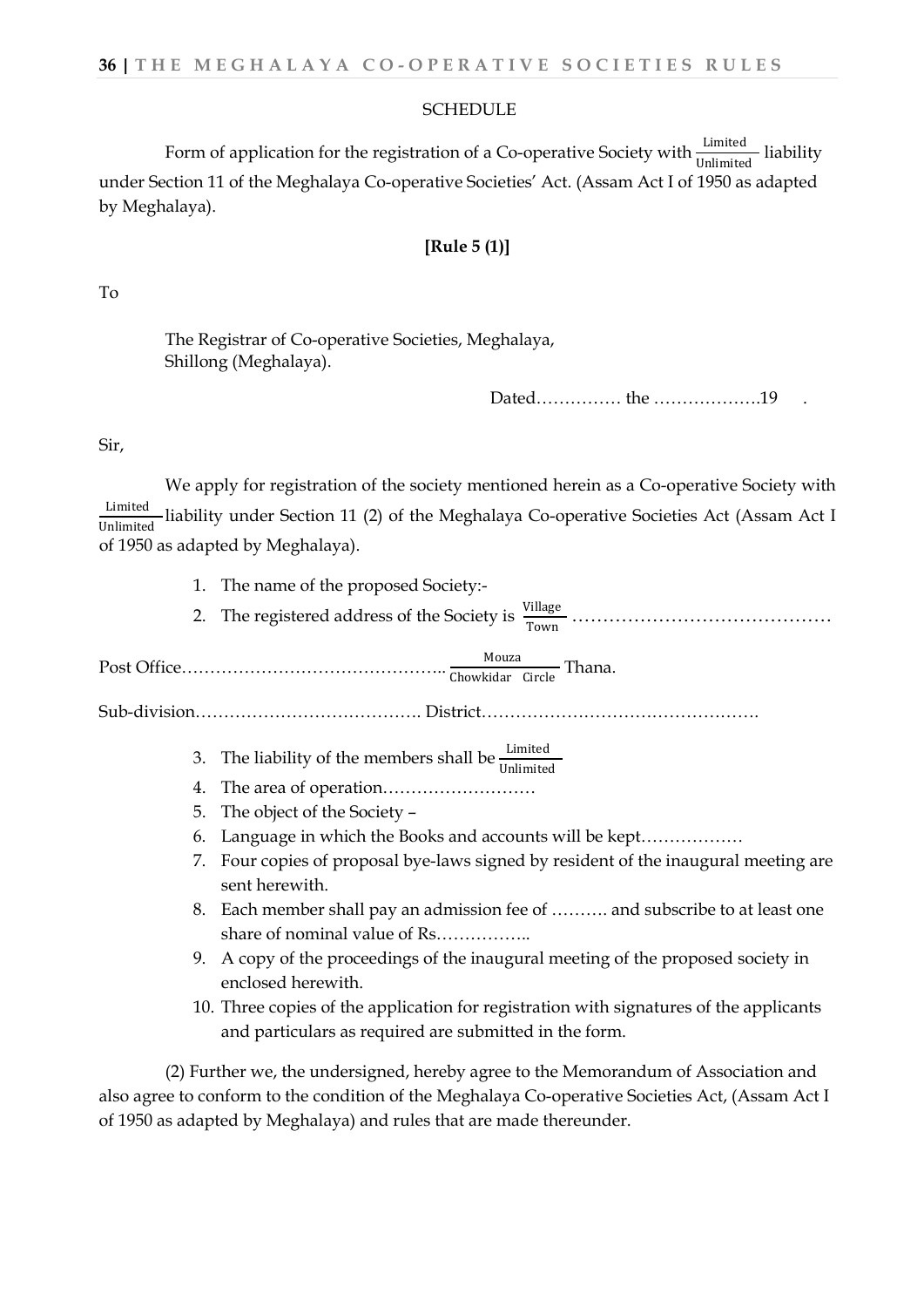| Serial No. | Name of the applicant for<br>registration. | Father's Husband's name of<br>the Applicant | Age of the Applicant | Residence of the applicant<br>and portal address. | Occupation of the applicant | share<br>Number of<br>subscribed | Signature of the applicant |
|------------|--------------------------------------------|---------------------------------------------|----------------------|---------------------------------------------------|-----------------------------|----------------------------------|----------------------------|
|            |                                            |                                             |                      |                                                   |                             |                                  |                            |

#### FORM OF CERTIFICATE OF REGISTRATION

#### **[Rule 6 (3)]**

Certificate of Registration No……………………………….of 19…………………….. in the Office of the Registrar of Co-operative Societies, Assam.

#### Under

Meghalaya Co-operative Societies' Act, (Assam Act I of 1950 as adapted by Meghalaya).

I do hereby certify that pursuant to Section II (2) of the Meghalaya Co-operative Societies' act (Assam Act I of 1950 as adapted by Meghalaya), the said Society has been registered in my office as a Co-operative Society with  $\frac{\text{Limited}}{\text{Unlimited}}$  liability under the title of the ............... and numbered as No………..of ………….... 19 , dated this the……………day of…………….. of …………….. of the year one thousand nine hundred and …………………….. Anno Domini.

- 2. The bye-laws adapted by the said Society have also been registered.
- 3. The following is the area of operation of the Society:-

Registrar of Co-operative Societies, Meghalaya.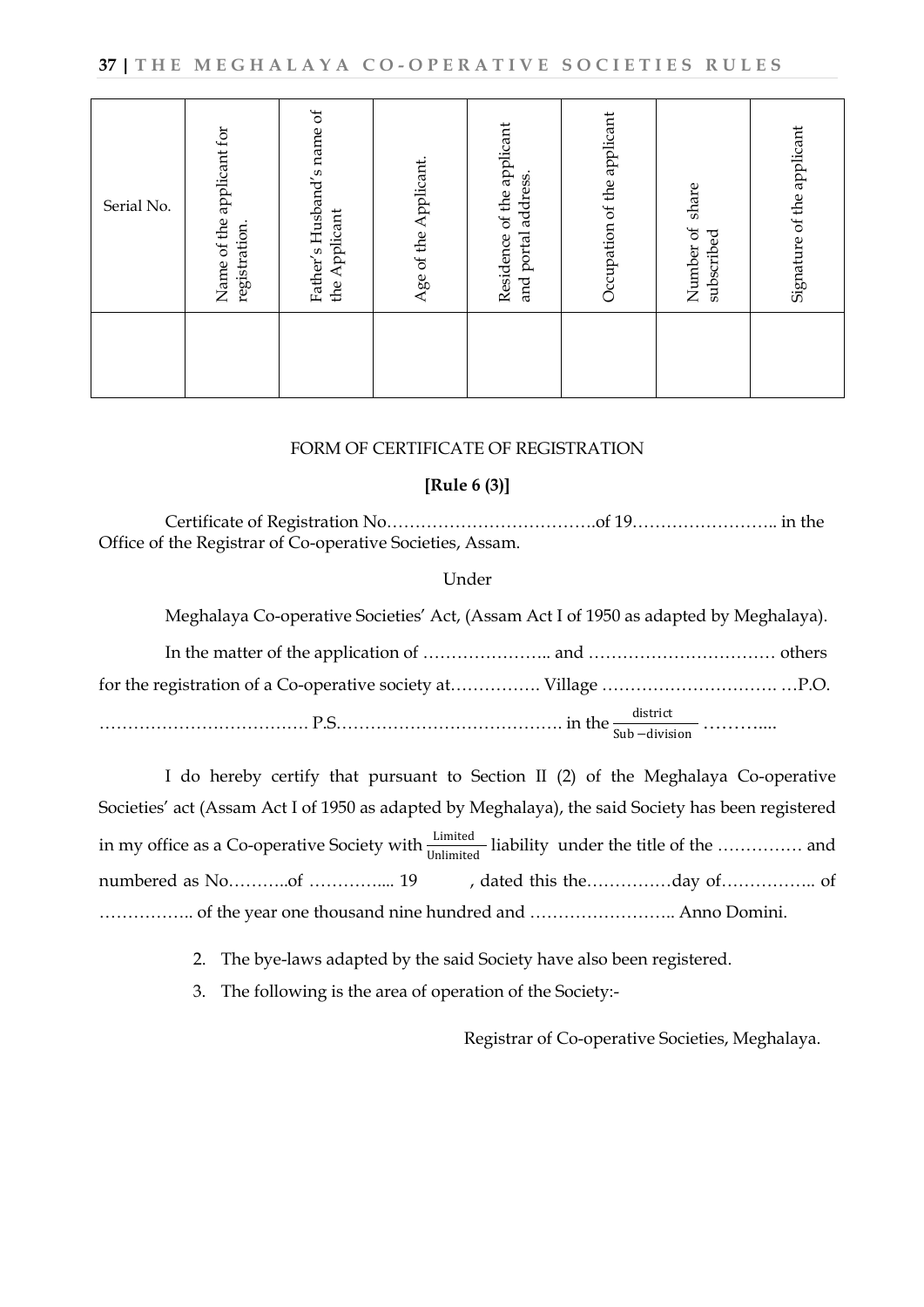# FORM OF APPLICATION FOR THE REGISTRATION OF AMEND- MENTS OF BYE-LAWS OF A REGISTERED SOCIETY

#### [**Rule 10 (1)**]

| The Registrar of Co-operative Societies, Meghalaya.           |
|---------------------------------------------------------------|
| (Through the Assistant Registrar of Co-operative Societies,). |
|                                                               |
| Datethe197                                                    |

Sir,

We, the undersigned, beg to enclose herewith –

| The proposal amendment                                                                                            | in triplicate/quadruplicate the marginally of bye-law                                                                                                                                                                               |
|-------------------------------------------------------------------------------------------------------------------|-------------------------------------------------------------------------------------------------------------------------------------------------------------------------------------------------------------------------------------|
|                                                                                                                   | noted amendment of the bye-laws of the                                                                                                                                                                                              |
|                                                                                                                   |                                                                                                                                                                                                                                     |
|                                                                                                                   |                                                                                                                                                                                                                                     |
| 2. Recession of bye-law                                                                                           |                                                                                                                                                                                                                                     |
| No                                                                                                                | and to apply for the registration.                                                                                                                                                                                                  |
| 3. A complete amendment<br>substituting entire set of<br>bye-laws in supersession<br>of all previous<br>bye-laws. | of the amendment under Section 13(2) of the<br>Meghalaya Co-operative Societies Act (Assam<br>Act I of 1950 as adapted by Meghalaya). The<br>necessary particulars about the meeting the<br>General Assembly at which the amendment |

- (a) (1) Date of the meeting.
	- (2)The total number of member of the Society on the date of issue of notice of the meeting of the General Assembly

was passed are noted below:-

(3) Number of members present at the meeting.

 $\frac{1}{2}$ 

- (4) Number and names of members who voted in support of the amendment.
- (5) Number and names of members who voted against the amendment.

(b) For reasons noted below the quorum required under rule 10 (i) could not be secured. We certify that the adoption of the amendment of the bye-laws would be in the interest of the society, and that such amendment has been only approved by the General body of members.

CHAIRMAN…………………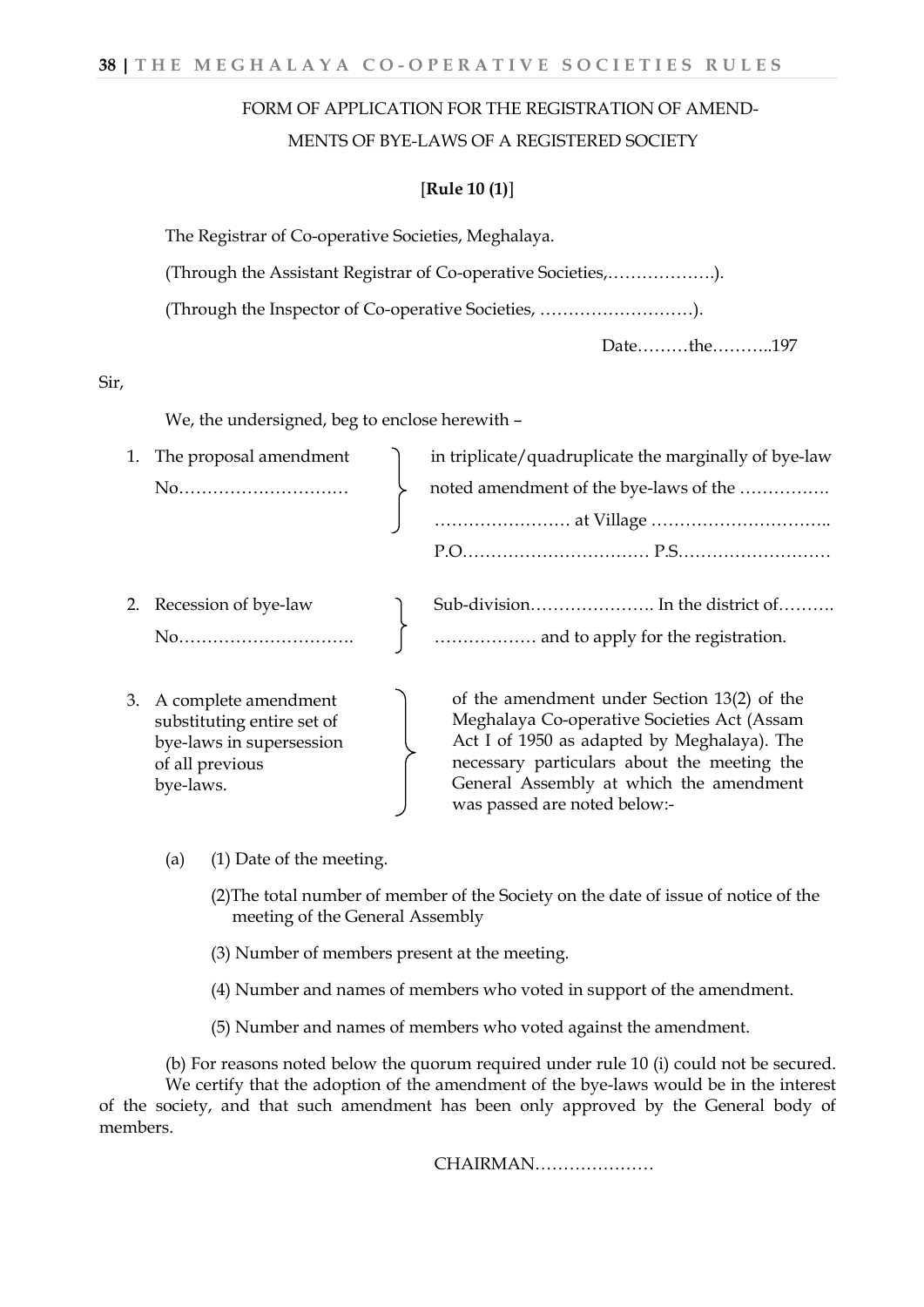| [Secretary                                     |
|------------------------------------------------|
| Signature of Members of the Managing Committee |
|                                                |
|                                                |
|                                                |

#### **Certificate of registration of amendment of bye-laws [Rule 10 (3)]**

In the office of the Registrar of Co-operative Societies, under the Meghalaya Cooperative Societies' Act (Assam Act I of 1950 as adapted by Meghalaya).

I do hereby certify that pursuant to the Meghalaya Co-operative Societies Act, (Assam Act I of 1950 as adapted by Meghalaya), the amendments shown in the enclosed document of the byte-laws of the ……………….. a Co-operatives Society registered under the aforesaid Act on the ……………….. day of ………………….. 19……….. under No……………………….. in the district of …………………… has been duly registered. The following is the area of operation of the Society:-

The bye-laws amended and registered this day are as follows:- Complete amendment of previous bye-laws.

Partial amendment of bye-laws Nos…………………..

Registrar of Co-operative Societies, Meghalaya.

Dated this…………………… day of……………….. one thousand nine hundred and…………………..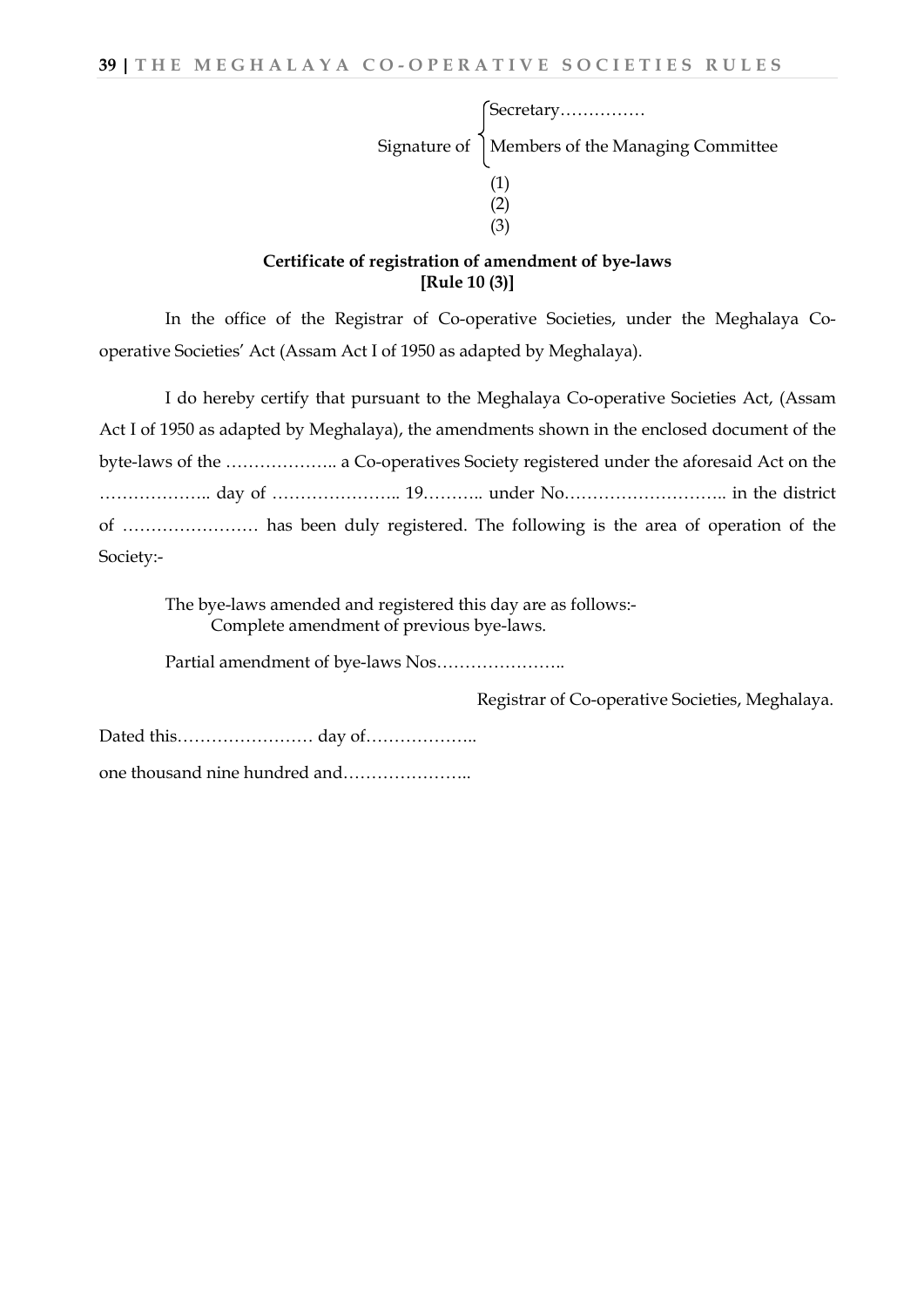# FORM NO.1

# RETURN OF AUDIT FEES

[**Rule 74** (a)]

| 1. | Name of the Society                                                                                       |                                                                                                                      |
|----|-----------------------------------------------------------------------------------------------------------|----------------------------------------------------------------------------------------------------------------------|
| 2. | Address                                                                                                   | <u> 1989 - Johann John Stone, mars and de final and de final and de final and de final and de final and de final</u> |
| 3. |                                                                                                           |                                                                                                                      |
| 4. |                                                                                                           | Assessment year of Audit Fee                                                                                         |
| 5. | Total Capital                                                                                             |                                                                                                                      |
| 6. |                                                                                                           |                                                                                                                      |
| 7. | Net working capital to the<br>nearest hundred rupees [See<br>Rules 36 (3)], i,e., item 5<br>minus item 6. | <u> 1989 - Johann John Stone, markin film yn y brenin y brenin y brenin y brenin y brenin y brenin y brenin y br</u> |
| 8. | Rate of Audit Fee per<br>hundred of rupees [See<br>Rule 36 (4)].                                          |                                                                                                                      |
| 9. | Provisional assessment<br>of Audit Fee - payable to                                                       |                                                                                                                      |
|    | the nearest public.<br>10. Deduction or addition                                                          |                                                                                                                      |
|    | on account of previous<br>year's over or under<br>payment (See item 14 of<br>previous year's assessment). |                                                                                                                      |
|    | 11. Total amount due (Item 9 and 10).                                                                     |                                                                                                                      |
|    | Challan (Give Nos. and Dates)<br>to be filled in by auditing officer.                                     |                                                                                                                      |
|    |                                                                                                           |                                                                                                                      |
|    | Regional Auditor.<br>14. Remarks (Regional Auditor                                                        |                                                                                                                      |
|    | to state amount of refund or<br>extra payment due in next<br>year's audit).                               |                                                                                                                      |
|    | Co-operative Societies.                                                                                   |                                                                                                                      |
|    |                                                                                                           | Development Office).                                                                                                 |
|    | Dated197                                                                                                  |                                                                                                                      |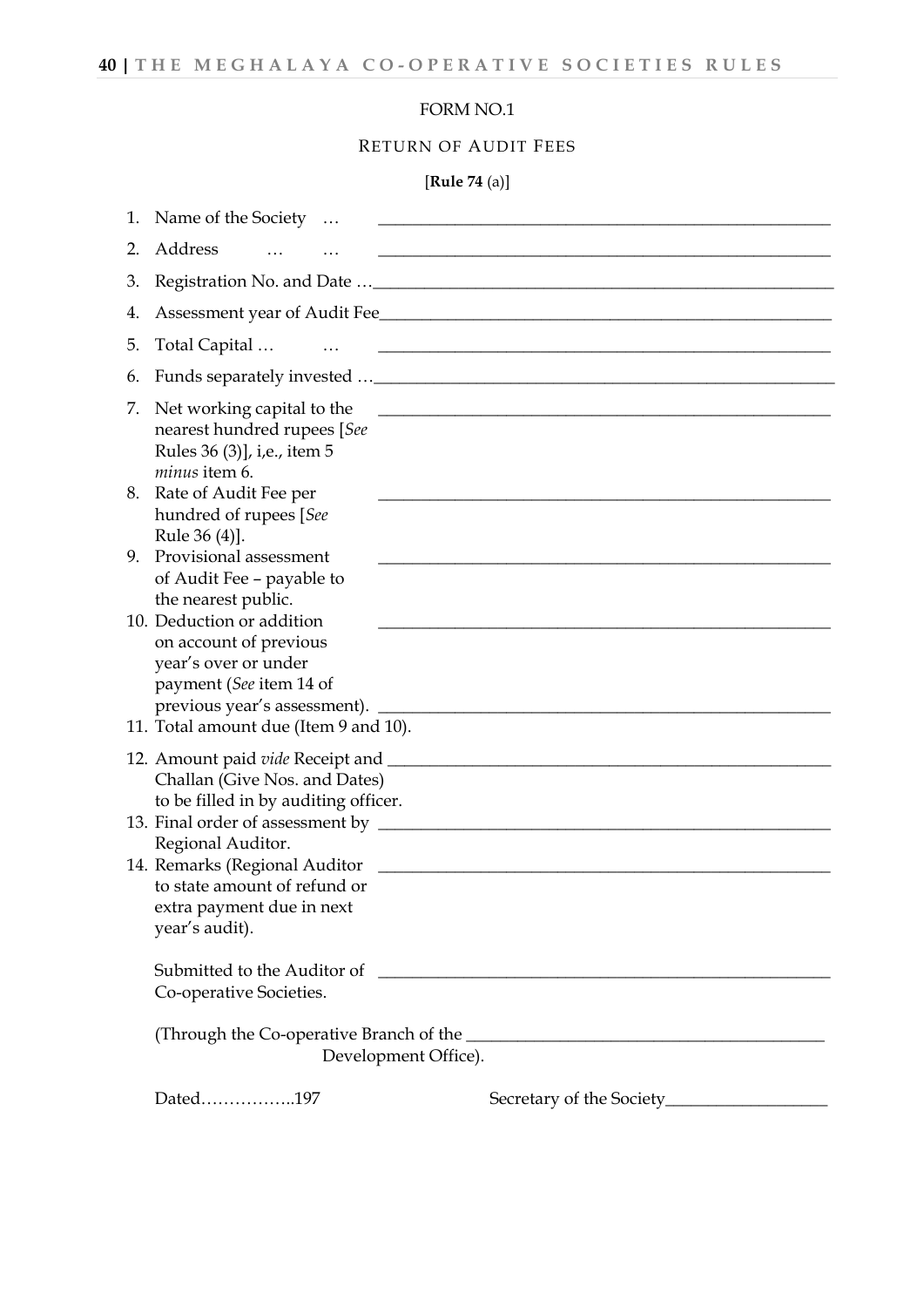# **41 | THE MEGHALAYA CO - OPERATIVE SOCIETIES RULES**

#### **FORM No.2**

# **[Rule 74 (7)]**

#### REGISTER OF COLLECTION OF AUDIT FEES

(To be maintained by the Chief Auditor and Auditors, Sub-division by Sub-division, each Society of the Sub-division being entered in serial order of the registered number)

Name of Sub-division……………………………………………

|              |                                             | Year                                          |                                                                                                                               |                  | Year                         |                                          | Year                            |                                             | Year             |                                          | Year                      |                                             | Year                         |
|--------------|---------------------------------------------|-----------------------------------------------|-------------------------------------------------------------------------------------------------------------------------------|------------------|------------------------------|------------------------------------------|---------------------------------|---------------------------------------------|------------------|------------------------------------------|---------------------------|---------------------------------------------|------------------------------|
| Serial No.   | Name and<br>Registered Number<br>of Society | Amount collected<br>(item 12 of Form<br>No.1) | Office Reference No.<br>(i,e., File No. plus<br>page in the file at<br>which the "Return of<br>Audit Fees" has been<br>placed | (As in column 3) | $\bigoplus$<br>(As in column | $\widehat{\mathcal{E}}$<br>(As in column | $\bigoplus$<br>column<br>(As in | $\widehat{\mathcal{E}}$<br>column<br>(As in | (As in column 4) | $\widehat{\mathcal{E}}$<br>(As in column | $\oplus$<br>(As in column | $\widehat{\mathcal{E}}$<br>column<br>(As in | $\bigoplus$<br>(As in column |
| $\mathbf{1}$ | $\overline{2}$                              | $\mathfrak{Z}$                                | $\overline{4}$                                                                                                                | 5                | 6                            | $\overline{7}$                           | $8\,$                           | 9                                           | 10               | 11                                       | 12                        | 13                                          | 14                           |
|              |                                             |                                               |                                                                                                                               |                  |                              |                                          |                                 |                                             |                  |                                          |                           |                                             |                              |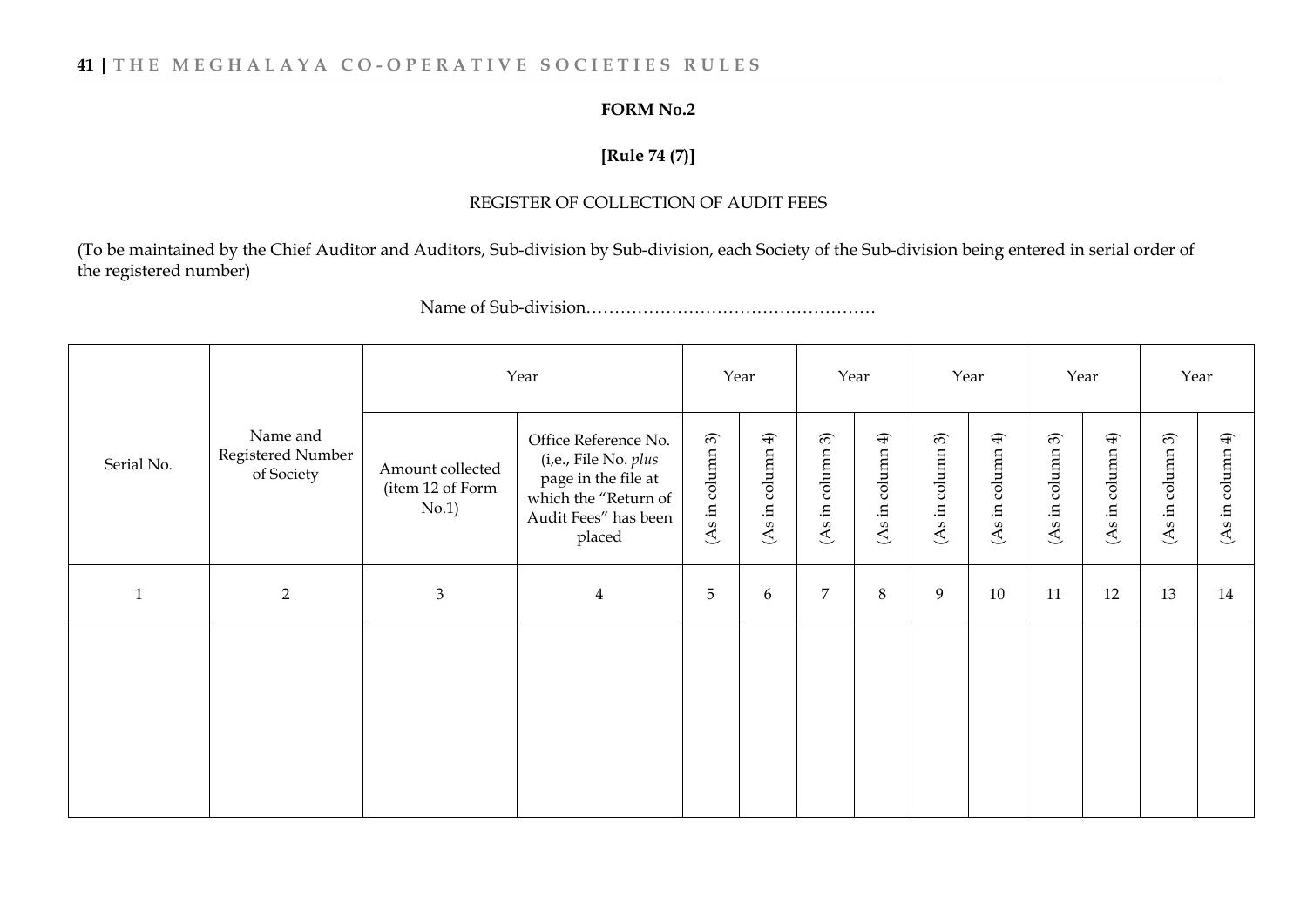#### APPLICATION FORM FOR FILING ARBITRATION SUITS

Ref.No. [**Rules 86(a)**]

FORM No.1

In the Court of the *Registrar* of Co-operative Societies, Meghalaya.

The humble petition of the Committee of …………………………………………………….. ……………………………………………… at ……………………………..P.O………………………….

and District ………………………………………

2. We, the Committee of ………………………………………………………………………… hereby beg to report that a dispute exists between us on the one side and the member/members named in the annexed list on the other. The said member/members owe the society the amount shown in the attached statement in Form No.2. He/they has/have defaulted payment and now refuse to pay either principal or interest/the amount due and make/make excuse.

3. But we, the Committee of the Society, are satisfied that he/they is/are in a position to pay and, therefore, we request you to …………………………………………………………………. a decision<br>an award against him/them.

| Dated at    | Signature                       |
|-------------|---------------------------------|
|             |                                 |
|             | Chairman                        |
|             |                                 |
|             | Secretary                       |
|             | Committee members               |
|             | 3.                              |
|             | 4.                              |
|             | 5.                              |
|             | Members of the Committee        |
| <b>Seal</b> |                                 |
| of the      | (Authorised under resolution No |
| Society     |                                 |
|             |                                 |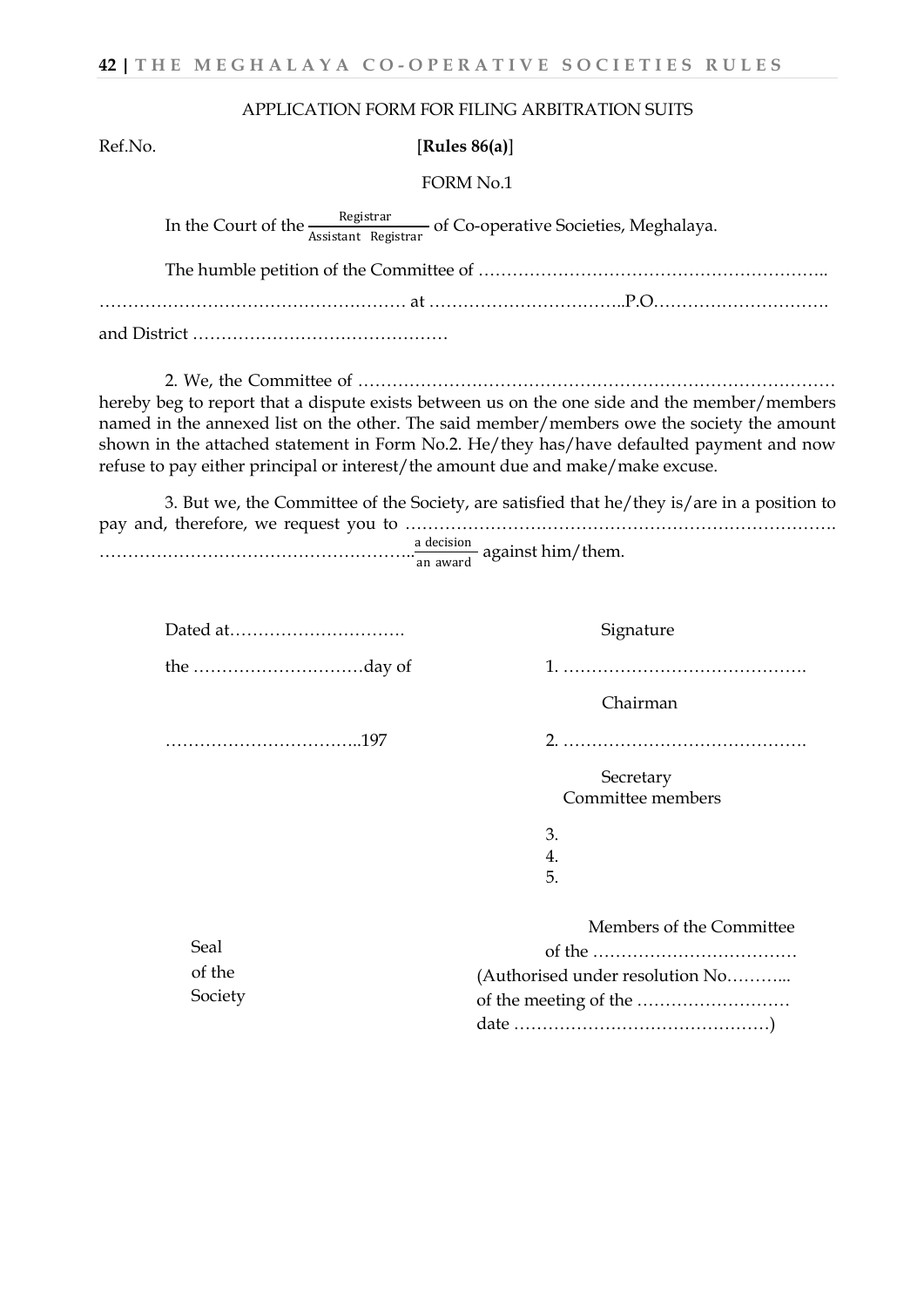#### **FORM No.**

#### **[Rule 86 (b)]**

Statement showing the disputed claims of the ………………………………………… against its member/members referred to the arbitration of the Registrar/Assistant Registrar, Co-operative Societies, Meghalaya under the Managing Committee's Resolution No…………………….dated………………………19

| Serial | Full name     | Name of his      |         | Original advance |          | Date or    | Total repayments upto |          | Balance of amount |          | Date up  | Remarks   |
|--------|---------------|------------------|---------|------------------|----------|------------|-----------------------|----------|-------------------|----------|----------|-----------|
| No.    | <sub>of</sub> | Surety/Sureties, |         |                  |          | dates on   | the date to which the |          | now due and       |          | to which | (Details  |
|        | member        | if any, being    |         |                  |          | which      | account is drawn      |          |                   | claimed  | the      | regarding |
|        | and his       | members of the   | Date of | Amount           | Rate of  | repayments | Principal             | Interest | Principal         | Interest | account  | demands   |
|        | father's      | Society and his  | issue   |                  | interest | feel due   |                       |          |                   |          | is drawn | made)     |
|        | name.         | father's name.   |         |                  |          |            |                       |          |                   |          |          |           |
|        |               |                  |         |                  |          |            |                       |          |                   |          |          |           |
|        |               |                  |         |                  |          |            |                       |          |                   |          |          |           |
|        |               |                  |         |                  |          |            |                       |          |                   |          |          |           |
|        |               |                  |         |                  |          |            |                       |          |                   |          |          |           |
|        |               |                  |         |                  |          |            |                       |          |                   |          |          |           |
|        |               | 3                |         | 5                | 6        |            | 8                     | 9        | 10                | 11       | 12       | 13        |
|        |               |                  |         |                  |          |            |                       |          |                   |          |          |           |

Certified that I have personally enquired into this application and examined the relevant records of the society and I am satisfied that the amount claimed against the defaulter is correct. The  $\frac{bond}{bonds}$  \*\* executed by the  $\frac{member}{members}$  attached herewith.

#### Signature:-

Secretary/Executive Officer of the ………………………………..

Counter signed by the Chairman of the ………………………….

Date ………………………….

\*\*If no separate bond was executed the sentence to struck off.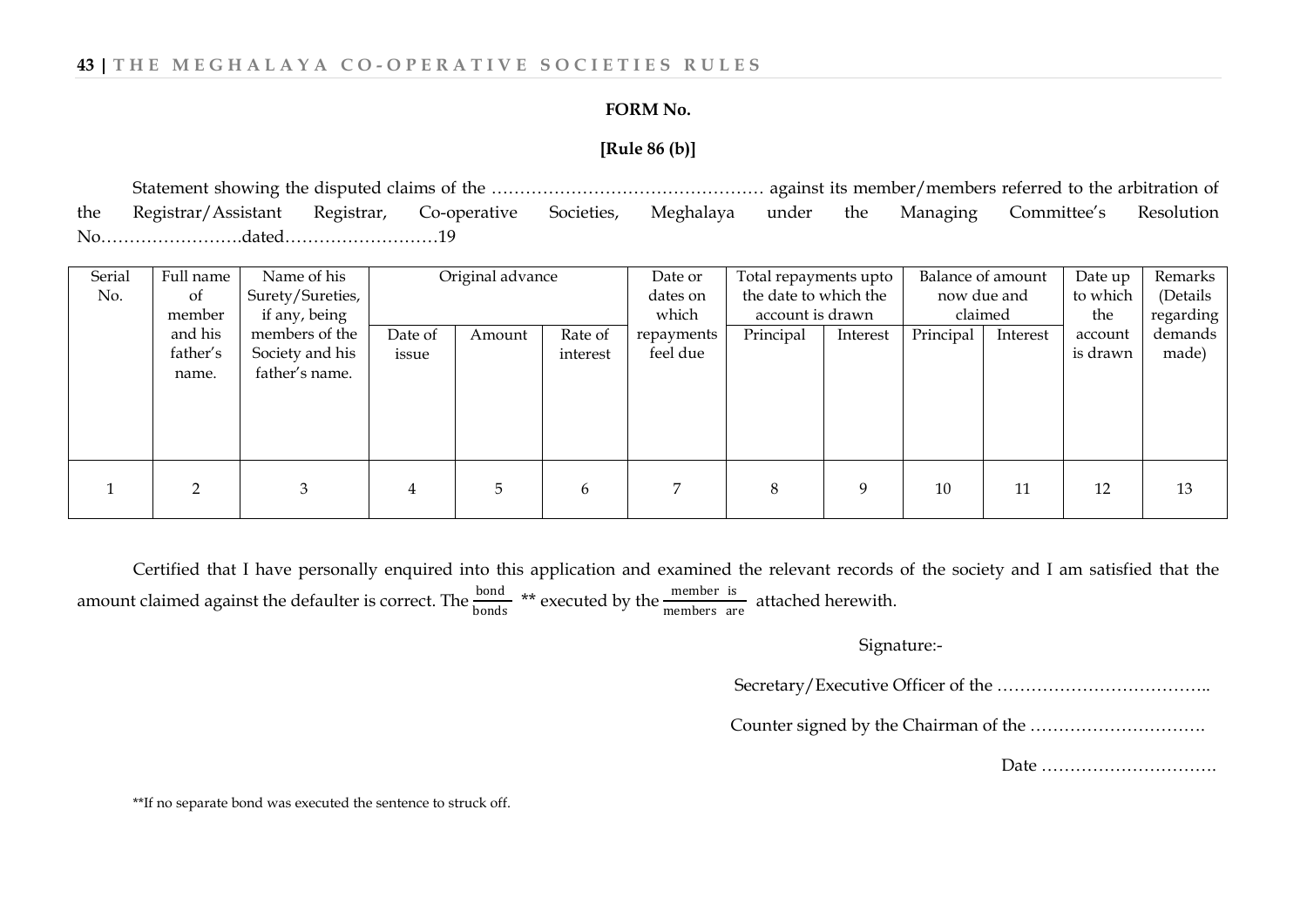#### OFFICE OF THE REGISTRAR OF CO-OPERATIVE SOCIETIES, MEGHALAYA

# **Notice to show cause why a decision should not be given**

#### **[Rule No.88 (1)]**

Case No…………………………….. of 197

Notice under rule 88(1) of the rules made under Meghalaya Co-operative Societies Act (Assam Act I of 1950) as adapted by Meghalaya.

on account of interest has been due from you which you did not pay on the date it fell due or you did not pay the overdues in time and that you do not pay the said sum to the society inspite of the society demanding the same.

3. And whereas the said society have referred the dispute to me for a decision under rules 81 and 86 of the rules framed under section 100 of the Meghalaya Co-operative Societies Act (Assam Act I of 1950) (as adapted by Meghalaya), I do hereby give notice that within two weeks of the receipt of the this notice you should show cause by a registered letter why a decision should not be given to the society against you.

4. Take notice that in the event of the claim not being contested by a decision shall be given *ex-parte.*

SEAL Registrar of Co-operative Societies, Meghalaya.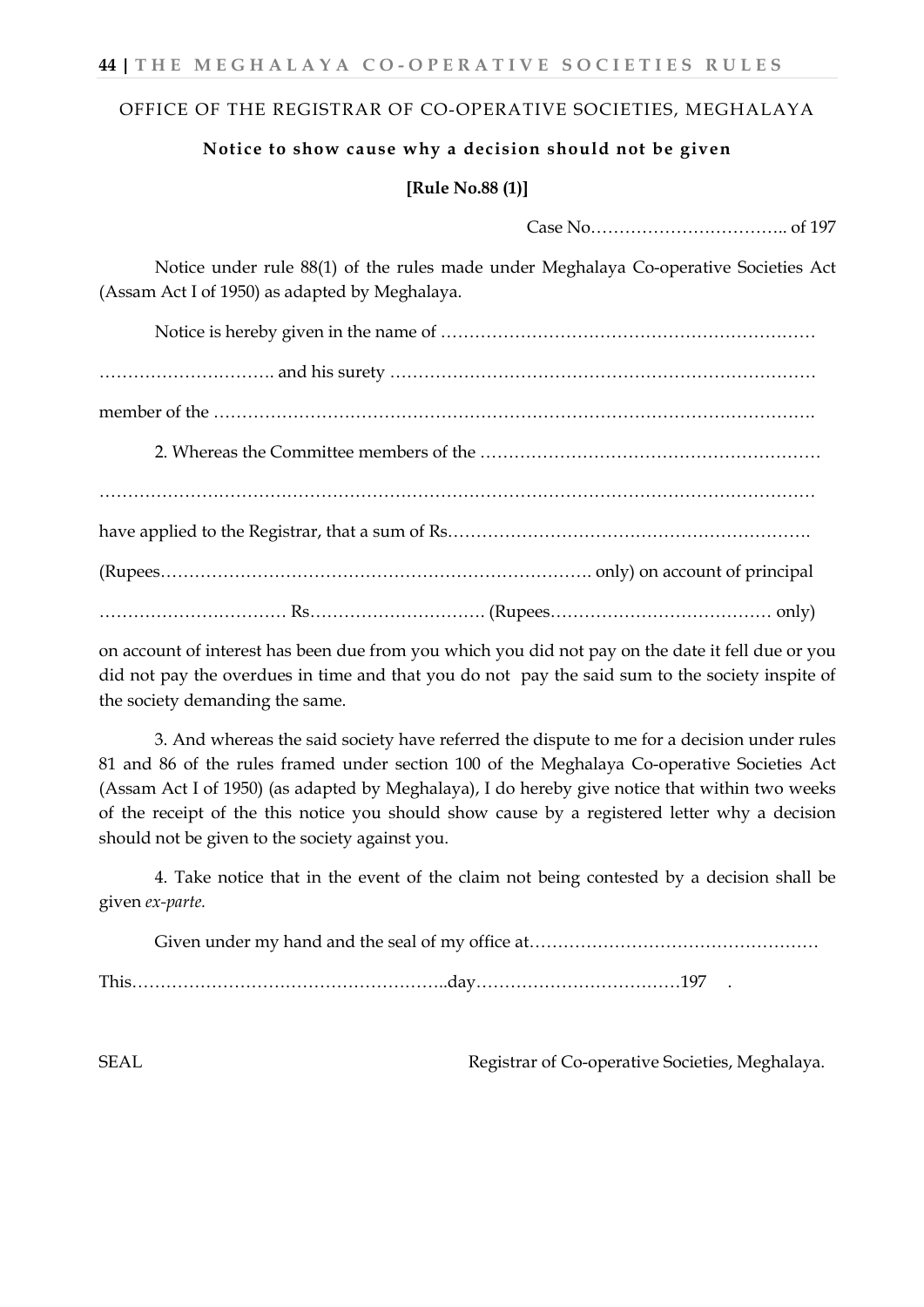| Memo | $N_{\Omega}$ |  |  |
|------|--------------|--|--|
| the  |              |  |  |

2. Notices are to be served on the person concerned and signature (in ink) on thumb impression\* (if illiterate) is to be taken on the back notice in acknowledgement of the receipt of the notice by persons concerned.

3. In case of the borrower or the surety refusing to accept the notice or is not available, the notice is to be served by hanging in the doors of persons concerned and take signatures or thumb impressions of two witnesses to that effect.

4. Notices are returnable on or before the………………………and if the notices are not returned after service within the time specified, the Chairman will be made personally liable for any loss suffered by the society on this account.

Registrar of Co-operative Societies, Meghalaya.

\* To be attested duly with two witnesses.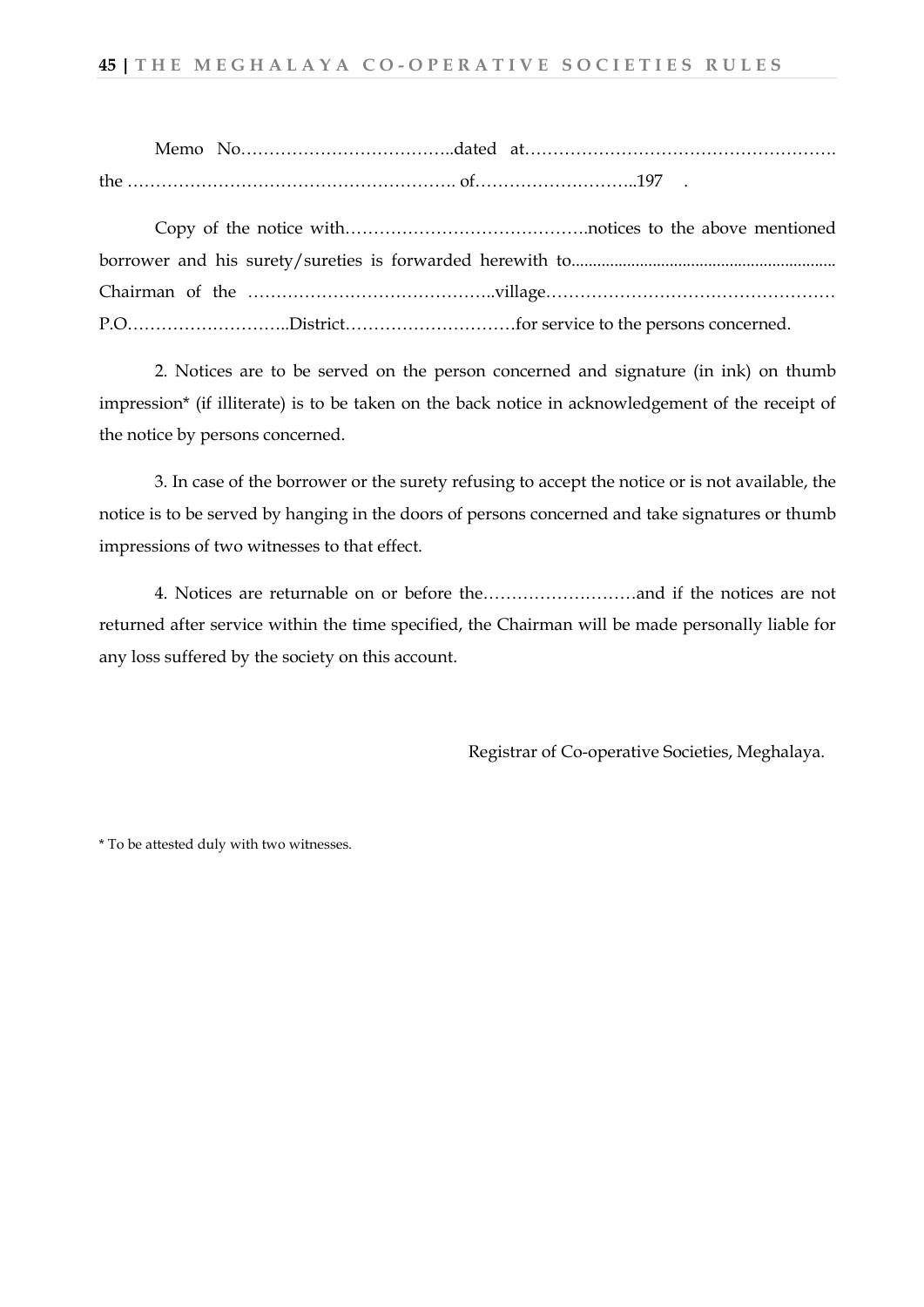# **INTIMATION OF AWARD GIVEN TO THE JUDGEMENT DEBTOR** (**Rule No. 89**)

# **OFFICE OF THE REGISTRAR OF CO-OPERATIVE SOCIETIES, MEGHALAYA**

| Reference Case No                                    | of $19$ . |
|------------------------------------------------------|-----------|
|                                                      |           |
|                                                      |           |
| To                                                   |           |
|                                                      |           |
|                                                      |           |
|                                                      |           |
|                                                      |           |
|                                                      |           |
|                                                      |           |
|                                                      |           |
|                                                      |           |
|                                                      |           |
|                                                      |           |
| together with all cost till the date of realisation. |           |

 Registrar of Co-operative Societies, Meghalaya Memo No………………………..., dated……………………………….. Copy to surety…………………for information and necessary action Registrar of Co-operative Societies, Meghalaya.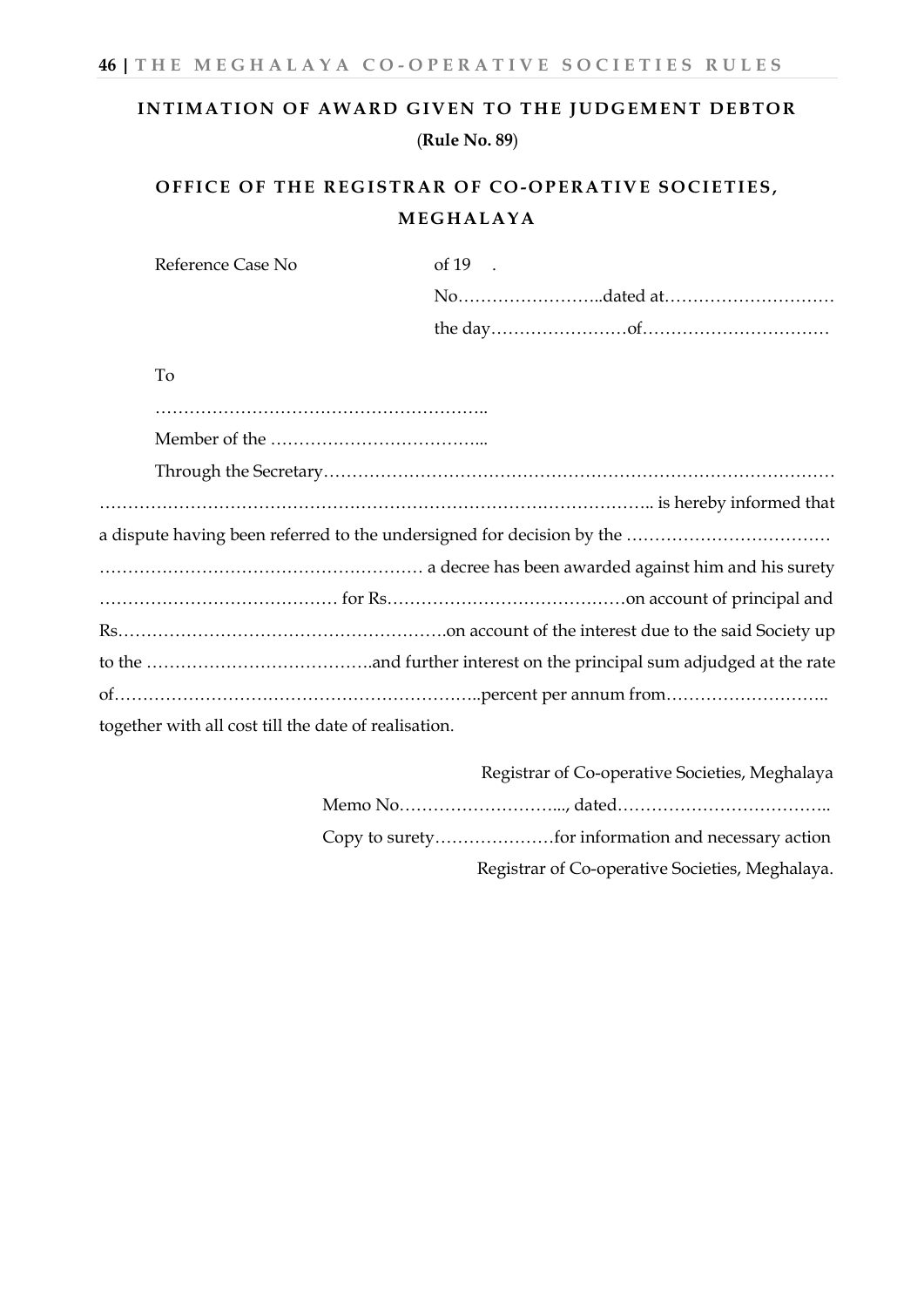# **INTIMATION OF AWARD TO THE CHAIRMAN (Rule No.89)**

Dated…………..the ……………19 .

Sir,

Award passed against………………………………and surety………………………………… is sent herewith for necessary action.

2. If the amount adjudged in the award is not realized within two months, from the date of this award, the award should be sent immediately to the …………….for reducing it to the form of a Co-operative Demand Certificate, under Section 83 of the Act, with request to issue the Certificate in the name of the………………………Society and to deliver to him to be recovered as an arrear of land revenue.

3. Notices to the borrower and surety enclosed herewith should be delivered to the parties concerned forthwith.

> Yours faithfully, Registrar of Co-operative Societies, Meghalaya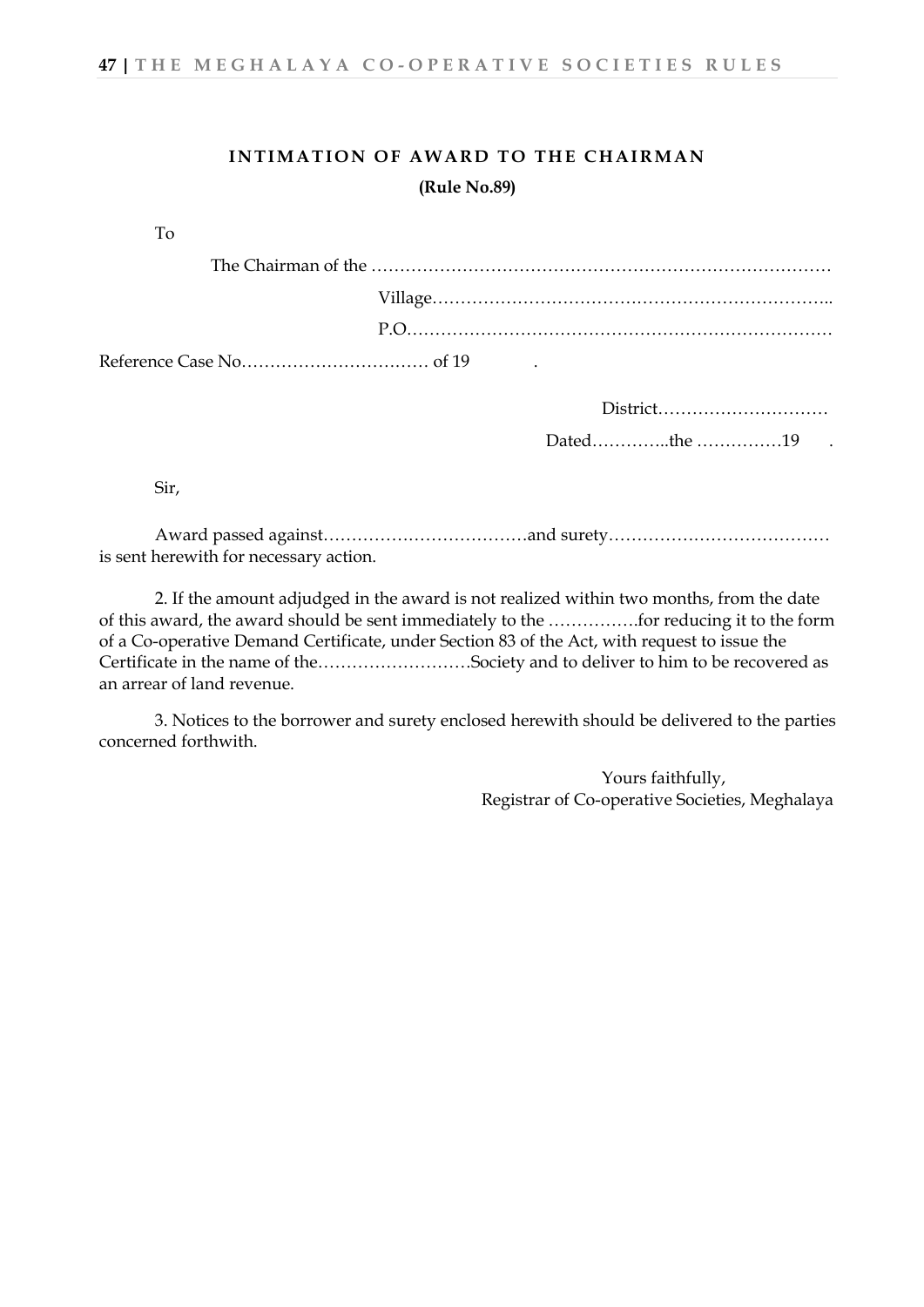#### **FORM OF SIMPLE AWARD**

#### ( **Rule No.89**)

OFFICE OF THE …………………………………………………………………………………………….

In the matter of

Case No. 66 19 District/Sub-division/Political Area.

*Versus*

Member of the

| have made a reference in writing to me complaining that member of that Society, owes it Rs |
|--------------------------------------------------------------------------------------------|
|                                                                                            |
|                                                                                            |
|                                                                                            |
| after being served with a notice to show cause why a decision in favour of the said        |
|                                                                                            |
| and explanation which is quite unsatisfactory and evasive and in which.                    |

not submitted any explanation and the full extent of the liability as claimed by the aforesaid Society has been denied.

Now therefore, I in accordance with Rule 88 of the Rules framed by the Government of Meghalaya under Section 100 of the Meghalaya Co-operative Societies Act (Assam Act I of 1950) (as adapted by the Meghalaya), hereby make the following decision against the said, *viz.,* that he does pay to the

Rs………………………………………………………….as principal and Rs……………………….as interest which was due on the …………………………………………………….and further interest on the principal sum adjudged at the rate of………………………………………………………….. percent per annum from………………………..together with all cost till the date of realisation within a period of 2 months from the date of this award failing which the dues covered by this award shall be reduced to the form of a Co-operative Demand Certificate as provided in Section 83 of the Act to be recoverable as an arrear of land revenue under the provision of the Meghalaya Land and Revenue Regulation (Assam Regulation I of 1886) (as adapted by Meghalaya).

Given under my hand and seal, at……………………………………………………………… this……………………………………………day of ……………………………19 .

Registrar of Co-operative Societies, Meghalaya

SEAL.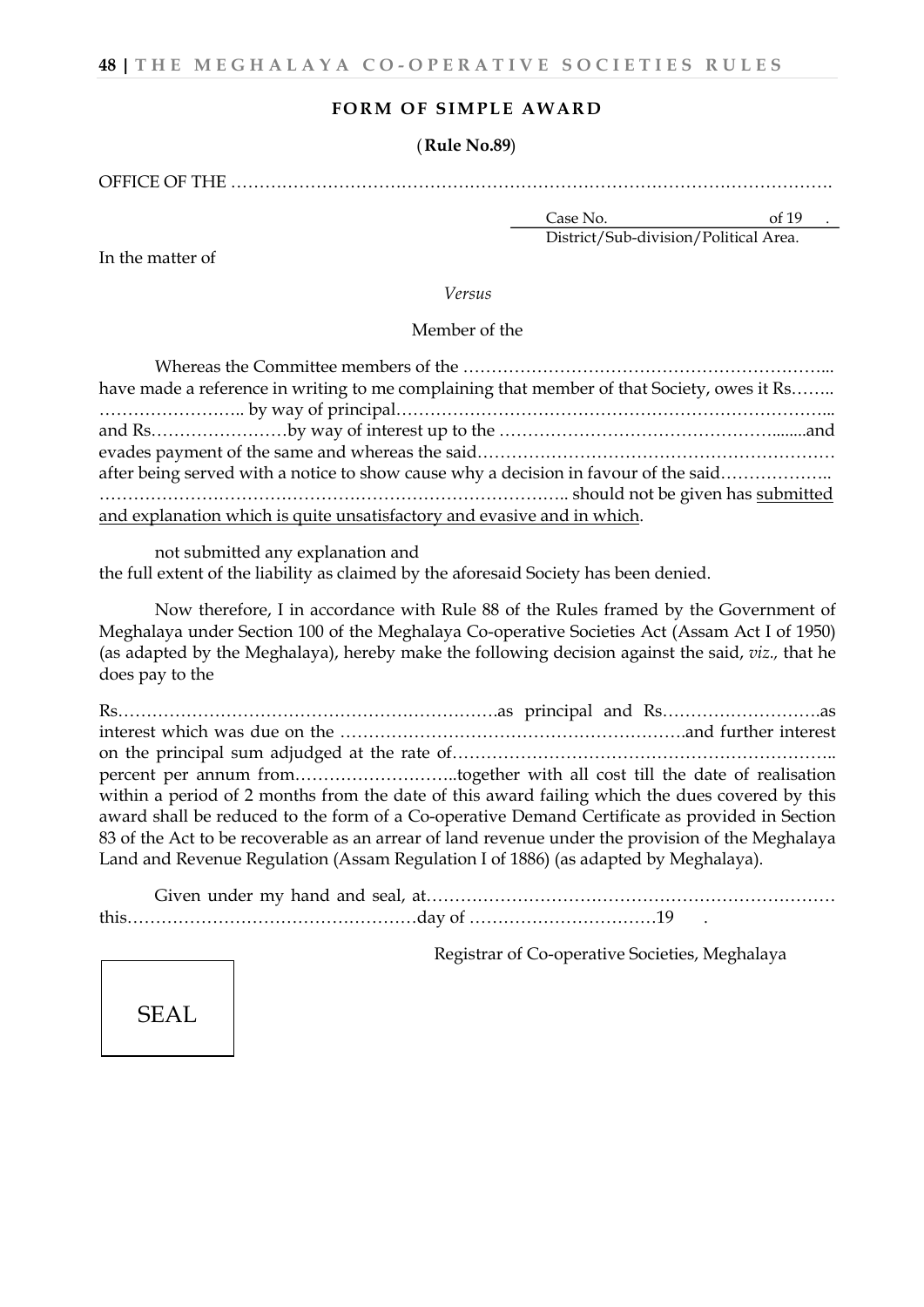#### **FORM OF MORTGAGE AWARD**

#### ( **Rule No.89**)

OFFICE OF THE …………………………………………………………………………………………….

In the matter of

Case No. 6. of 19 District/Sub-division/Political Area.

*Versus*

| after being served with a notice to show cause why a decision in favour of the said |  |
|-------------------------------------------------------------------------------------|--|
|                                                                                     |  |
| submitted and explanation which is quite unsatisfactory and evasive and in which    |  |

not submitted any explanation and

the full extent of the liability as claimed by the aforesaid Society has not been denied.

Now therefore, I, in accordance with Rules 89 of the Rules framed by the State Government under Section 100 of the Meghalaya Co-operative Societies Act (Assam Act I of 1950) (as adapted by Meghalaya), hereby make the following decision against the said ………… …………………………..viz., that he does pay to the………………………Rs………………………. as principal and Rs…………………………… as interest which was due on the ……………………….. and further interest of the principal sum adjudged at the rate of …………………………………… percent per annum from ……………………………………… together with all costs till the date of realisation, within a period of 2 months from the date of this award, failing which the right, title and interest of the dependent of the properties set out and described in the Schedule below will be sold under a Co-operative Demand Certificate to be sought and issued on that behalf under Section 83 of the said Act to be recoverable as an arrear of land revenue under the provisions of the Meghalaya Land and Revenue Regular (Assam Regulation I of 1886) (as adapted by Meghalaya and that if the sale proceeds should be found insufficient to discharge the dues with subsequent interest at the above rate till the date of realisation and cost in full, the balance will be realized by attachment and sale of other movable and immovable properties of the judgement debtor similarly being included under a Certificate to be issued on that behalf under the said Section of the Act.

Given under my hand and seal, at………………………………..this………………………… day of………………………………….19 .

Registrar of Co-operative Societies, Meghalaya

SEAL

Schedule of property.-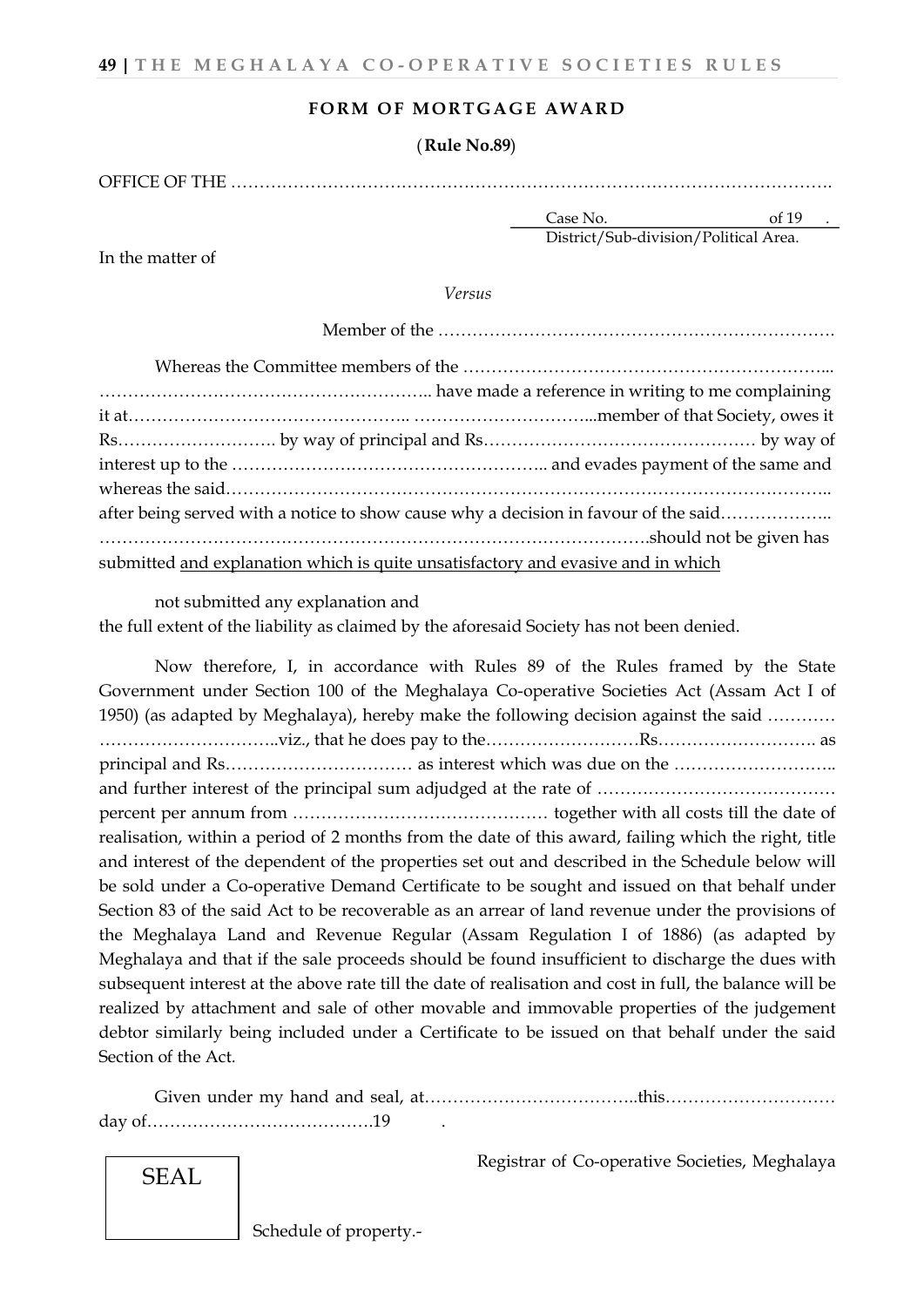#### **NOTICE TO FURNISH SECURITY FOR FULFILMENT OF DEGREE**

#### [ **Rule No.94 (2)]**

Under sub-section (3) of Section 64 of the Meghalaya Co-operative Societies Act (Assam Act 1 of 1950 as adapted by Meghalaya).

To………………………………………………….member of the ……………………………………….

WHEREAS the Committee members of the ……………………………………….have filed a dispute to me that a sum of Rs……………………………………………on account of principal/or ………………………………………… and Rs……………………………on account of interest thereon up to………………………….has been due from you which you did not pay inspite of demands and that with intent to defeat or delay the execution of any decision that may be passed against you thereon, you are about to dispose or remove your property or any part of the same, you are hereby directed on or before the …………………………………….day of …………197 , either to furnish security for the sum of Rs………………(Rupees…………………………. only) to produce and place at the disposal of this Court when required, the said property……………….. …………………………………………………………… or the value thereof or such portion for the value as may be sufficient to satisfy any decision that may be passed against you or appear on………………at……………..in my office and show cause why you should not furnish security.

Given under my hand and seal for the Court, at…………………………………………this ………………………………….day of………………………………….19 .

Registrar of Co-operative Societies, Meghalaya



[ **Rule No.94 (2)] OFFICE OF THE REGISTRAR OF CO-OPERATIVE SOCIETIES, MEGHALAYA** Case No.

In the matter of the

SEAL.

*Versus*

………………………………………………………………………………………………………………… ………………………………………..members of the ……………………………………………………. Whereas the Committee members of the …………………………………have made a reference in writing to me complaining that ………………………………………….member of that Society, owes it Rs. by way of  $\frac{\text{principal}}{\text{ compensation}}$  with interest at and

Rs……………..by way of interest up to the date of realisation and evades payment of the same and whereas the said Committee members of the Society further declare that the same member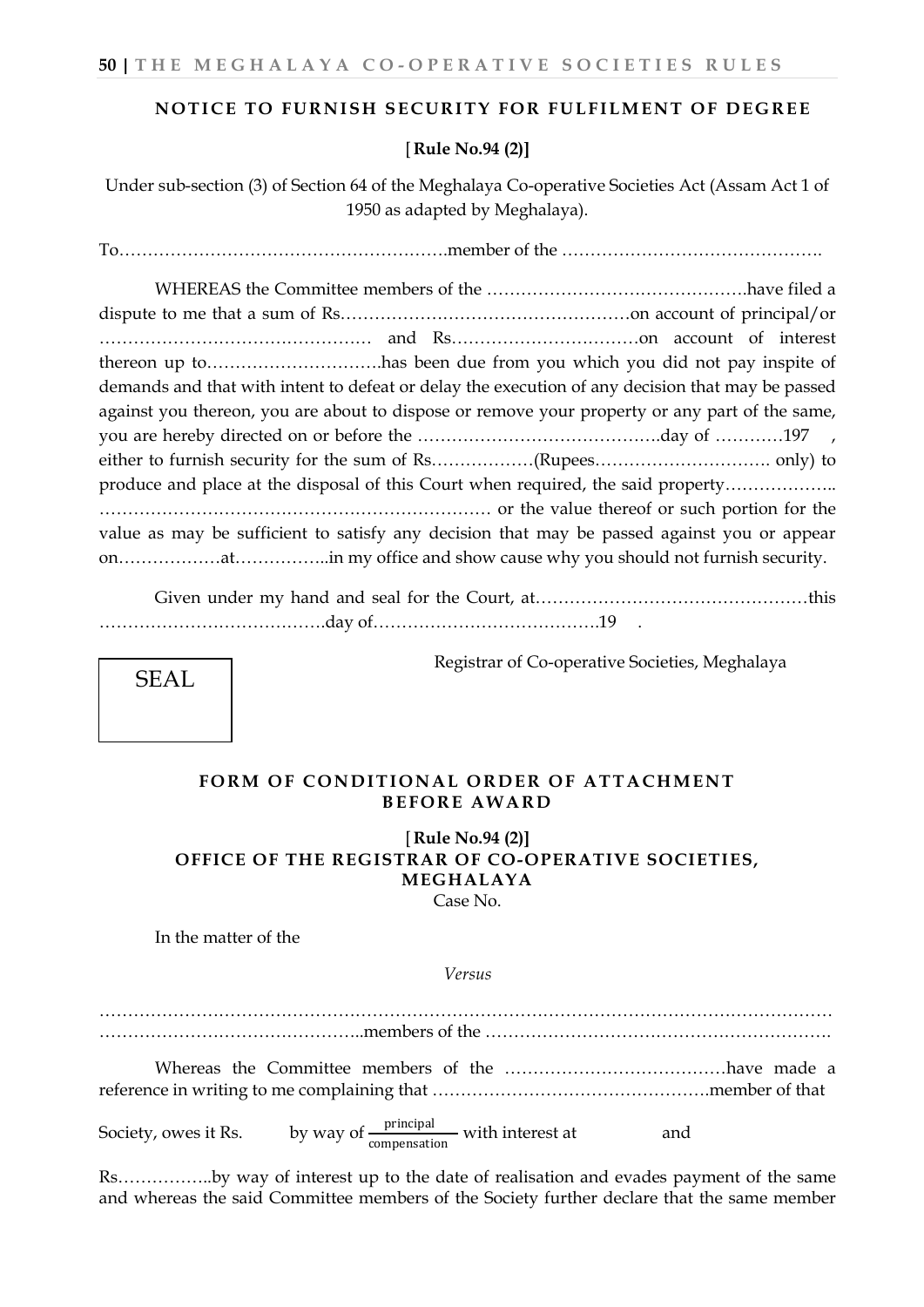is about to dispose of the property from the local units of the jurisdiction of the Registrar and whereas I am satisfied as to *bonafide* of Committee's reference and declaration and accordingly the said member was called upon to furnish security for the sum of Rs……………….. to produce and place at my disposal or the value *vide* my orders dated…………. And whereas the member failed to furnish the security. Now, therefore I, in accordance with Section 64 (3) (b) of the Meghalaya Co-operative Societies' Act (Assam Act I of 1950 as adapted by Meghalaya) hereby make the following order against the said…………………………..that the right, title and interest of the defendant in the properties set out and described in the Schedule below be forthwith attached and shall remain attached until further orders.

This attachment will be vacated at any time if the defendant furnishes security to the satisfaction of the Registrar.

This decision is enforceable as a decree of the Civil Court having local jurisdiction.

Dated The 19 19 . Registrar of Co-operative Societies, Meghalaya

**SCHEDULE** 

Form of Order Sheet

[**Rule No.98 (6) (12)**]

| No. of Proceedings of Orders | Order of Proceedings | Signature of Liquidator with date |
|------------------------------|----------------------|-----------------------------------|
|                              |                      |                                   |
|                              |                      |                                   |
|                              |                      |                                   |
|                              |                      |                                   |
|                              |                      |                                   |
|                              |                      |                                   |
|                              |                      |                                   |
|                              |                      |                                   |
|                              |                      |                                   |
|                              |                      |                                   |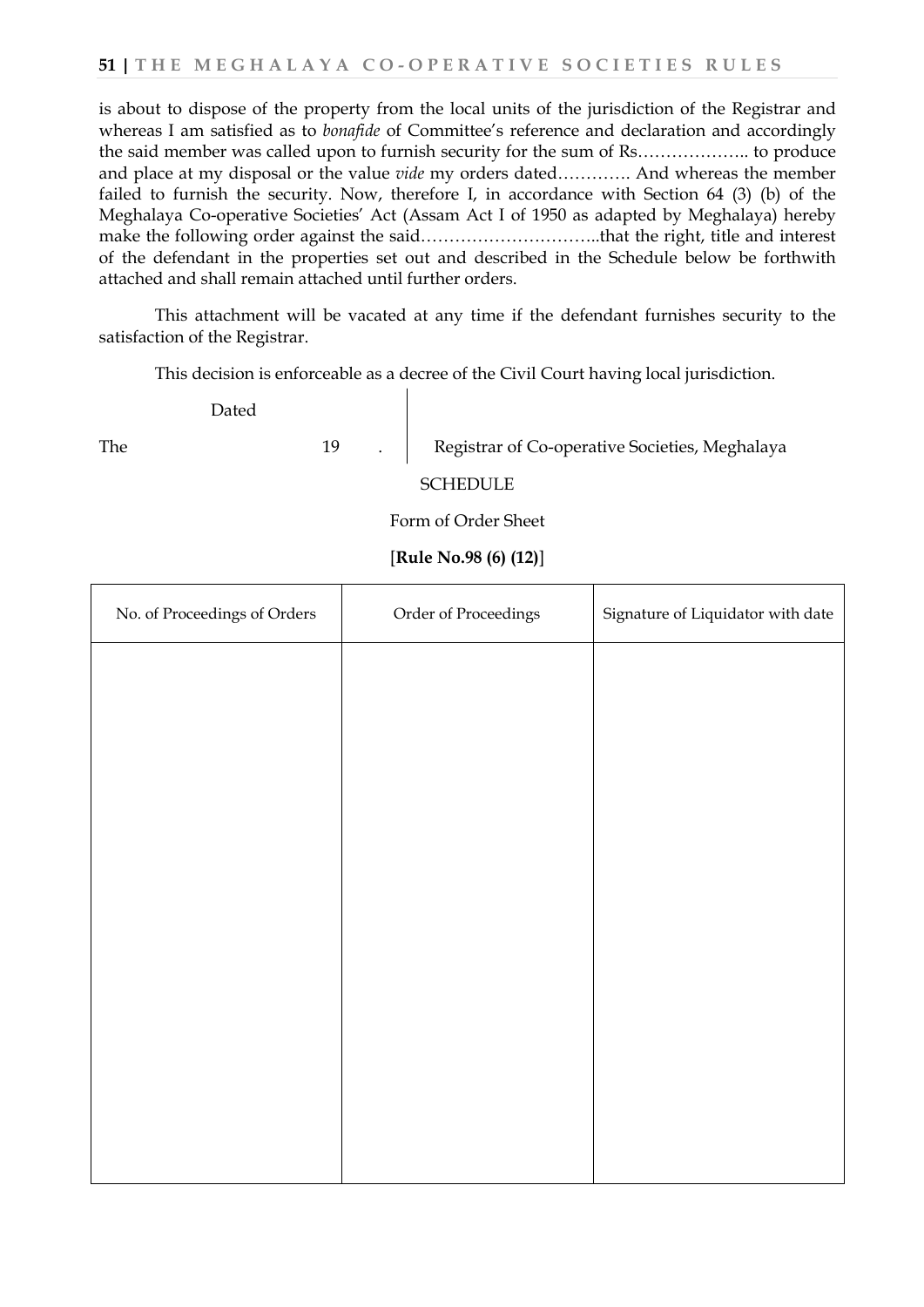#### **Notice of change of registered address**

*Address of societies*.- Notice is hereby given, pursuant to section 40 of the Meghalaya Cooperative Societies' Act (Assam Act I of 1950 as adapted by Meghalaya), by……………….(name of Society) registered on…………………………under certificate of registration No…………….. of ………………………………of the alteration in the address of the registered office of the Society.

| Present address | Date of changes |
|-----------------|-----------------|
|                 |                 |
|                 |                 |
|                 |                 |
|                 |                 |
|                 |                 |
|                 |                 |
|                 |                 |
|                 |                 |

| resolution           |       |  | the meeting of | the              | Certified that the change of address of the Society set forth above was adapted under<br>Administrative |
|----------------------|-------|--|----------------|------------------|---------------------------------------------------------------------------------------------------------|
|                      |       |  |                |                  | Managing                                                                                                |
| Council<br>Committee | dated |  |                |                  |                                                                                                         |
| Signature of         |       |  |                |                  |                                                                                                         |
|                      |       |  |                | <b>CHAIRMAN</b>  |                                                                                                         |
| (1)                  |       |  |                | <b>SECRETARY</b> |                                                                                                         |
| (2)                  |       |  |                |                  |                                                                                                         |
| (3)                  |       |  |                |                  |                                                                                                         |
| (4)                  |       |  |                |                  |                                                                                                         |
| (5)                  |       |  |                |                  |                                                                                                         |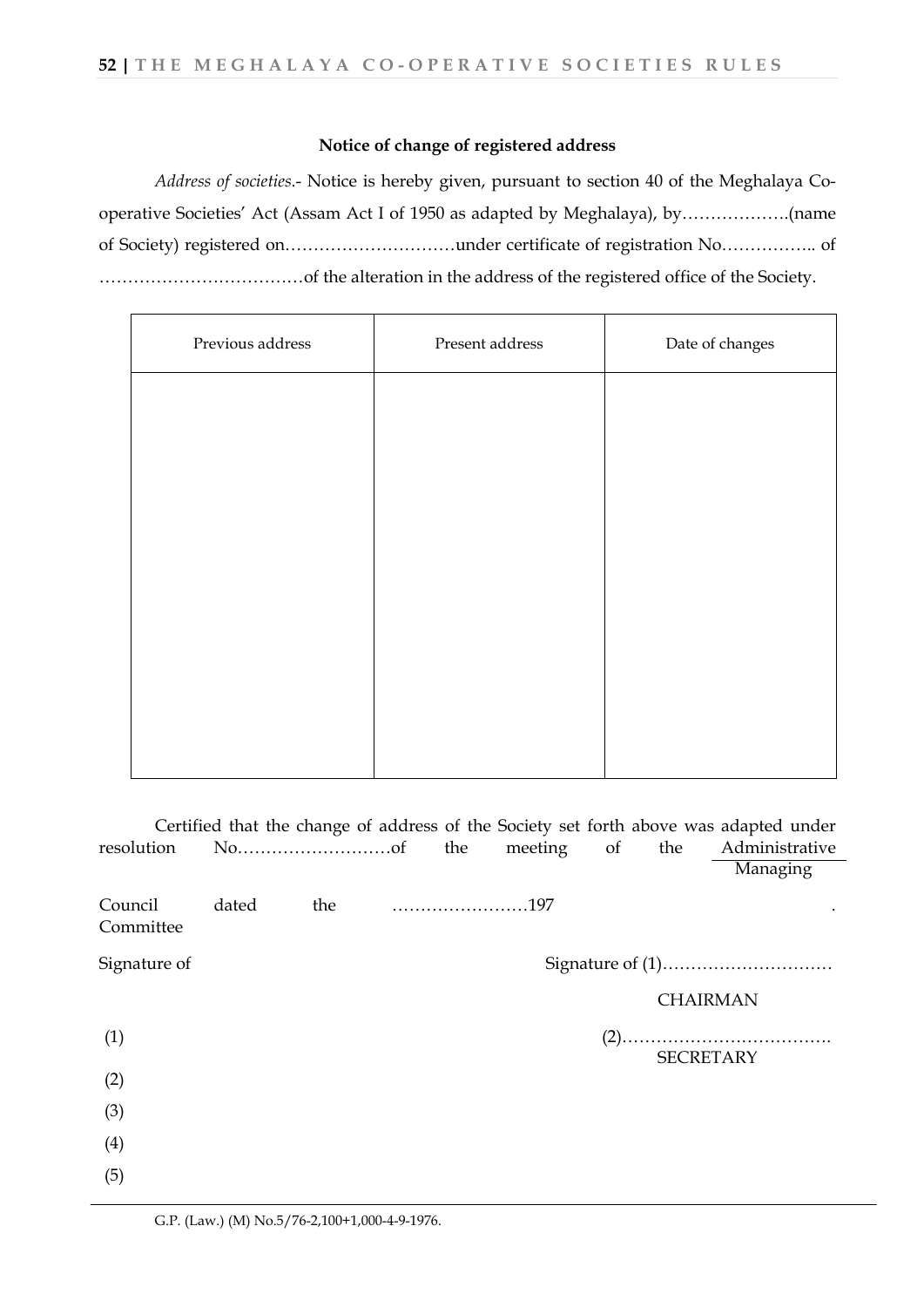#### The 15th December, 2008

**No.COD.78/77/Pt. I/7**.- In exercise of the powers conferred by Section 100 of Meghalaya Co-operative Societies Act (Assam Act I of 1950 as adapted by Meghalaya), the Government of Meghalaya are pleased to make the following rules to amend the Meghalaya Co-operative Societies Rules (Assam Rules 1953 as adapted by Meghalaya), namely.

- 
- 1. **Short title and commencement.** (1) These rules be called the Meghalaya Co-operative Societies (Amendment) Rules, 2008.
	- (2) They shall come into force on the date of their publication in the Official Gazette.
	- (1) The Amendment Rule, 2003 Clause 5 (i) in Rule 8 Sub-Clauses (o) and (p) be deleted and the Principal Rule 8 Sub-Clause (o) and (p) be retained.

The Amendment Rule 2003, Clause 5 (iii) (b) of Rule 8 be deleted and the Principal Rule 8 (b) be retained.

- (2) The Amendment Rule, 2003 at Clause 8 on Rule 12 be deleted and the Principal Rule 12 be deleted.
- (3) The Amendment Rule, 2003 Clause 11 (i) of the amended Rule 15, Sub-Rule 1-Sub Clause (a) the words "eight annas or exceeded two rupees" be deleted and the word "five rupees" be substituted.

In Rule 15 (b) of the Principal Rule, the words "than one rupee be deleted" and the words "ten rupees" be substituted.

- (4) In the Amendment Rule, 2003 amended Rule 17 (b) at Clause 12 be deleted and the Principal Rule 17 (b) be retained.
- **Amendment of Rule 27.** (5) The Amendment Rule, 2003 at Clause 15 (i), the amended caption be deleted and the caption on the Principal Rule 27 be retained.

 The Provision of the Amendment Rule 2003, on Rule 27 Clause (ii) shall be deleted and be substituted as follows:-

- (i) "The Directors of a Co-operative Society shall retire after 3 (three) years but shall be eligible for re-election for another term";
- (ii) "The Annual General Meeting to elect new Directors of a society in place of those who have retired should be held within three months from the date on which the General Meeting falls due"
- **Amendment of Rule 29.** (6) The entire provision of Rule 29 of the Principal Rule be deleted.

**Amendment of Rule 8.** Provisions in the Byelaws Of a Co-operative Society).

(In the case of a credit society)

**Amendment of Rule 12.** (Amendment of Byelaws at the Suggestion of the affiliating Cooperative Society).

**Amendment of Rule 15.**

(Rights and Liabilities of Members).

**Amendment of Rule 17.** Promoters.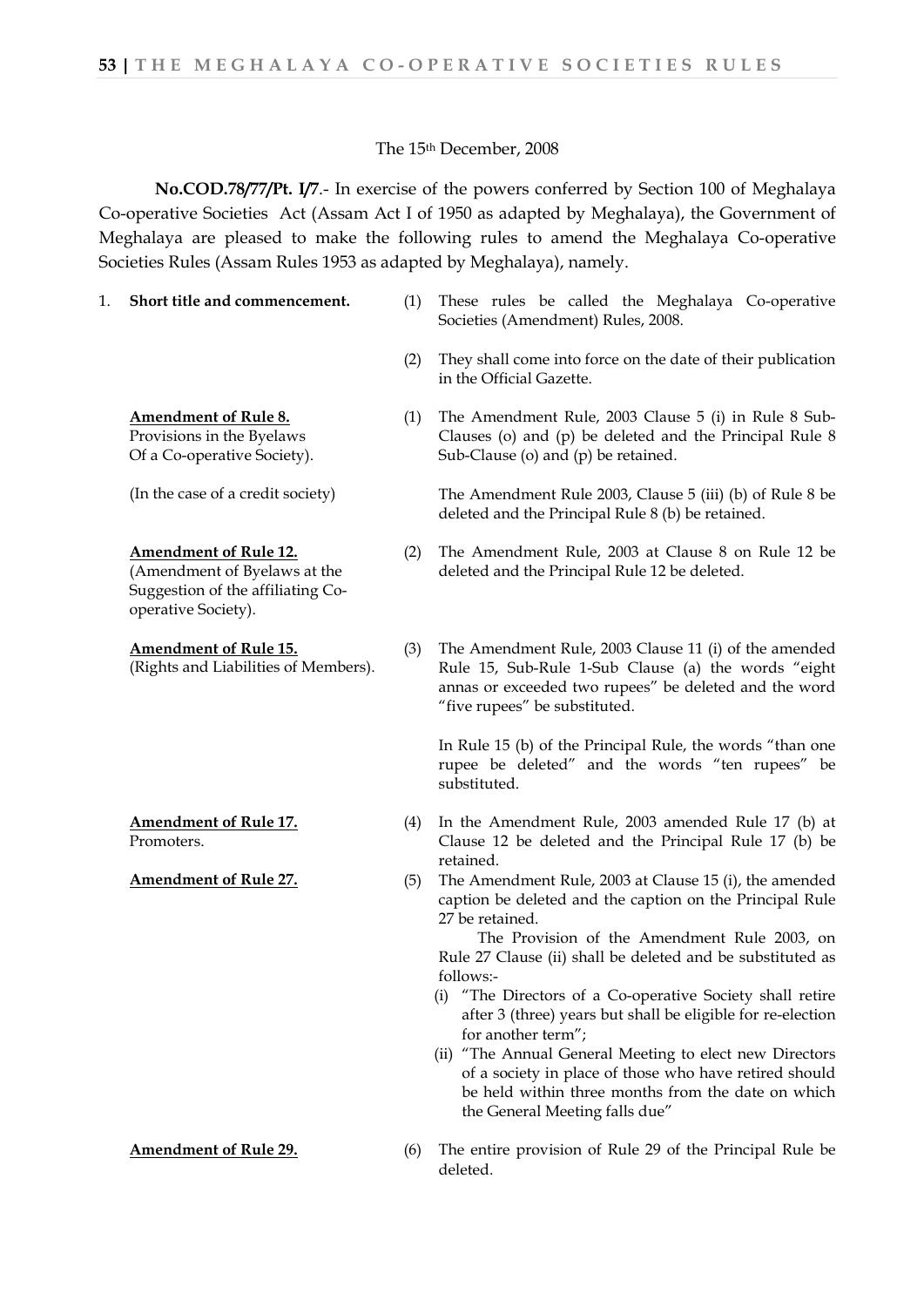| <b>Amendment of Rule 36.</b> | (7)        | The words "as well as biennial meeting of the Amendment<br>Rule 2003 at Clause 22 (ii) be deleted and Rule 36 (II) of the<br>Principal Rule be retained                                                                                                                                                                                                                                                                             |
|------------------------------|------------|-------------------------------------------------------------------------------------------------------------------------------------------------------------------------------------------------------------------------------------------------------------------------------------------------------------------------------------------------------------------------------------------------------------------------------------|
| <b>Amendment of Rule 46.</b> | (8)        | In the Amendment Rule, 2003 Rule 46 (II)" fifty paise" be<br>deleted and substituted by the words "two paise".                                                                                                                                                                                                                                                                                                                      |
| <b>Amendment of Rule 49.</b> | (9)        | The Amended Rule 49 (I) of the Amendment Rule, 2003 be<br>deleted and the Principal Rule 49 be retained.                                                                                                                                                                                                                                                                                                                            |
| <b>Amendment of Rule 50.</b> | $(10)$ (i) | In Rule 50 (1) and (2) of the Principal Rule the word<br>"and non-members" appeared in the 3rd line be deleted<br>except in case of Co-operative Banks as they are covered<br>by the B.R. Act of 1949.<br>(ii) The Amended Rule 50 (ii) of the Amended Rule 2003 be<br>deleted and the Principal Rule 50 (2) be retained.                                                                                                           |
| <b>Amendment of Rule 59.</b> | (11)       | In the Principal Rule 59 (I) the word " $6\frac{1}{4}$ " be deleted and<br>substitute by the word "10" and the word "Rupees 200" be<br>substituted by the word "Rupees 1000";                                                                                                                                                                                                                                                       |
| <b>Amendment of Rule 60.</b> | (12)       | In the Principal Rule 60, the word $6\frac{1}{4}$ be replaced by the<br>word "10".                                                                                                                                                                                                                                                                                                                                                  |
| <b>Amendment of Rule 73.</b> | (13)       | In the Principal Rule 73 (4) (a) the word "annas eight" be<br>replaced by the word "Re. one, and the word "Rupees 150"<br>be replaced by the word "Rupees 500",                                                                                                                                                                                                                                                                     |
| <b>Amendment of Rule 75.</b> | (14)       | The Amendment Rule,2003 at Clause 45 be deleted and<br>Rule 75 of the Principal Rule be retained, and the existing<br>provision of the Principal Rule the followings be<br>substituted. Rule 75 (b) the caption "Chief Auditor" be<br>substituted by words "Registrar of Co-operative Societies"<br>and the words "Regional Auditors" be replaced by the<br>words "Assistant Registrar/Sub-Registrar of Co-operative<br>Societies". |
| <b>Amendment of Rule 81.</b> | (15)       | The Amended Rule 81 (I) of the Amendment Rule, 2003 be<br>deleted and the Principal Rule 81 be retained.                                                                                                                                                                                                                                                                                                                            |
| <b>Amendment of Rule 82.</b> | (ii)       | A new provision be added in Rule 82 of the Amended Rule<br>Clause 48 Insured Co-operative Bank and as follows.-                                                                                                                                                                                                                                                                                                                     |
|                              | 1.         | Any insured Co-operative Bank shall adhere to the<br>circulars/instructions issued by Reserve Bank of India<br>from time to time in the matter of winding up or                                                                                                                                                                                                                                                                     |

**Recovery of Non-Performing Assets rule.**

- 
- to time in the matter of recovery of Non-Performing Assets.

2. Any Co-operative Bank shall adhere to the circulars instruction issued by the Reserve Bank of India from time

dissolution of the Bank.

**Amendment of Rule 99.** 18. (i) The provision of the Amended Rule 99 (4) Clause 57 of the Amendment Rule 2003 and the words, "including